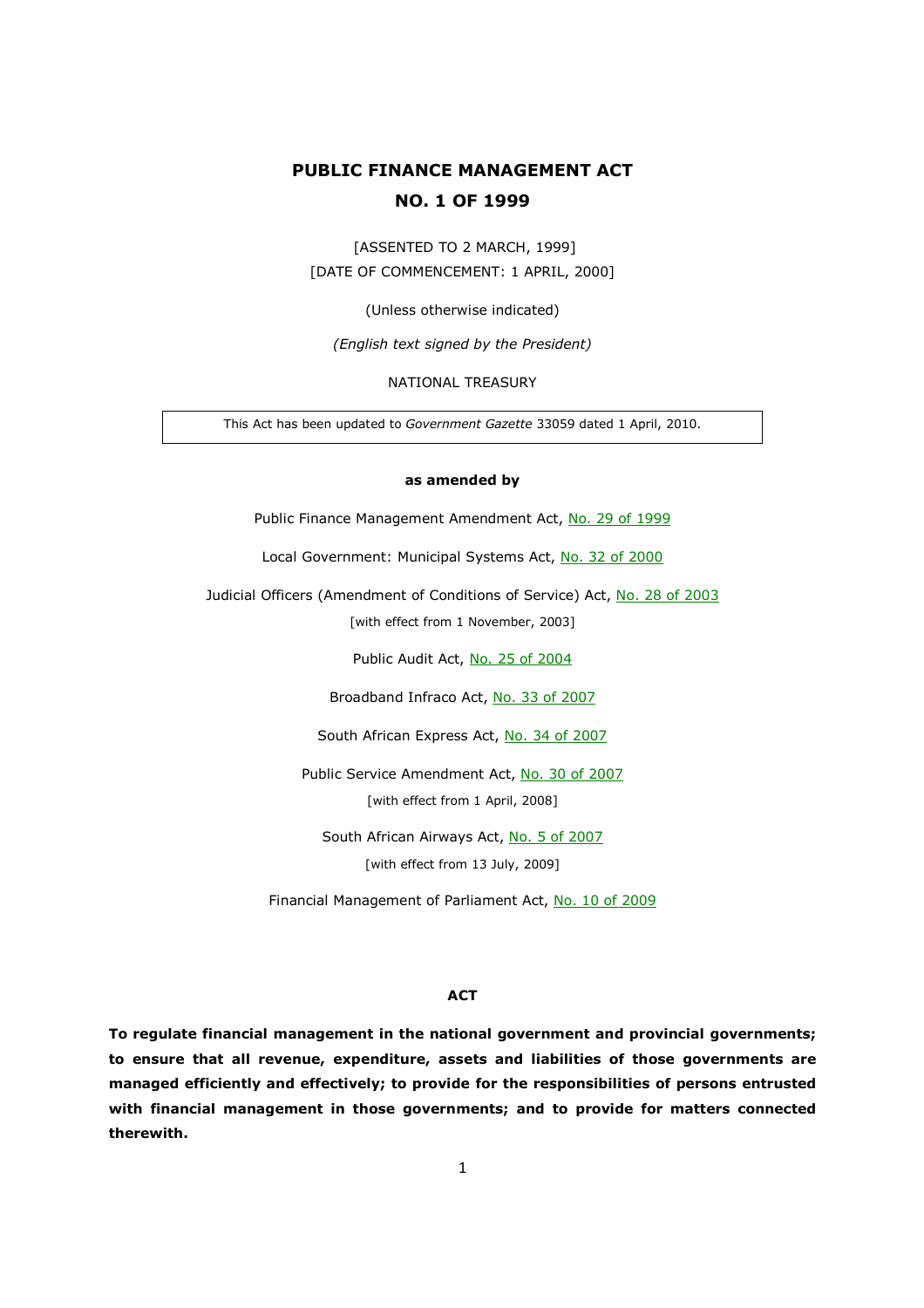# [Long title substituted by s. 47 of Act No. 29 of 1999.]

# ARRANGEMENT OF SECTIONS

## [Arrangement of sections amended by s. 48 of Act No. 29 of 1999.]

#### CHAPTER 1

## INTERPRETATION, OBJECT, APPLICATION AND AMENDMENT OF THIS ACT

- 1. Definitions
- 2. Object of this Act
- 3. Institutions to which this Act applies
- 4. Amendments to this Act

## CHAPTER 2

## NATIONAL TREASURY AND NATIONAL REVENUE FUND

#### *Part 1: National Treasury*

| Part 1: National Treasury |             |                                                                       |  |
|---------------------------|-------------|-----------------------------------------------------------------------|--|
|                           | <u>5</u> .  | Establishment                                                         |  |
|                           | <u>6</u> .  | Functions and powers                                                  |  |
|                           | Z.          | Banking, cash management and investment framework                     |  |
|                           | <u>8</u> .  | Annual consolidated financial statements                              |  |
|                           | <u>9</u> .  | Financial statistics and aggregations                                 |  |
|                           | <u>10</u> . | Delegations by National Treasury                                      |  |
|                           |             | Part 2: National Revenue Fund                                         |  |
|                           | 11.         | Control of National Revenue Fund                                      |  |
|                           | <u>12.</u>  | Deposits and withdrawals by South African Revenue Services in Revenue |  |
|                           |             | <b>Funds</b>                                                          |  |
|                           | 13.         | Deposits into National Revenue Fund                                   |  |
|                           |             |                                                                       |  |

- 14. Withdrawal of exclusions
- 15. Withdrawals and investments from National Revenue Fund
- 16. Use of funds in emergency situations

## CHAPTER 3

# PROVINCIAL TREASURIES AND PROVINCIAL REVENUE FUNDS

# *Part 1: Provincial Treasuries*

- 17. Establishment
- 18. Functions and powers
- 19. Annual consolidated financial statements
- 20. Delegations by provincial treasuries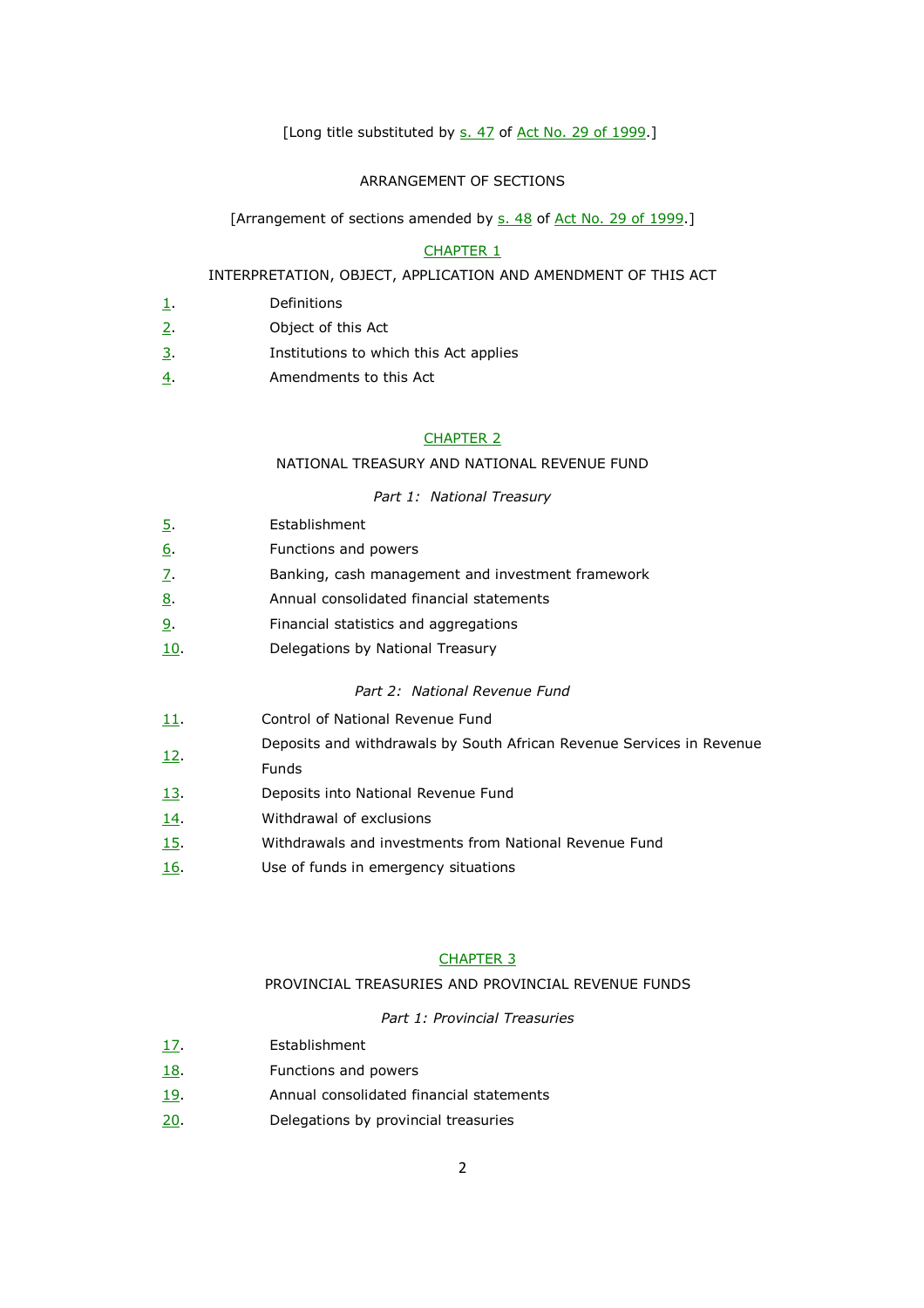# *Part 2: Provincial Revenue Funds*

- 21. Control of Provincial Revenue Fund
- 22. Deposits by provincial departments into Provincial Revenue Fund
- 23. Withdrawal of exclusions from Provincial Revenue Funds
- 24. Withdrawals from Provincial Revenue Funds
- 25. Use of funds in emergency situations

## CHAPTER 4

#### NATIONAL AND PROVINCIAL BUDGETS

- 26. **Annual appropriations**
- 27. National annual budgets
- 28. Multi-year budget projections
- 29. Expenditure before annual budget is passed
- 30. National adjustments budgets
- 31. Provincial adjustments budgets
- 32. Publishing of reports on state of budget
- 33. Withholding of appropriated funds
- 34. Unauthorised expenditure
- 35. Unfunded mandates

#### CHAPTER 5

# DEPARTMENTS AND CONSTITUTIONAL INSTITUTIONS

#### *Part 1: Appointment of Accounting Officers*

- 36. Accounting officers
- 37. Acting accounting officers

## *Part 2: Responsibilities of Accounting Officers*

- 38. General responsibilities of accounting officers
- 39. Accounting officers' responsibilities relating to budgetary control
- 40. Accounting officers' reporting responsibilities
- 41. Information to be submitted by accounting officers
- 42. Accounting officers' responsibilities when assets and liabilities are
- transferred
- 43. Virement between main divisions within votes

## *Part 3: Other Officials of Departments and Constitutional Institutions*

- 44. Assignment of powers and duties by accounting officers
- 45. Responsibilities of other officials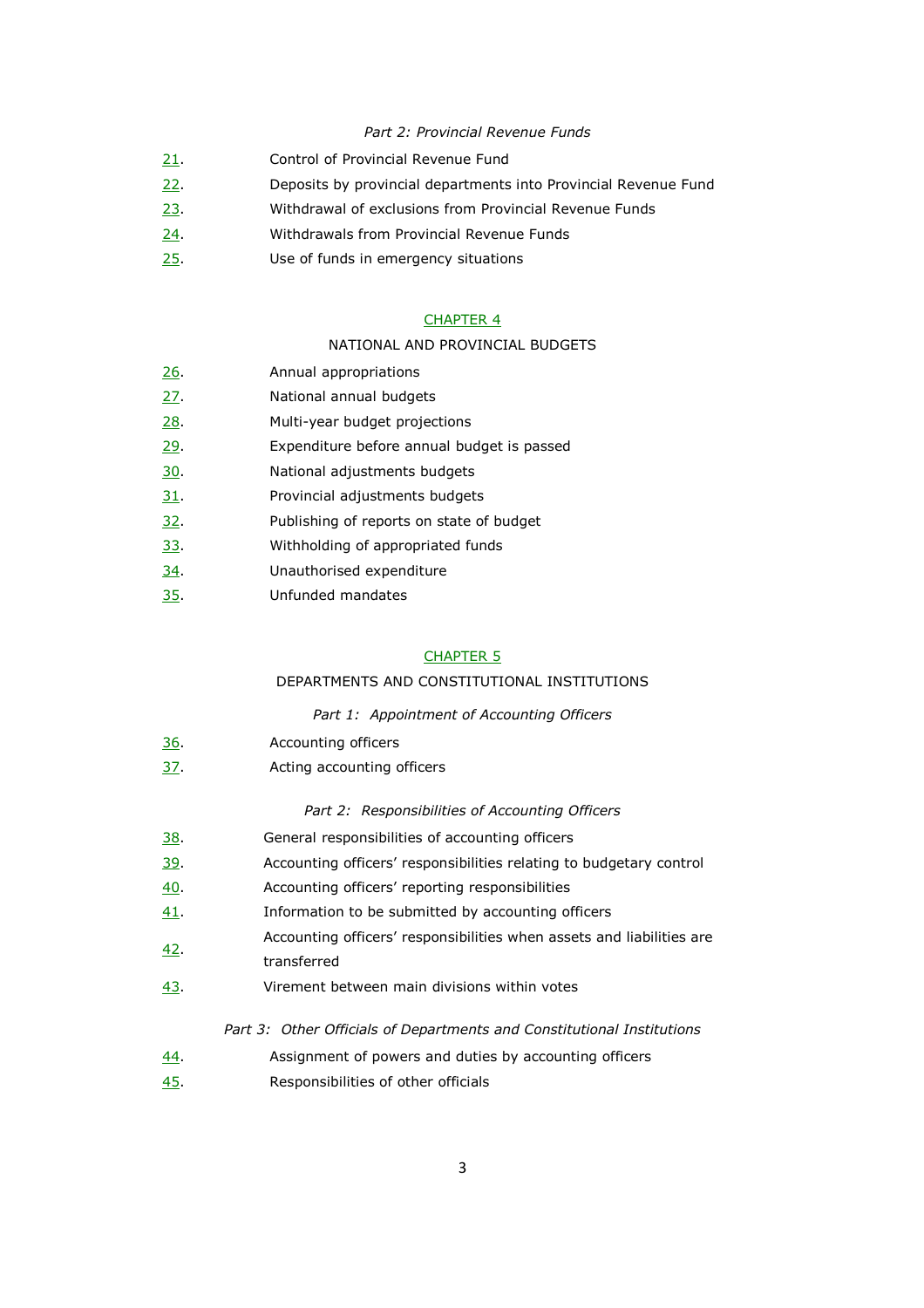# CHAPTER 6

#### PUBLIC ENTITIES

*Part 1: Application of this Chapter* 

- 46. Application 47. Unlisted public entities 48. Classification of public entities *Part 2: Accounting Authorities for Public Entities* 49. Accounting authorities 50. Fiduciary duties of accounting authorities 51. General responsibilities of accounting authorities 52. Annual budget and corporate plan by **Schedule 2** public entities and government business enterprises 53. Annual budgets by non-business Schedule 3 public entities 54. Information to be submitted by accounting authorities 55. Annual report and financial statements *Part 3: Other Officials of Public Entities*  56. Assignment of powers and duties by accounting authorities
- 57. Responsibilities of other officials

# *Part 4: External Auditors*

| 58. |                |  | . |  |  |
|-----|----------------|--|---|--|--|
| 59. | $\blacksquare$ |  | . |  |  |

- 60. . . . . . .
- 61. . . . . . .
- 62. . . . . . .

#### CHAPTER 7

## EXECUTIVE AUTHORITIES

- 63. Financial responsibilities of executive authorities
- 64. Executive directives having financial implications
- 65. Tabling in legislatures

## CHAPTER 8

#### LOANS, GUARANTEES AND OTHER COMMITMENTS

#### *Part 1: General Principles*

- 66. Restrictions on borrowing, guarantees and other commitments
- 67. No provincial foreign commitments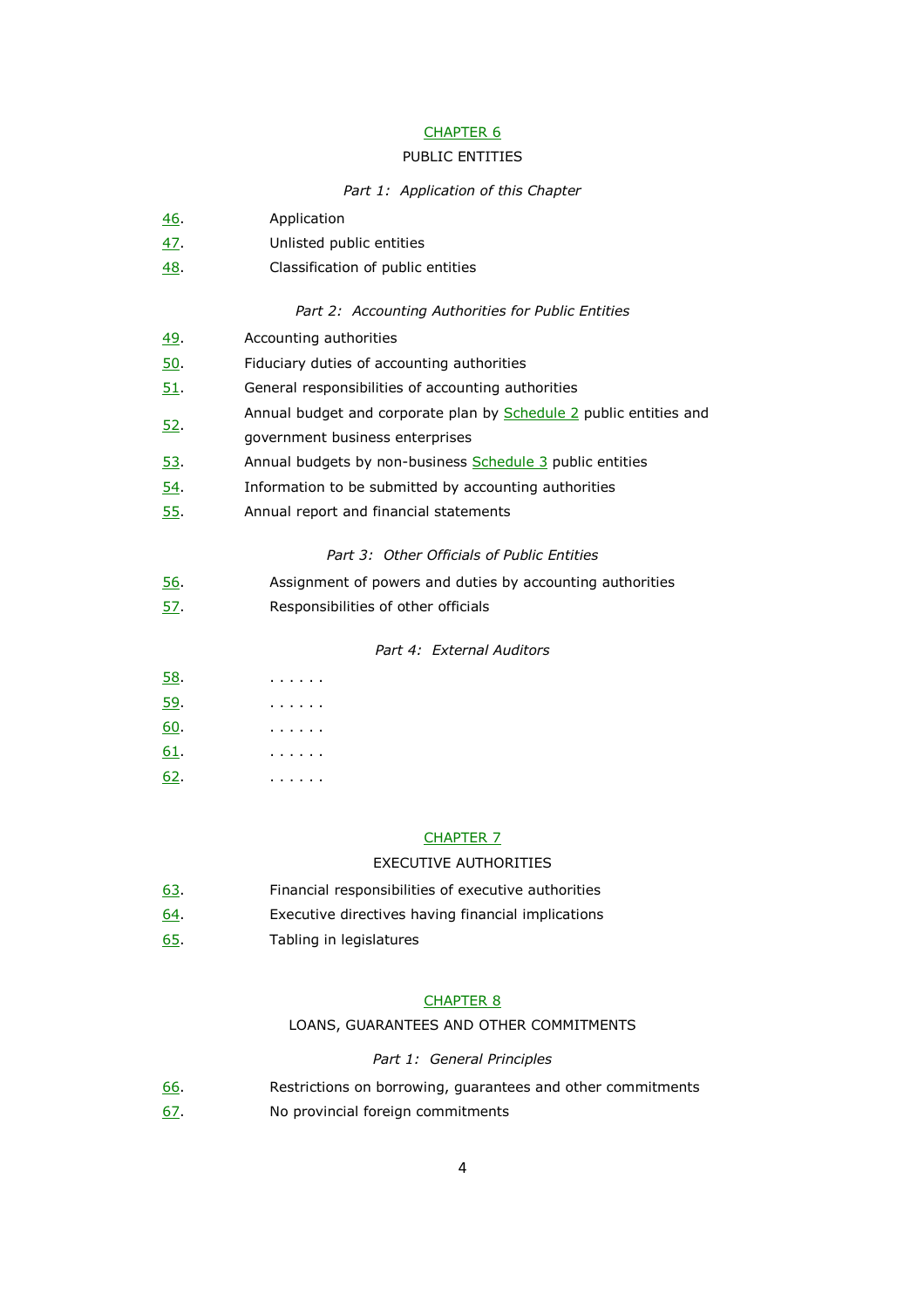- 68. Consequences of unauthorised transactions
- 69. Regulations on borrowing by public entities
- 70. Guarantees, indemnities and securities by Cabinet members

## *Part 2: Loans by National Government*

- $71.$  Purposes for which Minister may borrow money
- 72. Signing of loan agreements
- 73. Interest and repayments of loans to be direct charges
- 74. Repayment, conversion and consolidation of loans
- 75. Obligations from lien over securities

# CHAPTER 9

# GENERAL TREASURY MATTERS

| <u>76</u> . | Treasury regulations and instructions                            |
|-------------|------------------------------------------------------------------|
| <u>77.</u>  | Audit committees                                                 |
| <u>78</u> . | Publishing of draft treasury regulations for public comment      |
| <u>79</u> . | Departures from treasury regulations, instructions or conditions |
| <u>80</u> . | Determination of interest rates for debt owing to state          |

## CHAPTER 10

## FINANCIAL MISCONDUCT

#### *Part 1: Disciplinary Proceedings*

|             | Financial misconduct by officials in departments and constitutional    |
|-------------|------------------------------------------------------------------------|
| 81          | institutions                                                           |
| 82.         | Financial misconduct by treasury officials                             |
| 83.         | Financial misconduct by accounting authorities and officials of public |
|             | entities                                                               |
| <u>84</u> . | Applicable legal regime for disciplinary proceedings                   |
| <u>85.</u>  | Regulations on financial misconduct procedures                         |
|             |                                                                        |

*Part 2: Criminal Proceedings* 

86. Offences and penalties

# CHAPTER 11

#### ACCOUNTING STANDARDS BOARD

- 87. Establishment
- 88. Composition
- 89. Functions of Board
- 90. Powers of Board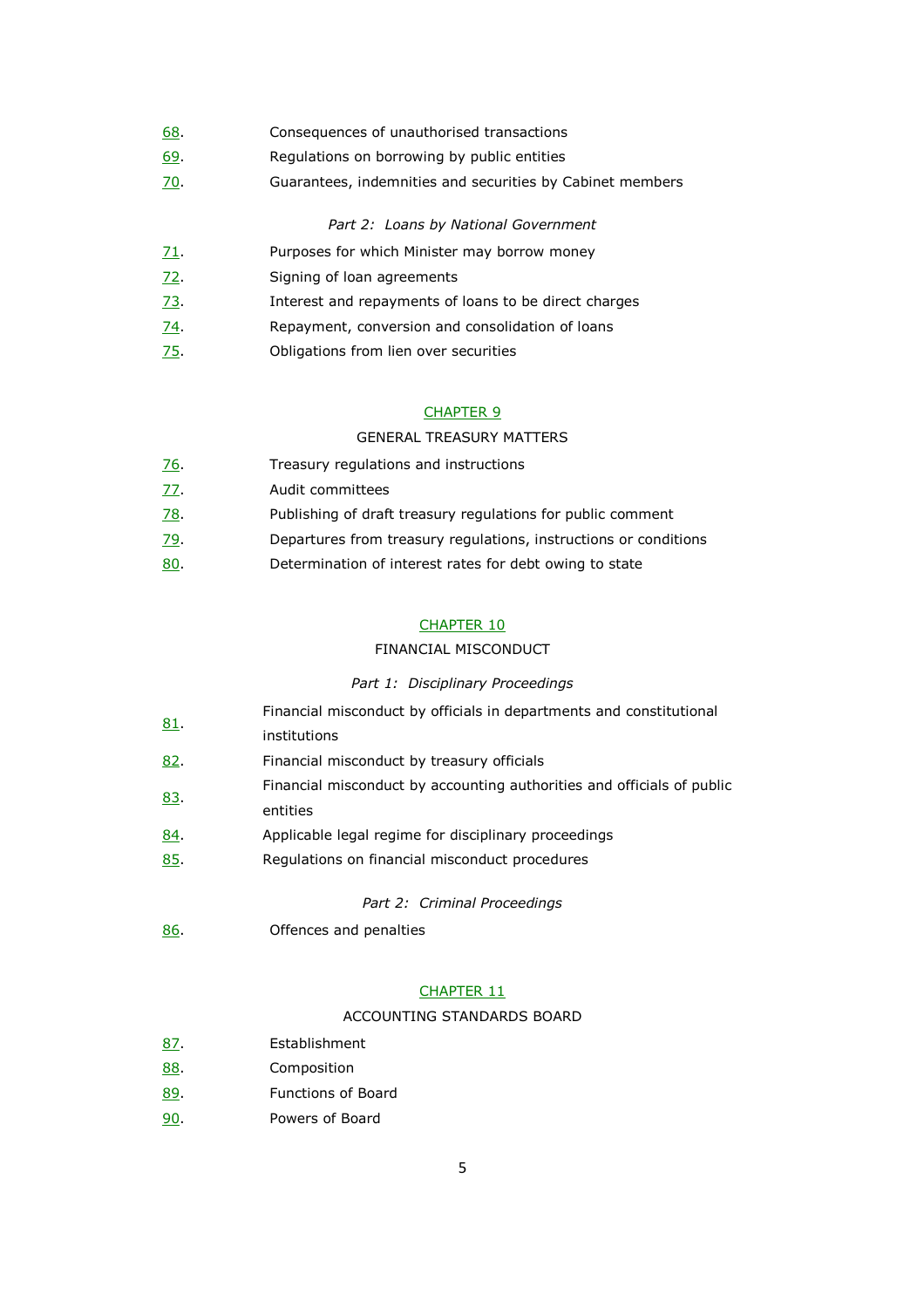## CHAPTER 12

### **MISCELLANEOUS**

| <u>92.</u>  | Exemptions                                   |
|-------------|----------------------------------------------|
| 93.         | Transitional provisions                      |
| 94.         | Repeal of legislation                        |
| <u>95</u> . | Short title and commencement                 |
| Schedule 1. | Constitutional institutions                  |
| Schedule 2. | Major public entities                        |
| Schedule 3. | Other public entities                        |
| Schedule 4. | Exclusions from revenue funds                |
| Schedule 5. | Direct charges against national revenue fund |
| Schedule 6. | Repeal of legislation                        |

## CHAPTER 1

# INTERPRETATION, OBJECT, APPLICATION AND AMENDMENT OF THIS ACT

**1. Definitions.**—In this Act, unless the context otherwise indicates—

**"accounting officer"** means a person mentioned in section 36;

**"accounting authority"** means a body or person mentioned in section 49;

**"Accounting Standards Board"** means the board established in terms of section 87;

**"annual Division of Revenue Act"** means the Act of Parliament which must annually be enacted in terms of section 214 (1) of the Constitution;

**"constitutional institution"** means an institution listed in Schedule 1;

**"department"** means a national or provincial department or a national or provincial government component;

[Definition of "department" substituted by s. 1 (a) of Act No. 29 of 1999 and by s. 43 of Act No. 30 of 2007.]

# **"executive authority"**—

(*a*)

in relation to a national department, means the Cabinet member who is accountable to Parliament for that department;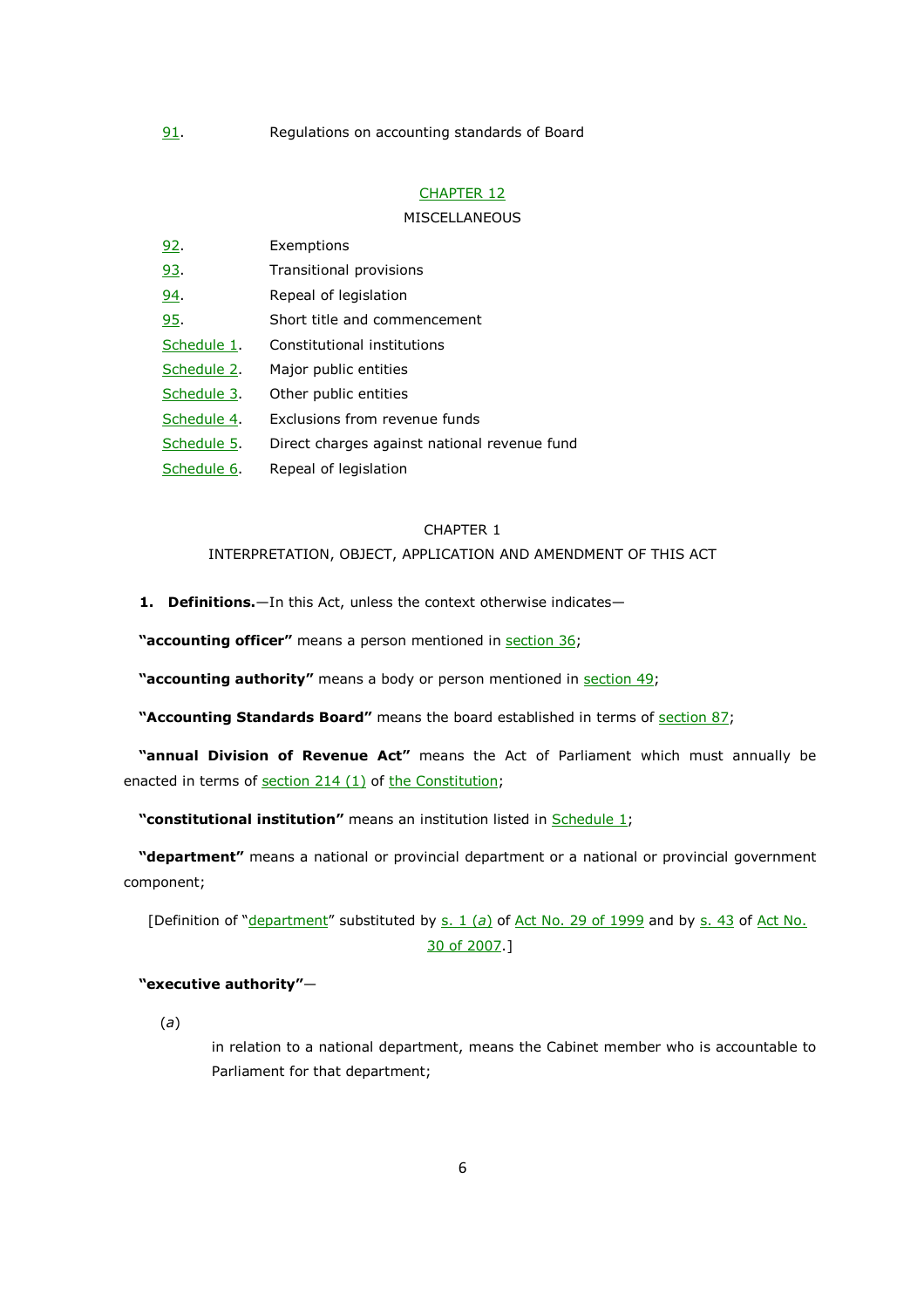(*b*)

in relation to a provincial department, means the member of the Executive Council of a province who is accountable to the provincial legislature for that department;

(*c*)

in relation to a national public entity, means the Cabinet member who is accountable to Parliament for that public entity or in whose portfolio it falls; and

(*d*)

in relation to a provincial public entity, means the member of the provincial Executive Council who is accountable to the provincial legislature for that public entity or in whose portfolio it falls;

[Definition of "executive authority" substituted by s. 1 (b) of Act No. 29 of 1999.]

# **"financial year"**—

(*a*)

means a year ending 31 March; or

(*b*)

in relation to a public entity that existed when this Act took effect and that has a different financial year in terms of other legislation, means that financial year, provided the National Treasury has approved that other financial year;

[Para. (*b*) amended by s. 1 (*c*) of Act No. 29 of 1999.]

**"financial statements"** means statements consisting of at least—

(*a*)

a balance sheet;

(*b*)

an income statement;

(*c*)

a cash-flow statement;

(*d*)

any other statements that may be prescribed; and

(*e*)

any notes to these statements;

**"fruitless and wasteful expenditure"** means expenditure which was made in vain and would have been avoided had reasonable care been exercised;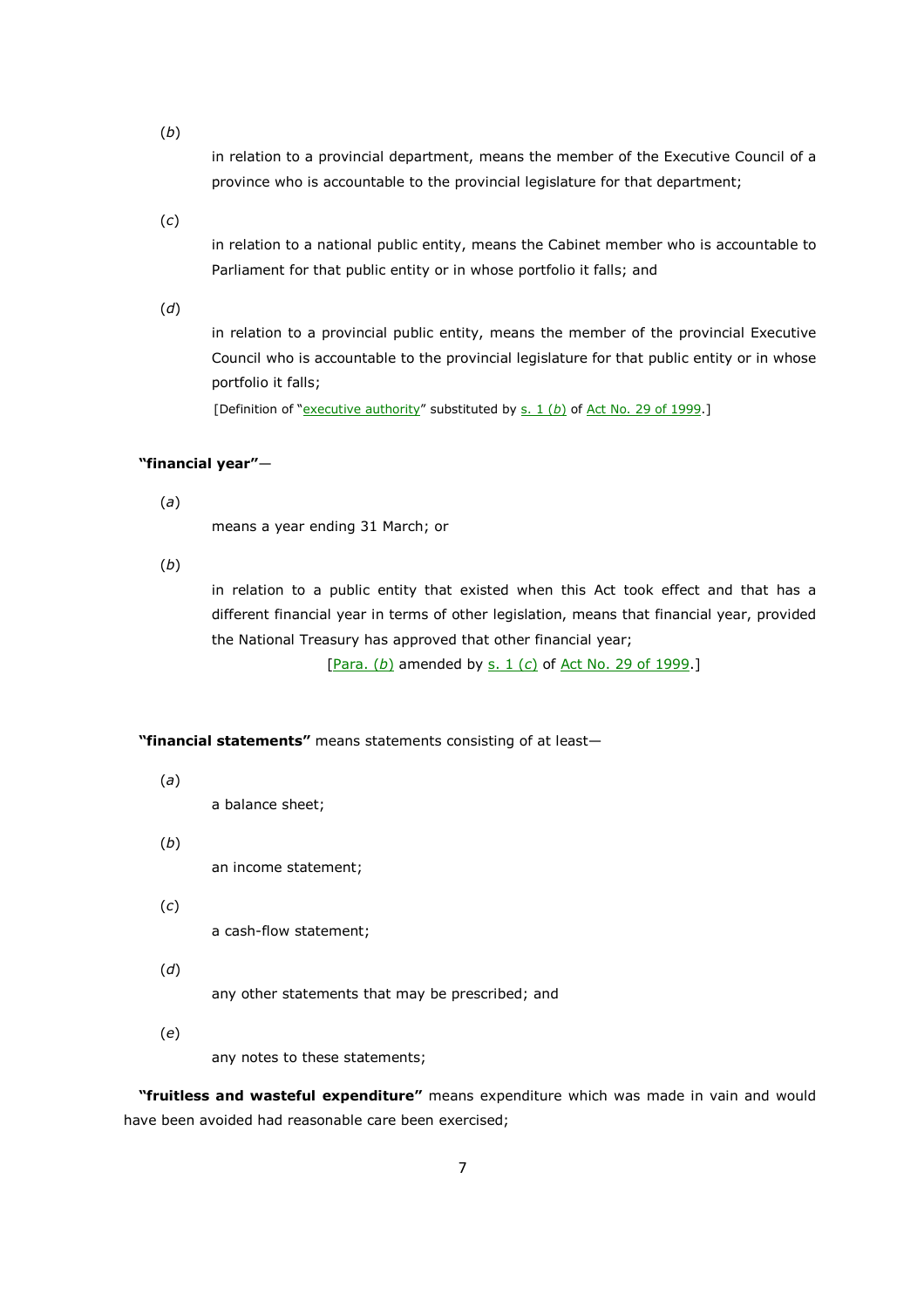**"generally recognised accounting practice"** means an accounting practice complying in material respects with standards issued by the Accounting Standards Board;

**"irregular expenditure"** means expenditure, other than unauthorised expenditure, incurred in contravention of or that is not in accordance with a requirement of any applicable legislation, including—

(*a*)

this Act; or

(*b*)

the State Tender Board Act, 1968 (Act No. 86 of 1968), or any regulations made in terms of that Act; or

(*c*)

any provincial legislation providing for procurement procedures in that provincial government;

[Definition of "irregular expenditure" amended by s. 1 (d) of Act No. 29 of 1999.]

 **"main division within a vote"** means one of the main segments into which a vote is divided and which—

(*a*)

specifies the total amount which is appropriated for the items under that segment; and

(*b*)

is approved by Parliament or a provincial legislature, as may be appropriate, as part of the vote;

[Definition of "main division within a vote" amended by s. 1 (e) of Act No. 29 of 1999.]

 **"MEC for finance"** means the member of an Executive Council of a province responsible for finance in the province;

[Definition of "MEC for finance" inserted by s. 1 (f) of Act No. 29 of 1999.]

**"Minister"** means the Minister of Finance;

**"national department"** means a department listed in Schedule 1 to the Public Service Act, 1994 (Proclamation No. 103 of 1994), but excluding the Office of a Premier;

**"national government business enterprise"** means an entity which—

(*a*)

is a juristic person under the ownership control of the national executive;

(*b*)

has been assigned financial and operational authority to carry on a business activity;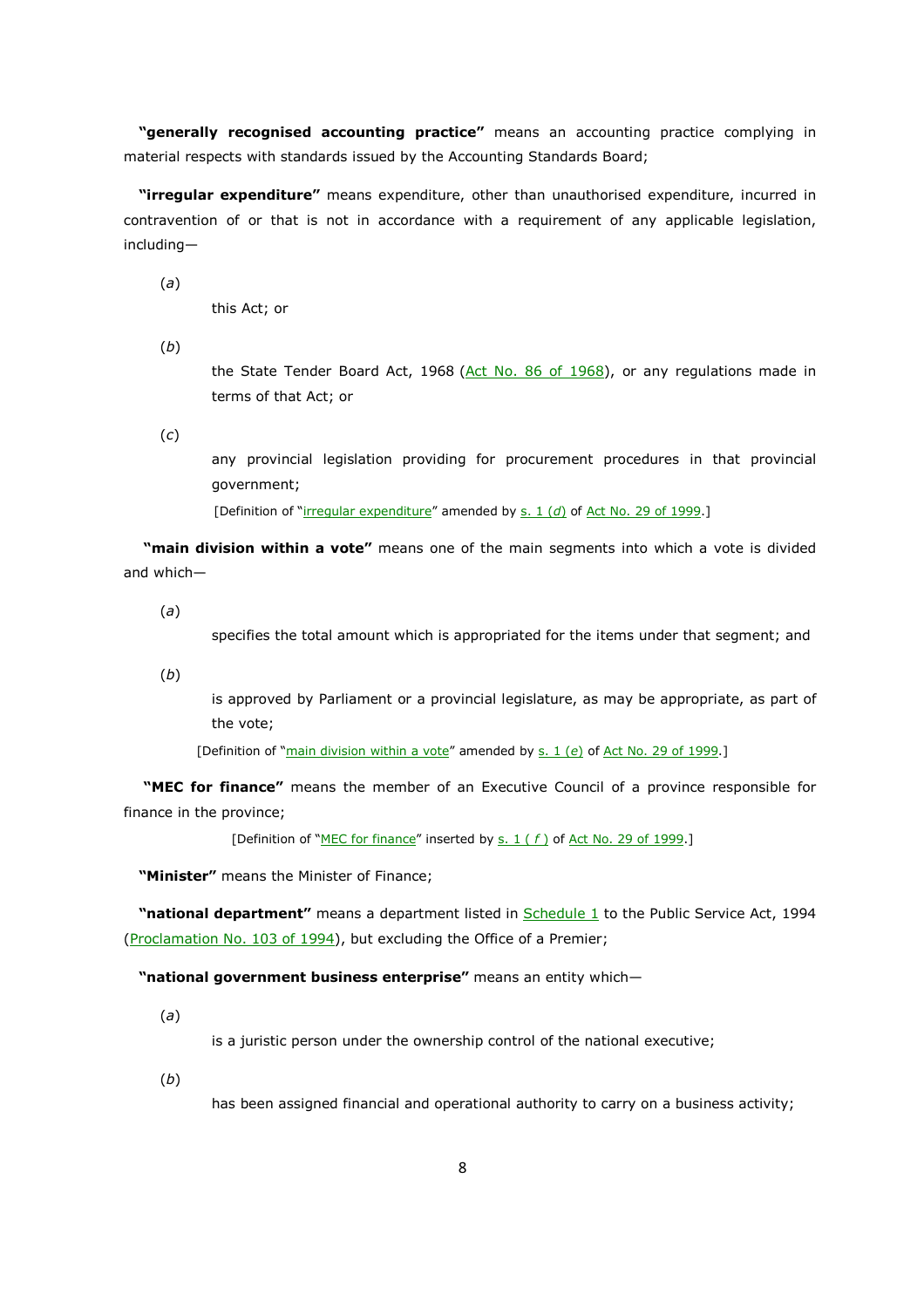(*c*)

as its principal business, provides goods or services in accordance with ordinary business principles; and

(*d*)

is financed fully or substantially from sources other than—

- (i) the National Revenue Fund; or
- (ii) by way of a tax, levy or other statutory money;

**"national government component"** means a national government component listed in Part A of **Schedule 3** to the Public Service Act, 1994;

[Definition of "national department" substituted by s. 43 of Act No. 30 of 2007.]

 **"national public entity"** means—

(*a*)

a national government business enterprise; or

(*b*)

a board, commission, company, corporation, fund or other entity (other than a national government business enterprise) which is—

- (i) established in terms of national legislation;
- (ii) fully or substantially funded either from the National Revenue Fund, or by way of a tax, levy or other money imposed in terms of national legislation; and
- (iii) accountable to Parliament;

**"National Treasury"** means the National Treasury established by section 5;

## **"overspending"**—

(*a*)

in relation to a vote, means when expenditure under the vote exceeds the amount appropriated for that vote; or

(*b*)

in relation to a main division within a vote, means when expenditure under the main division exceeds the amount appropriated for that main division, subject to section  $43$ ;

**"ownership control",** in relation to an entity, means the ability to exercise any of the following powers to govern the financial and operating policies of the entity in order to obtain benefits from its activities: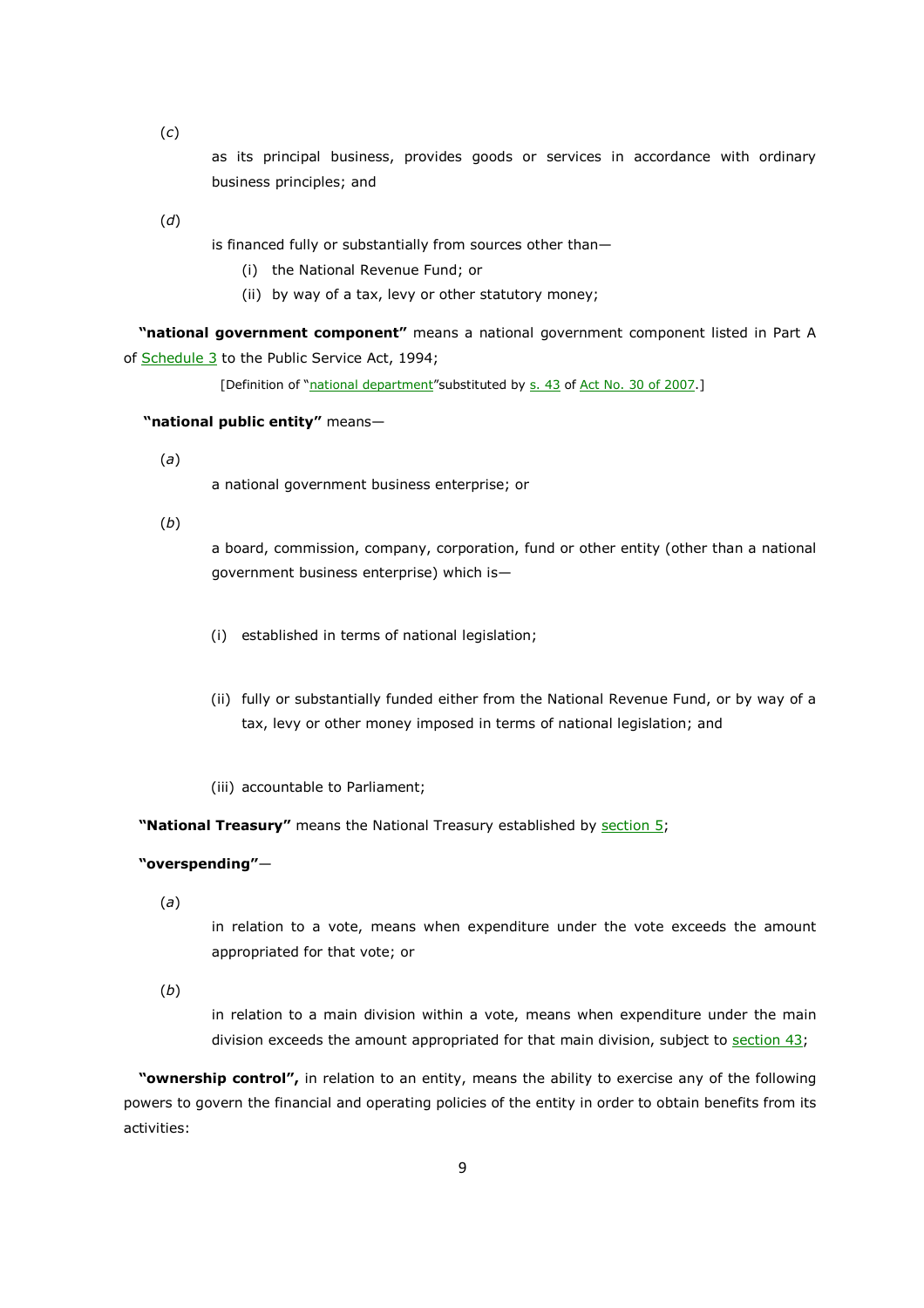(*a*)

To appoint or remove all, or the majority of, the members of that entity's board of directors or equivalent governing body;

(*b*)

to appoint or remove that entity's chief executive officer;

(*c*)

to cast all, or the majority of, the votes at meetings of that board of directors or equivalent governing body; or

(*d*)

to control all, or the majority of, the voting rights at a general meeting of that entity;

**"prescribe"** means prescribe by regulation or instruction in terms of section 76;

#### **"provincial department"** means—

(*a*)

the Office of a Premier listed in Schedule 1 to the Public Service Act, 1994;

(*b*)

a provincial department listed in Schedule 2 to the Public Service Act, 1994;

# **"provincial government business enterprise"** means an entity which—

(*a*)

is a juristic person under the ownership control of a provincial executive;

(*b*)

has been assigned financial and operational authority to carry on a business activity;

(*c*)

as its principal business, provides goods or services in accordance with ordinary business principles; and

(*d*)

is financed fully or substantially from sources other than—

- (i) a Provincial Revenue Fund; or
- (ii) by way of a tax, levy or other statutory money;

[Definition of "provincial government business enterprise" inserted by s. 1 (*g*) of Act No. 29 of 1999.]

**"provincial government component"** means a provincial government component listed in Part B of Schedule 3 to the Public Service Act, 1994;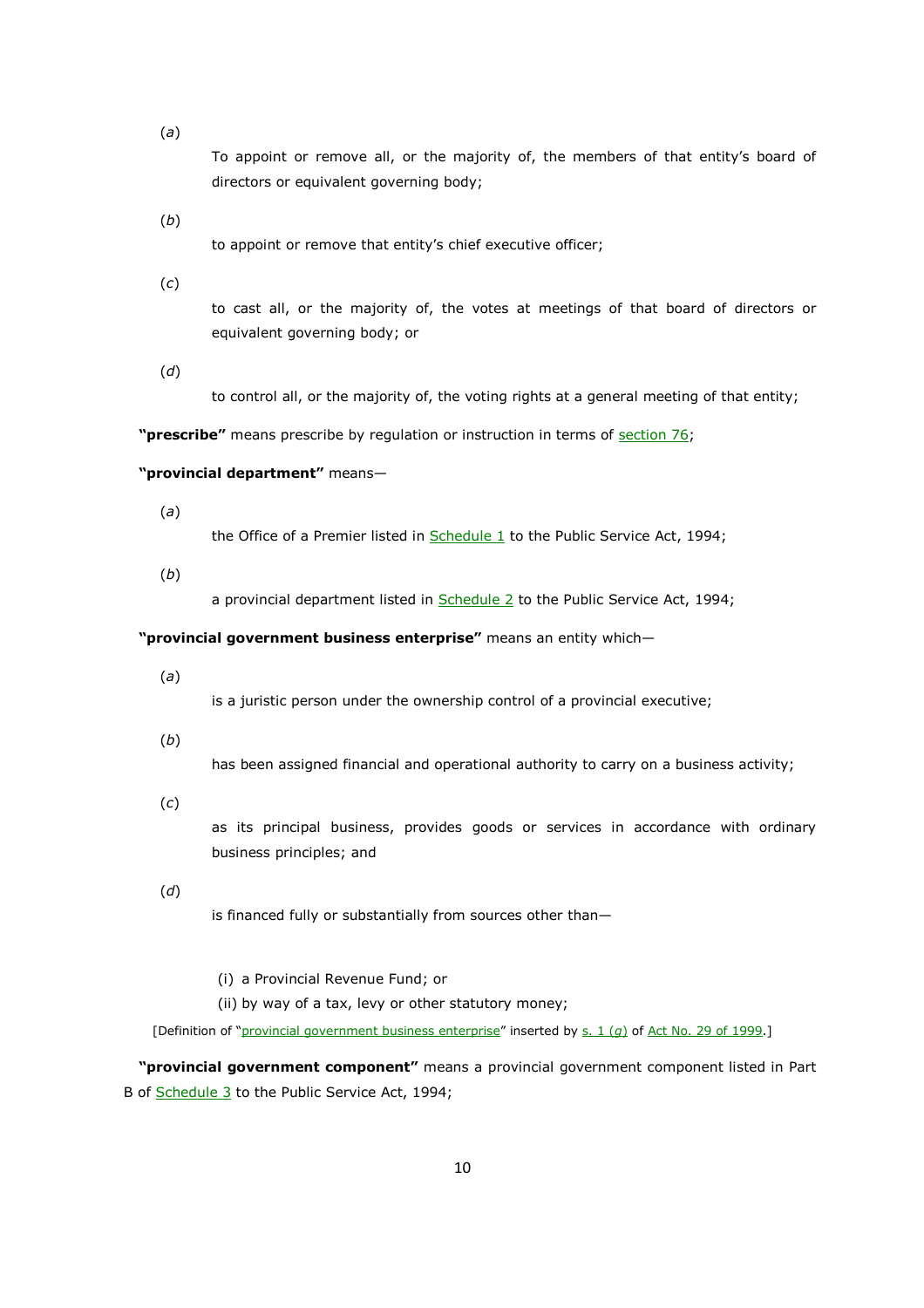[Definition of "provincial department" inserted by s. 1 (*g*) of Act No. 29 of 1999 and substituted by s. 43 of Act No. 30 of 2007.]

#### **"provincial public entity"** means—

(*a*)

a provincial government business enterprise; or

(*b*)

a board, commission, company, corporation, fund or other entity (other than a provincial government business enterprise) which is—

(i) established in terms of legislation or a provincial constitution;

(ii) fully or substantially funded either from a Provincial Revenue Fund or by way

of a tax, levy or other money imposed in terms of legislation; and

(iii) accountable to a provincial legislature;

[Definition of "provincial public entity" inserted by s. 1 (*q*) of Act No. 29 of 1999.]

**"provincial treasury"** means a treasury established in terms of section 17;

[Definition of "provincial treasury" inserted by s. 1 (q) of Act No. 29 of 1999.]

**"public entity"** means a national or provincial public entity;

[Definition of "public entity" substituted by s. 1 (*h*) of Act No. 29 of 1999.]

 **"Revenue Fund"** means—

(*a*)

the National Revenue Fund mentioned in section 213 of the Constitution; or

(*b*)

a Provincial Revenue Fund mentioned in section 226 of the Constitution; [Definition of "Revenue Fund" amended by s. 1 (*i*) of Act No. 29 of 1999.]

 **"this Act"** includes any regulations and instructions in terms of section 69, 76, 85 or 91;

**"trading entity"** means an entity operating within the administration of a department for the provision or sale of goods or services, and established—

(*a*)

in the case of a national department, with the approval of the National Treasury; or

(*b*)

in the case of a provincial department, with the approval of the relevant provincial treasury acting within a prescribed framework;

[Definition of "trading entity" amended by s. 1 (*j*) of Act No. 29 of 1999.]

 **"treasury"** means the National Treasury or a provincial treasury, as may be appropriate in the circumstances;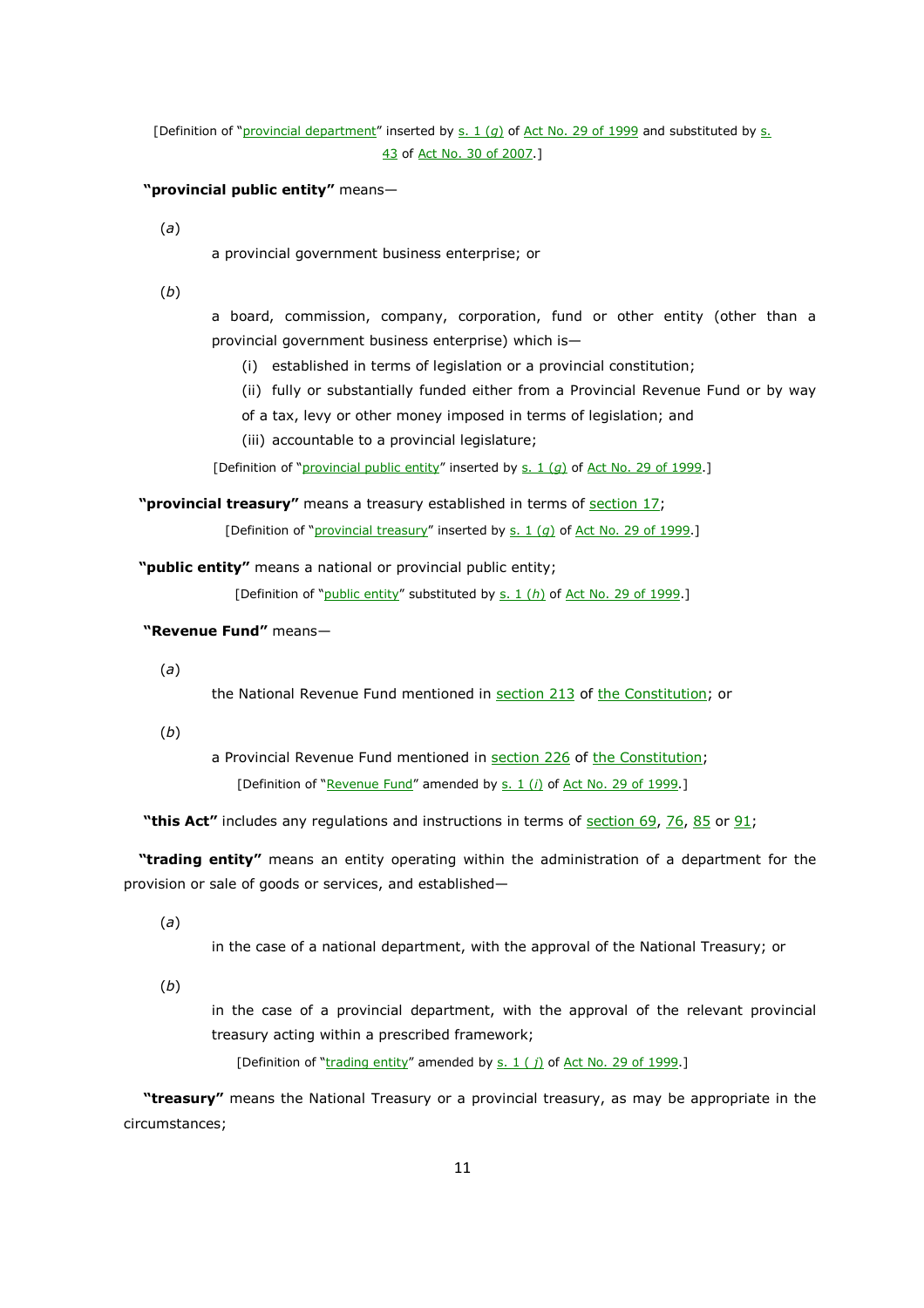[Definition of "treasury" substituted by s. 1 (*k*) of Act No. 29 of 1999.]

#### **"unauthorised expenditure"** means—

(*a*)

overspending of a vote or a main division within a vote;

(*b*)

expenditure not in accordance with the purpose of a vote or, in the case of a main division, not in accordance with the purpose of the main division;

**"vote"** means one of the main segments into which an appropriation Act is divided and which—

(*a*)

specifies the total amount which is usually appropriated per department in an appropriation Act; and

(*b*)

is separately approved by Parliament or a provincial legislature, as may be appropriate, before it approves the relevant draft appropriation Act as such.

[Definition of "vote" amended by s. 1 (*l*) of Act No. 29 of 1999.]

**2. Object of this Act.**—The object of this Act is to secure transparency, accountability, and sound management of the revenue, expenditure, assets and liabilities of the institutions to which this Act applies.

**3. Institutions to which this Act applies.**—(1) This Act, to the extent indicated in the Act, applies to—

(*a*)

departments;

(*b*) public entities listed in **Schedule 2** or 3;

(*c*)

constitutional institutions; and

(*d*)

the provincial legislatures, subject to subsection (2).

[Para. (*d*) substituted by s. 2 (*a*) of Act No. 29 of 1999 and amended by s. 72 (*b*) (i) of Act No. 10 of 2009.]

(2) To the extent that a provision of this Act applies to—

(*a*)

. . . . . .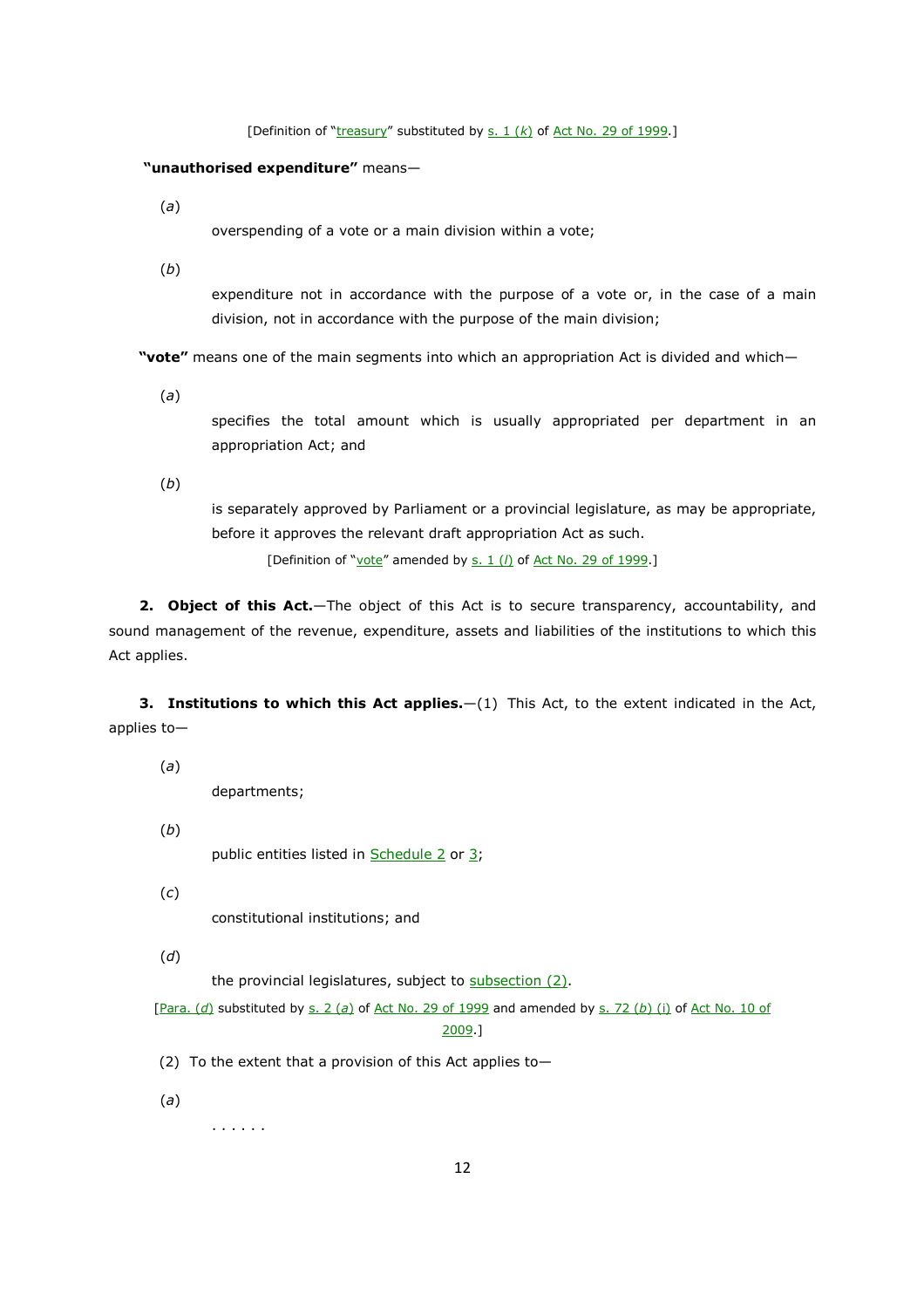#### [Para. (*a*) repealed by s. 72 (*b*) (ii) of Act No. 10 of 2009.]

(*b*)

a provincial legislature, any controlling and supervisory functions of the National Treasury and a provincial treasury in terms of that provision are performed by the Speaker of the provincial legislature.

[Para. (*b*) added by s. 2 (*b*) of Act No. 29 of 1999.]

(3) In the event of any inconsistency between this Act and any other legislation, this Act prevails.

**4. Amendments to this Act.**—Draft legislation directly or indirectly amending this Act, or providing for the enactment of subordinate legislation that may conflict with this Act, may be introduced in Parliament—

(*a*)

by the Minister only; or

(*b*)

only after the Minister has been consulted on the contents of the draft legislation.

# CHAPTER 2

## NATIONAL TREASURY AND NATIONAL REVENUE FUND

## *Part 1: National Treasury*

- **5. Establishment.**—(1) A National Treasury is hereby established, consisting of—
	- (*a*)

the Minister, who is the head of the Treasury; and

(*b*)

the national department or departments responsible for financial and fiscal matters.

(2) The Minister, as the head of the National Treasury, takes the policy and other decisions of the Treasury, except those decisions taken as a result of a delegation or instruction in terms of section 10.

**6. Functions and powers.** - (1) The National Treasury must-

(*a*)

promote the national government's fiscal policy framework and the co-ordination of macro-economic policy;

(*b*)

co-ordinate inter-governmental financial and fiscal relations;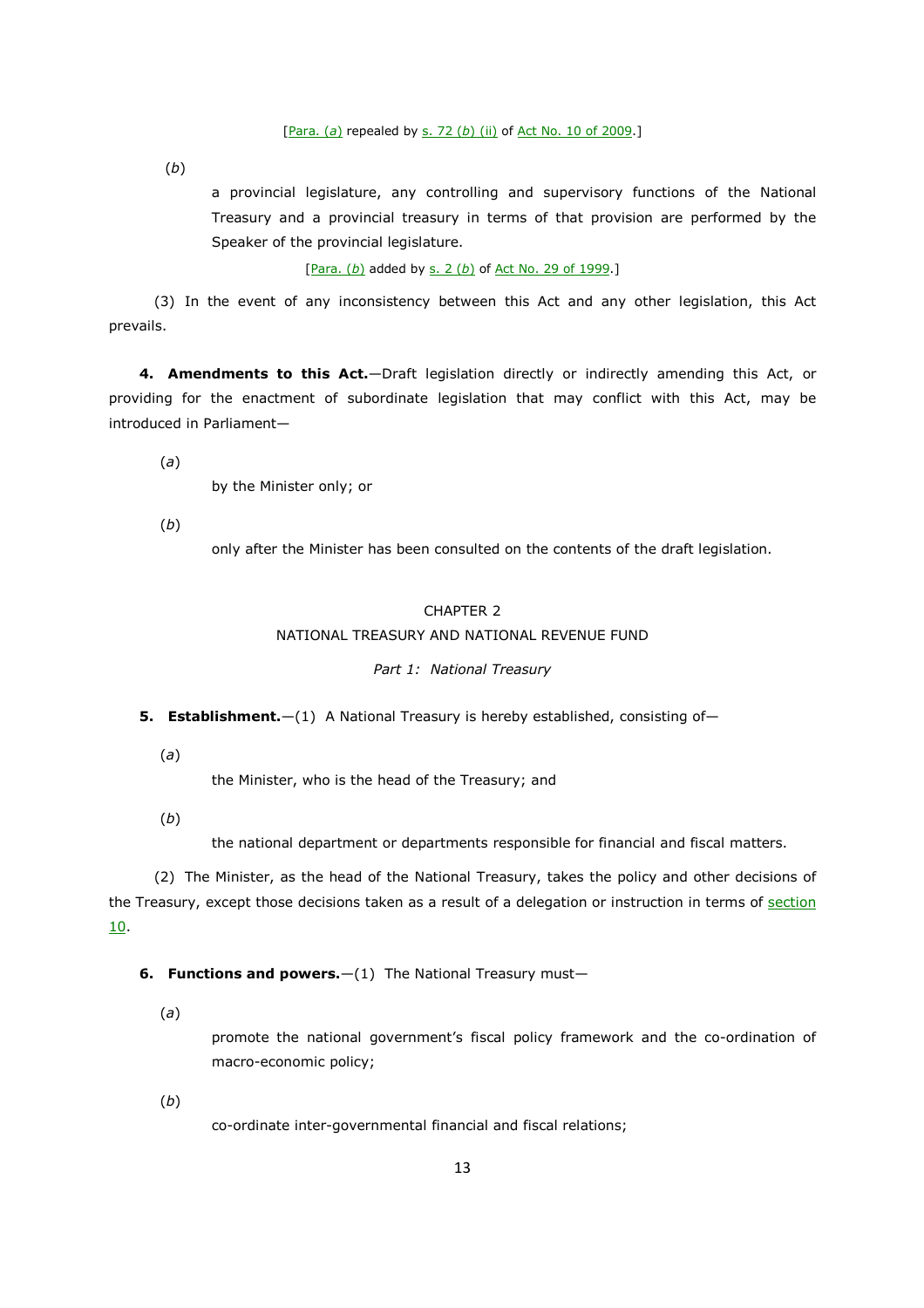(*c*)

manage the budget preparation process;

(*d*)

exercise control over the implementation of the annual national budget, including any adjustments budgets;

facilitate the implementation of the annual Division of Revenue Act;

( *f* )

(*e*)

monitor the implementation of provincial budgets;

(*g*)

promote and enforce transparency and effective management in respect of revenue, expenditure, assets and liabilities of departments, public entities and constitutional institutions; and

(*h*)

perform the other functions assigned to the National Treasury in terms of this Act.

(2) To the extent necessary to perform the functions mentioned in  $subsection (1)$ , the National Treasury—

(*a*)

must prescribe uniform treasury norms and standards;

(*b*)

must enforce this Act and any prescribed norms and standards, including any prescribed standards of generally recognised accounting practice and uniform classification systems, in national departments;

(*c*)

must monitor and assess the implementation of this Act, including any prescribed norms and standards, in provincial departments, in public entities and in constitutional institutions;

[Para. (c) substituted by s. 3 of Act No. 29 of 1999.]

(*d*)

may assist departments and constitutional institutions in building their capacity for efficient, effective and transparent financial management;

(*e*)

may investigate any system of financial management and internal control in any department, public entity or constitutional institution;

( *f* )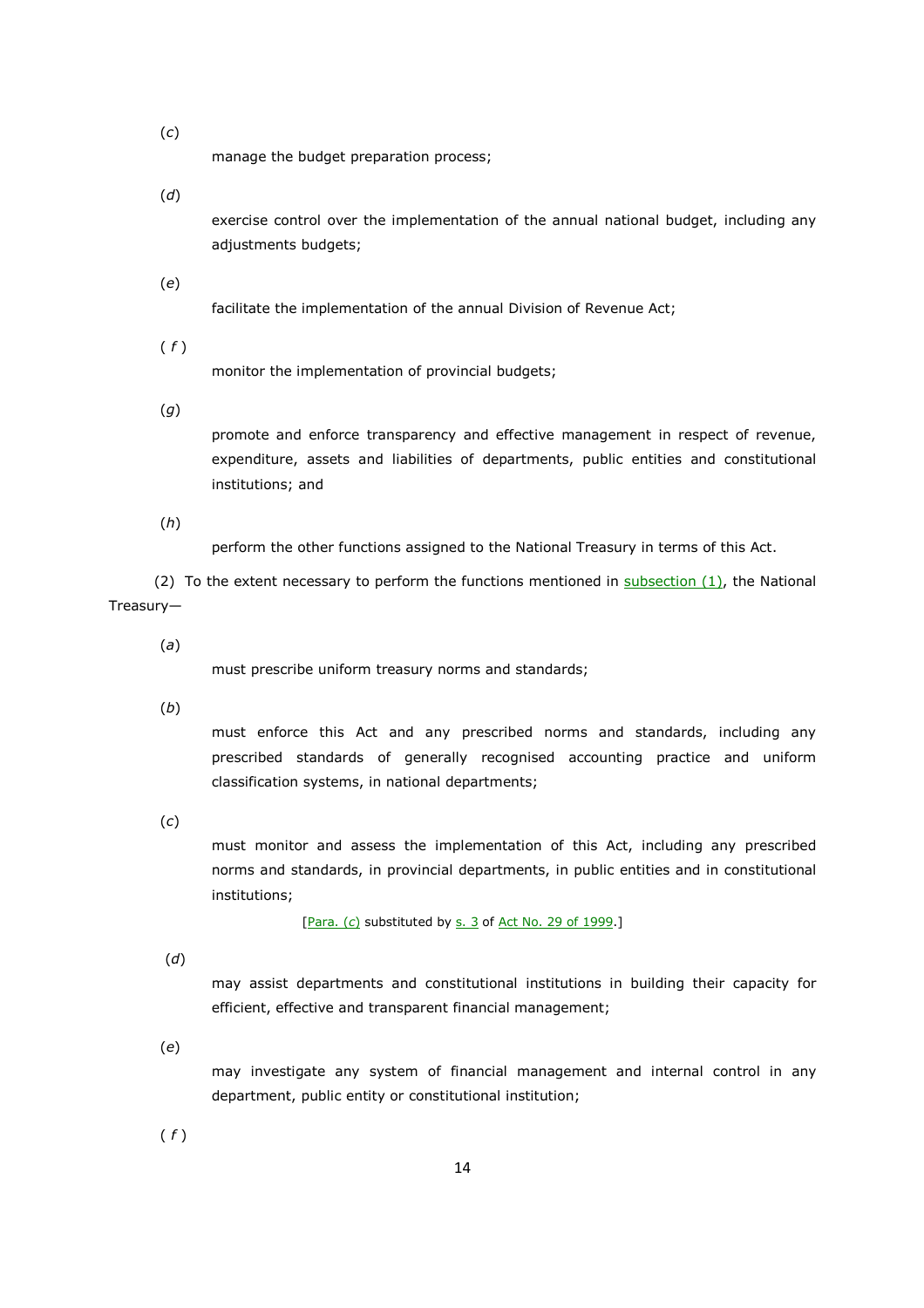must intervene by taking appropriate steps, which may include steps in terms of section 100 of the Constitution or the withholding of funds in terms of section 216 (2) of the Constitution, to address a serious or persistent material breach of this Act by a department, public entity or constitutional institution; and

(*g*)

may do anything further that is necessary to fulfil its responsibilities effectively.

(3) Subsections (1) (*g*) and (2) apply to public entities listed in Schedule 2 only to the extent provided for in this Act.

**7. Banking, cash management and investment framework.**—(1) The National Treasury must prescribe a framework within which departments, public entities listed in Schedule 3 and constitutional institutions must conduct their cash management.

(2) A department authorised to open a bank account in terms of the prescribed framework, a public entity or a constitutional institution may open a bank account only—

(*a*)

with a bank registered in South Africa and approved in writing by the National Treasury; and

(*b*)

after any prescribed tendering procedures have been complied with.

(3) A department, public entity listed in Schedule 3 or constitutional institution may not open a bank account abroad or with a foreign bank except with the written approval of the National Treasury.

(4) The National Treasury may prescribe an investment policy for public entities, constitutional institutions and those departments authorised to open a bank or other account in terms of the prescribed framework.

(5) A bank which has opened a bank account for a department, a public entity listed in Schedule 3 or a constitutional institution, or any other institution that holds money for a department, a public entity listed in Schedule 3 or a constitutional institution, must promptly disclose information regarding the account when so requested by the National Treasury or the Auditor-General, or, in the case of a provincial department or provincial public entity, by the National Treasury, the Auditor-General or the relevant provincial treasury.

 $[Sub-s. (5)$  substituted by  $s. 4$  of Act No. 29 of 1999.]

#### **8. Annual consolidated financial statements.**  $-(1)$  The National Treasury must-

(*a*)

prepare consolidated financial statements in accordance with generally recognised accounting practice for each financial year in respect of—

(i) national departments;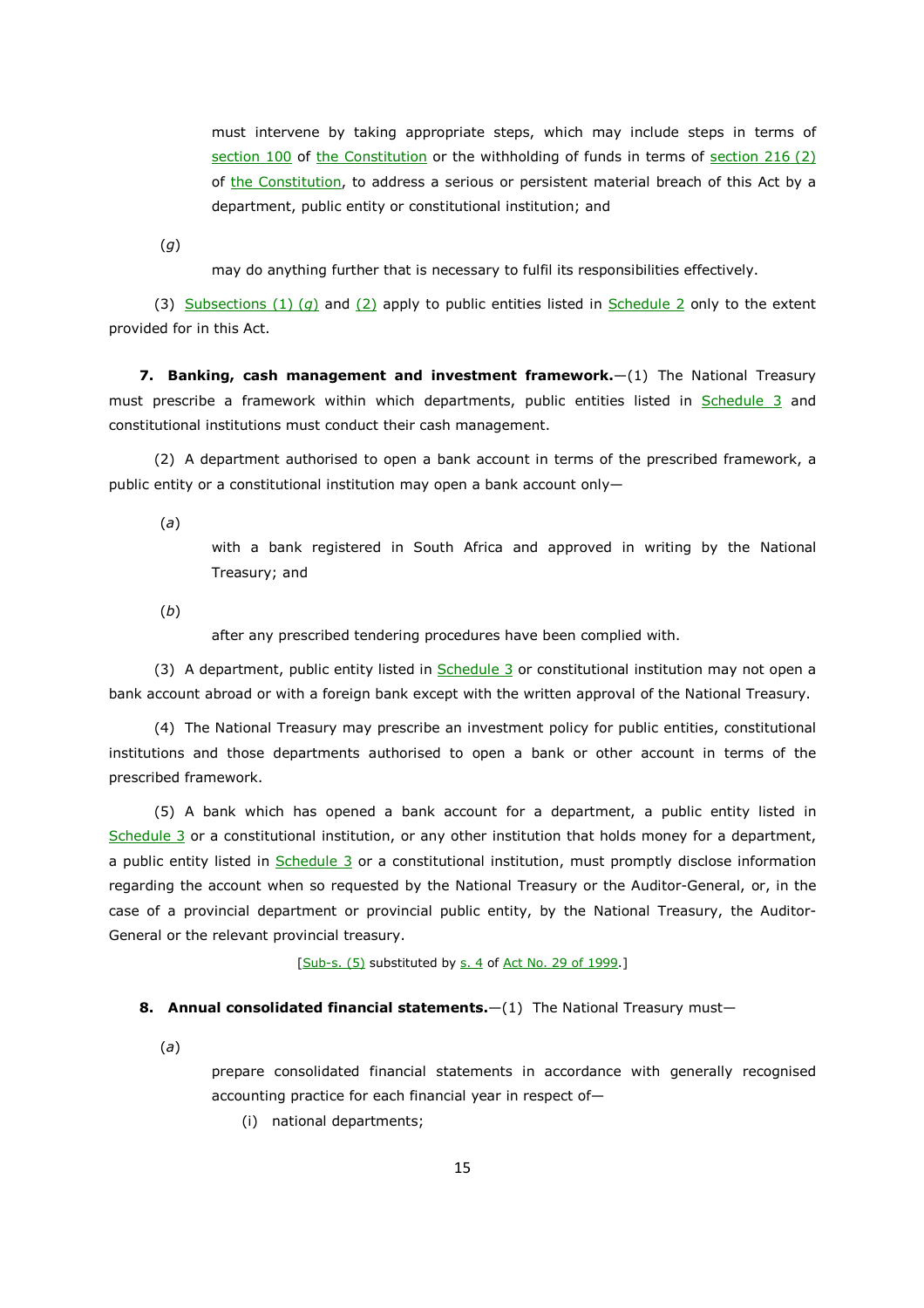- (ii) public entities under the ownership control of the national executive;
- (iii) constitutional institutions;
- (iv) the South African Reserve Bank;
- (v) the Auditor-General; and
- (vi) Parliament; and

(*b*)

submit those statements for audit to the Auditor-General within three months after the end of that financial year.

(2) The Auditor-General must audit the consolidated financial statements and submit an audit report on the statements to the National Treasury within three months of receipt of the statements.

(3) The Minister must submit the consolidated financial statements and the audit report on those statements within one month of receiving the report from the Auditor-General, to Parliament for tabling in both Houses.

(4) The consolidated financial statements must be made public when submitted to Parliament.

(5) If the Minister fails to submit the consolidated financial statements and the Auditor-General's audit report on those statements to Parliament within seven months after the end of the financial year to which those statements relate—

(*a*)

the Minister must submit to Parliament a written explanation setting out the reasons why they were not submitted; and

(*b*)

the Auditor-General may issue a special report on the delay.

(Date of commencement of s. 8: 1 April, 2003.)

**9. Financial statistics and aggregations.**—The National Treasury may annually compile in accordance with international standards, and publish in the national *Government Gazette*, financial statistics and aggregations concerning all spheres of government.

# **10. Delegations by National Treasury.** - (1) The Minister may-

(*a*)

in writing delegate any of the powers entrusted to the National Treasury in terms of this Act, to the head of a department forming part of the National Treasury, or instruct that head of department to perform any of the duties assigned to the National Treasury in terms of this Act; and

(*b*)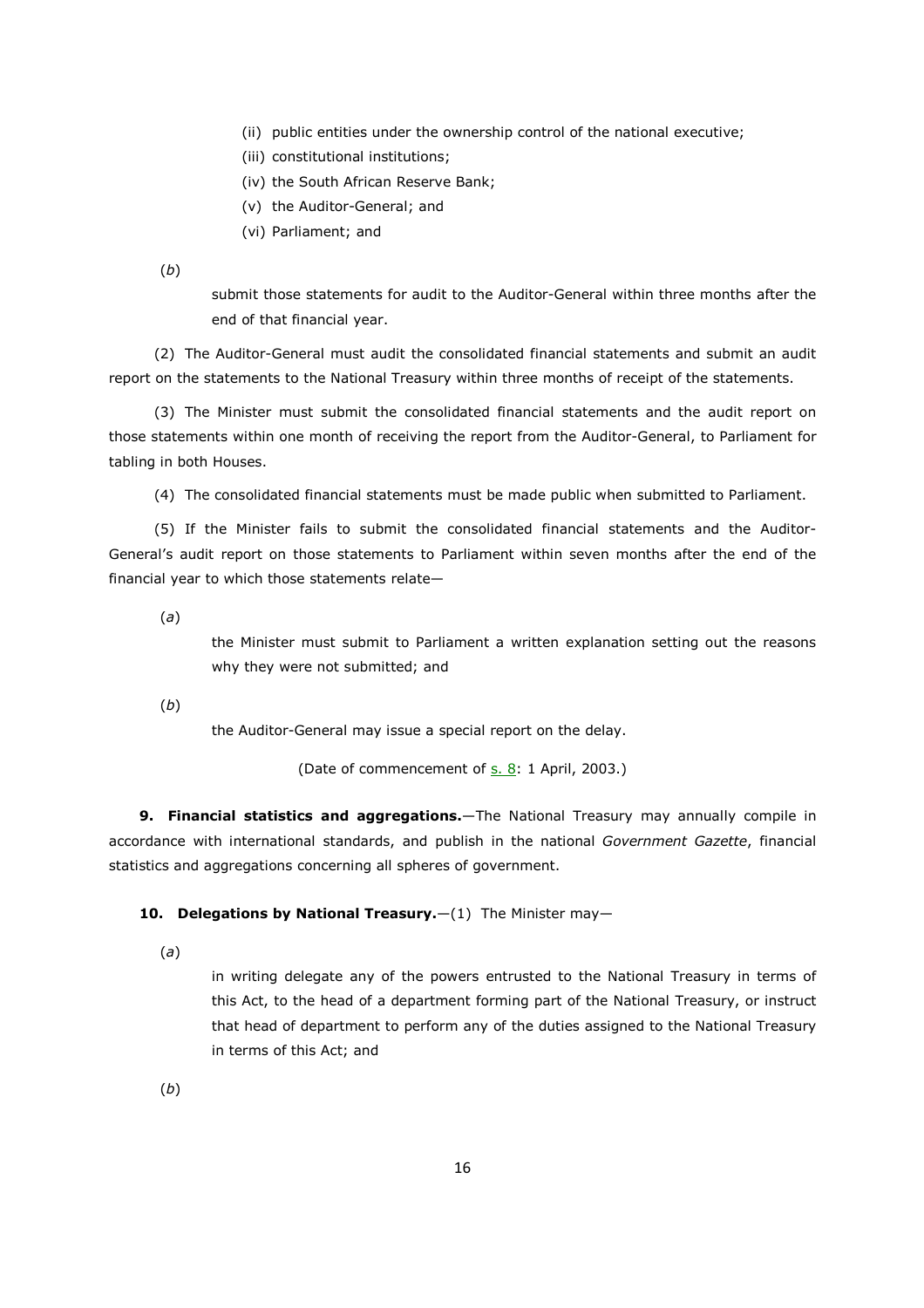in relation to a provincial department or provincial public entity, in writing delegate any of the powers entrusted to the National Treasury in terms of this Act to a provincial treasury, or request that treasury to perform any of the duties assigned to the National Treasury in terms of this Act, as the Minister and the relevant MEC for finance may agree.

#### [Para. (*b*) added by s. 5 (*a*) of Act No. 29 of 1999.]

(2) A delegation, instruction or request in terms of  $subsection (1)$  to the head of a department forming part of the National Treasury, or to a provincial treasury—

(*a*)

is subject to any limitations or conditions that the Minister may impose;

(*b*)

may authorise that head, in the case of subsection (1) (*a*)—

- (i) to sub-delegate, in writing, the delegated power to another National Treasury official, or to the holder of a specific post in the National Treasury, or to the accounting officer of a constitutional institution or a department, or to the accounting authority for a public entity; or
- (ii) to instruct another National Treasury official, or the holder of a specific post in the National Treasury, or the accounting officer for a constitutional institution or a department, or the accounting authority for a public entity, to perform the assigned duty;

(*c*)

may authorise a provincial treasury, in the case of subsection (1) (*b*)—

- (i) to sub-delegate, in writing, the delegated power to an official in that provincial treasury, or to the holder of a specific post in that provincial treasury, or to the accounting officer for a provincial department, or to the accounting authority for a provincial public entity; or
- (ii) to instruct an official in that provincial treasury, or the holder of a specific post in that provincial treasury, or the accounting officer for a provincial department, or the accounting authority for a provincial public entity, to perform the assigned duty; and

[Para. (*c*) inserted by s. 5 (*d*) of Act No. 29 of 1999.]

(*d*)

does not divest the Minister of the responsibility concerning the exercise of the delegated power or the performance of the assigned duty.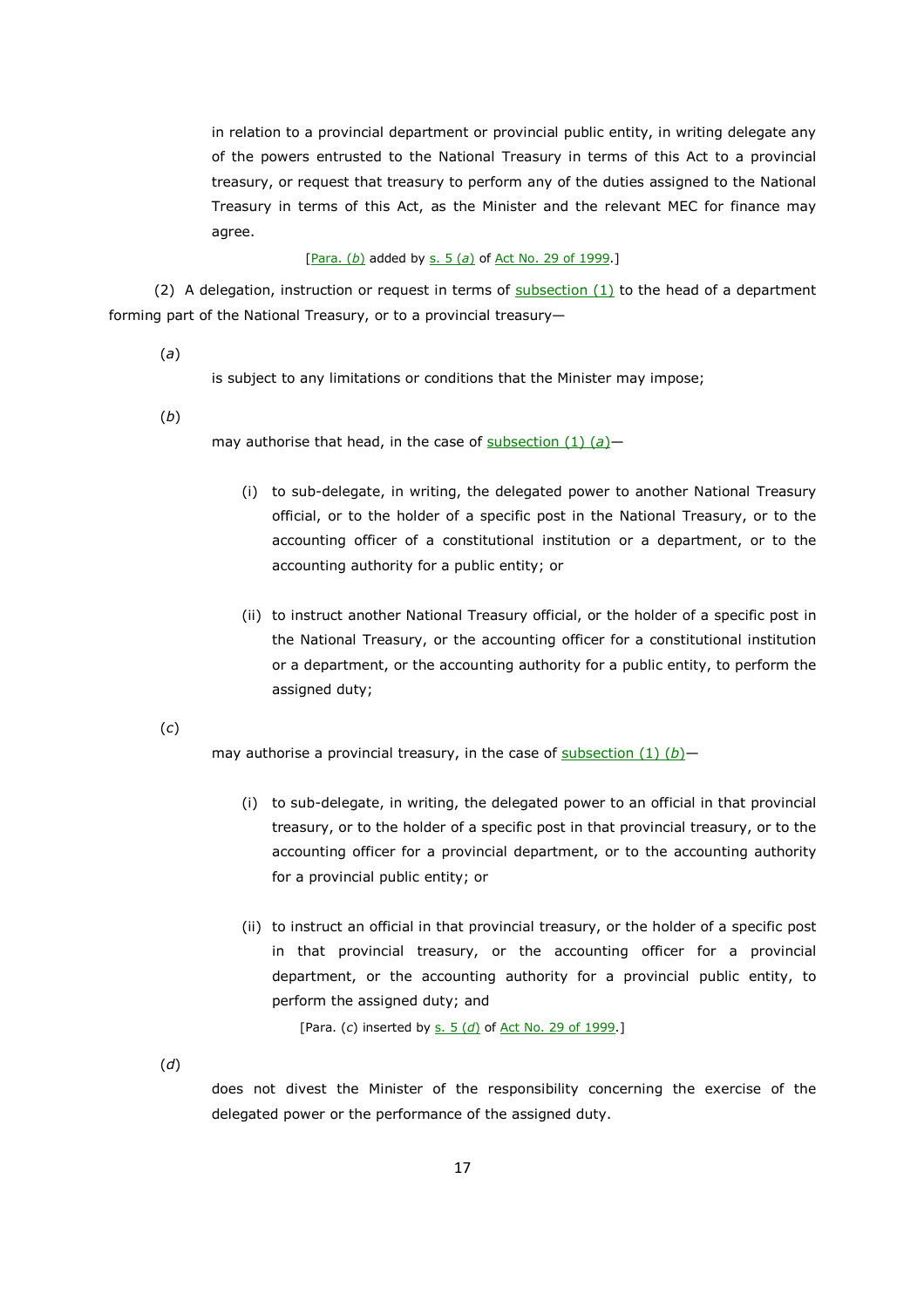#### [Sub-s. (2) amended by s. 5 (*b*) of Act No. 29 of 1999.]

 (3) The Minister may confirm, vary or revoke any decision taken by the head of a department forming part of the National Treasury, or by a provincial treasury, as a result of a delegation, instruction or request in terms of subsection (1) (*a*) or (*b*), or by a treasury official or accounting officer or accounting authority as a result of an authorisation in terms of subsection (2) (*b*) or (*c*), subject to any rights that may have become vested as a consequence of the decision.

[Sub-s. (3) substituted by s. 5 (*e*) of Act No. 29 of 1999.]

## *Part 2: National Revenue Fund*

**11. Control of National Revenue Fund.**—(1) The National Treasury is in charge of the National Revenue Fund and must enforce compliance with the provisions of section 213 of the Constitution, namely that—

(*a*)

all money received by the national government must be paid into the Fund, except money reasonably excluded by this Act or another Act of Parliament; and

(*b*)

- (i) no money may be withdrawn from the Fund except in terms of an appropriation by an Act of Parliament; or
- (ii) as a direct charge against the Fund, subject to section 15 (1) (*a*) (ii).

(2) Draft legislation that provides for a withdrawal from the National Revenue Fund as a direct charge against the Fund, may be introduced in Parliament only after the Minister has been consulted and has consented to the direct charge.

(3) Money that must be paid into the National Revenue Fund is paid into the Fund by depositing it into a bank account of the Fund in accordance with any requirements that may be prescribed.

(4) The National Treasury must establish appropriate and effective cash management and banking arrangements for the National Revenue Fund.

(5) The National Treasury must ensure that there is at all times sufficient money in the National Revenue Fund.

**12. Deposits and withdrawals by South African Revenue Services in Revenue Funds.**— (1) The South African Revenue Services must promptly deposit into a Revenue Fund all taxes, levies, duties, fees and other moneys collected by it for that Revenue Fund, in accordance with a framework determined by the National Treasury.

(2) The South African Revenue Services may, despite section  $15$  (1), withdraw money from the National Revenue Fund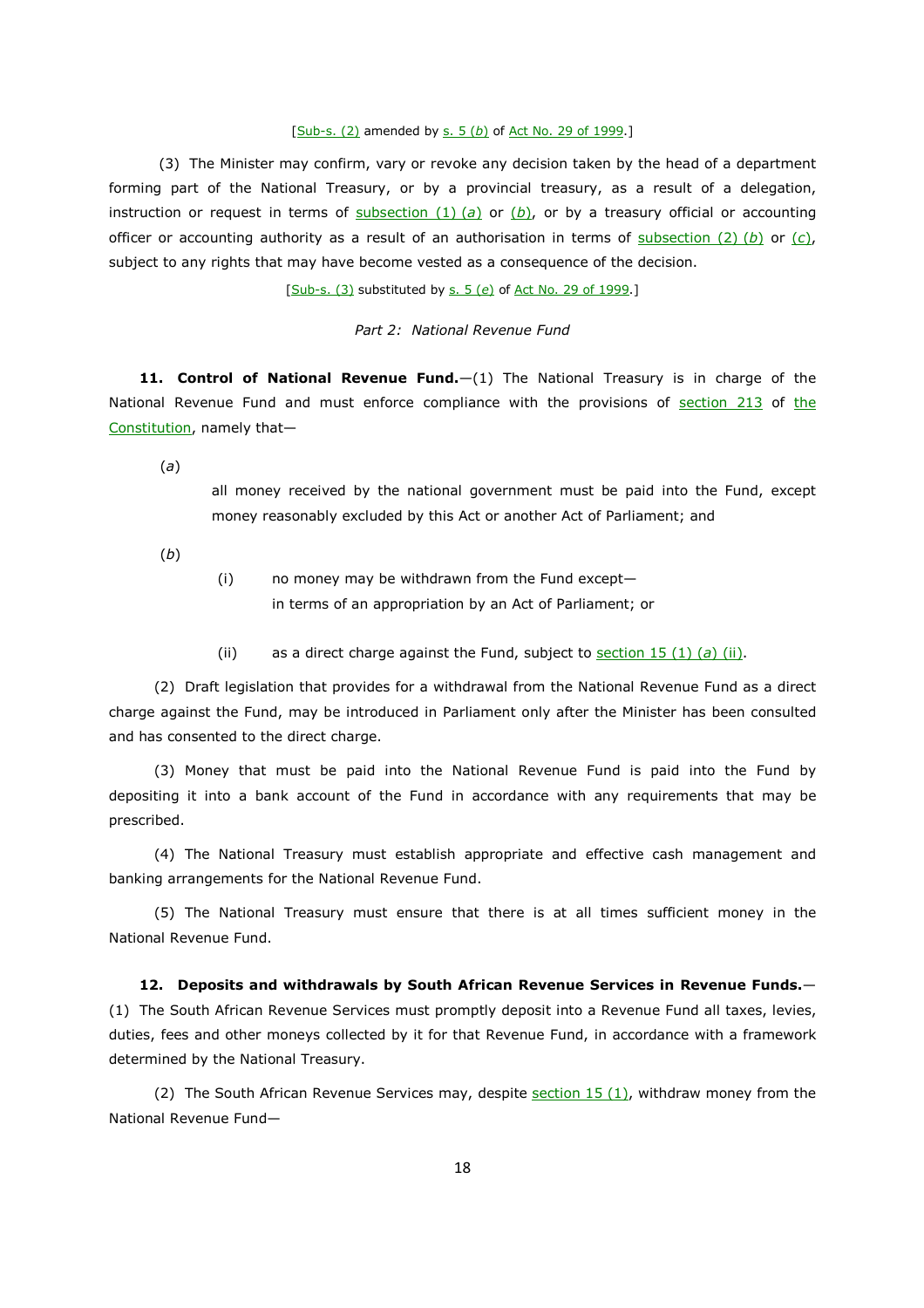(*a*)

to refund any tax, levy or duty credits or any other charges in connection with taxes, levies or duties;

(*b*)

to make other refunds approved by the National Treasury; or

(*c*)

to transfer to a member of the South African Customs Union any money collected on its behalf.

(3) The National Treasury must promptly transfer all taxes, levies, duties, fees and other moneys collected by the South African Revenue Services for a province and deposited into the National Revenue Fund, to that province's Provincial Revenue Fund.

(4) Withdrawals in terms of  $subsection$  (2) or  $(3)$  are direct charges against the National Revenue Fund.

**13. Deposits into National Revenue Fund.**—(1) All money received by the national government must be paid into the National Revenue Fund, except money received by—

(*a*)

. . . . . .

[Para. (*a*) repealed by s. 72 *(b)* (iii) of Act No. 10 of 2009.]

(*b*)

a national public entity;

(*c*)

the South African Reserve Bank;

(*d*)

the Auditor-General;

(*e*)

the national government from donor agencies which in terms of legislation or the agreement with the donor, must be paid to the Reconstruction and Development Programme Fund;

# ( *f* )

a national department—

(i) operating a trading entity, if the money is received in the ordinary course of operating the trading entity;

(ii) in trust for a specific person or category of persons or for a specific purpose;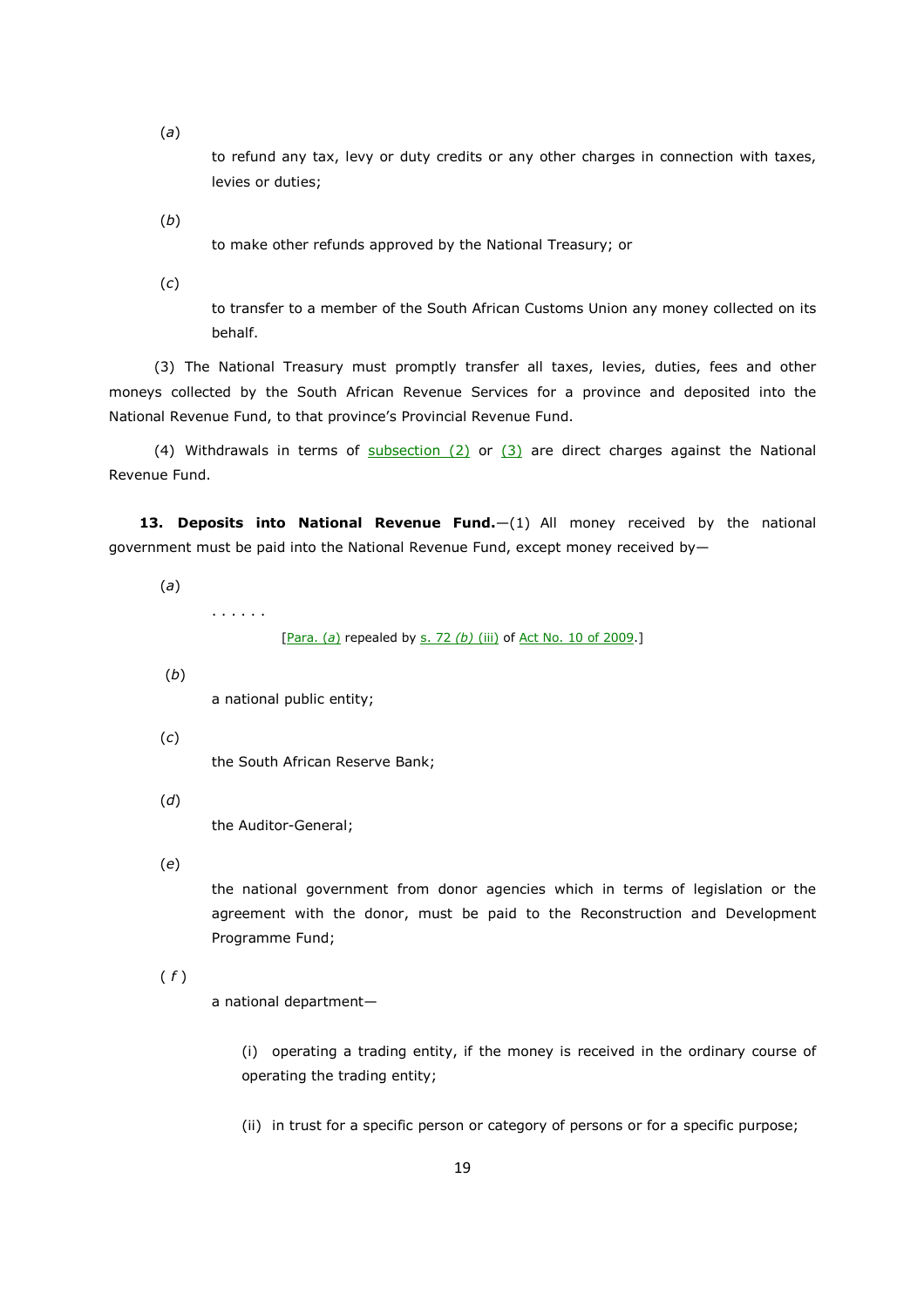- (iii) from another department to render an agency service for that department; or
- (iv) if the money is of a kind described in  $S$ chedule 4; or

(*g*)

a constitutional institution—

- (i) in trust for a specific person or category of persons or for a specific purpose; or
- (ii) if the money is of a kind described in  $S$ chedule 4.

(2) The exclusion in subsection (1) (*b*) does not apply to a national public entity which is not listed in Schedule 2 or  $3$  but which in terms of section  $47$  is required to be listed.

(Date of commencement of sub-s. (2): 1 April, 2001.)

(3) Draft legislation that excludes money from payment into the National Revenue Fund may be introduced in Parliament only after the Minister has been consulted on the reasonableness of the exclusion and has consented to the exclusion.

(4) Any legislation inconsistent with subsection  $(1)$  is of no force and effect to the extent of the inconsistency.

(5) Money received by a national public entity listed in Schedule 2 or 3, the South African Reserve Bank or the Auditor-General must be paid into a bank account opened by the institution concerned.

[Sub-s. (5) amended by s. 72 (b) (iv) of Act No. 10 of 2009.]

**14. Withdrawal of exclusions.**—(1) The National Treasury may withdraw, from a date determined by it, any exclusion granted to a national department, a constitutional institution or a national public entity in terms of section  $13 (1)$ , either with regard to all money or with regard to money of a specific kind received by that department, constitutional institution or public entity, if-

(*a*)

the exclusion is not reasonable within the context of section 213 of the Constitution; or

(*b*)

the National Treasury regards the withdrawal of the exclusion to be necessary for transparency or more effective and accountable financial management.

(2) The exclusion in terms of  $section 13 (1)$  of the following public entities may not be withdrawn: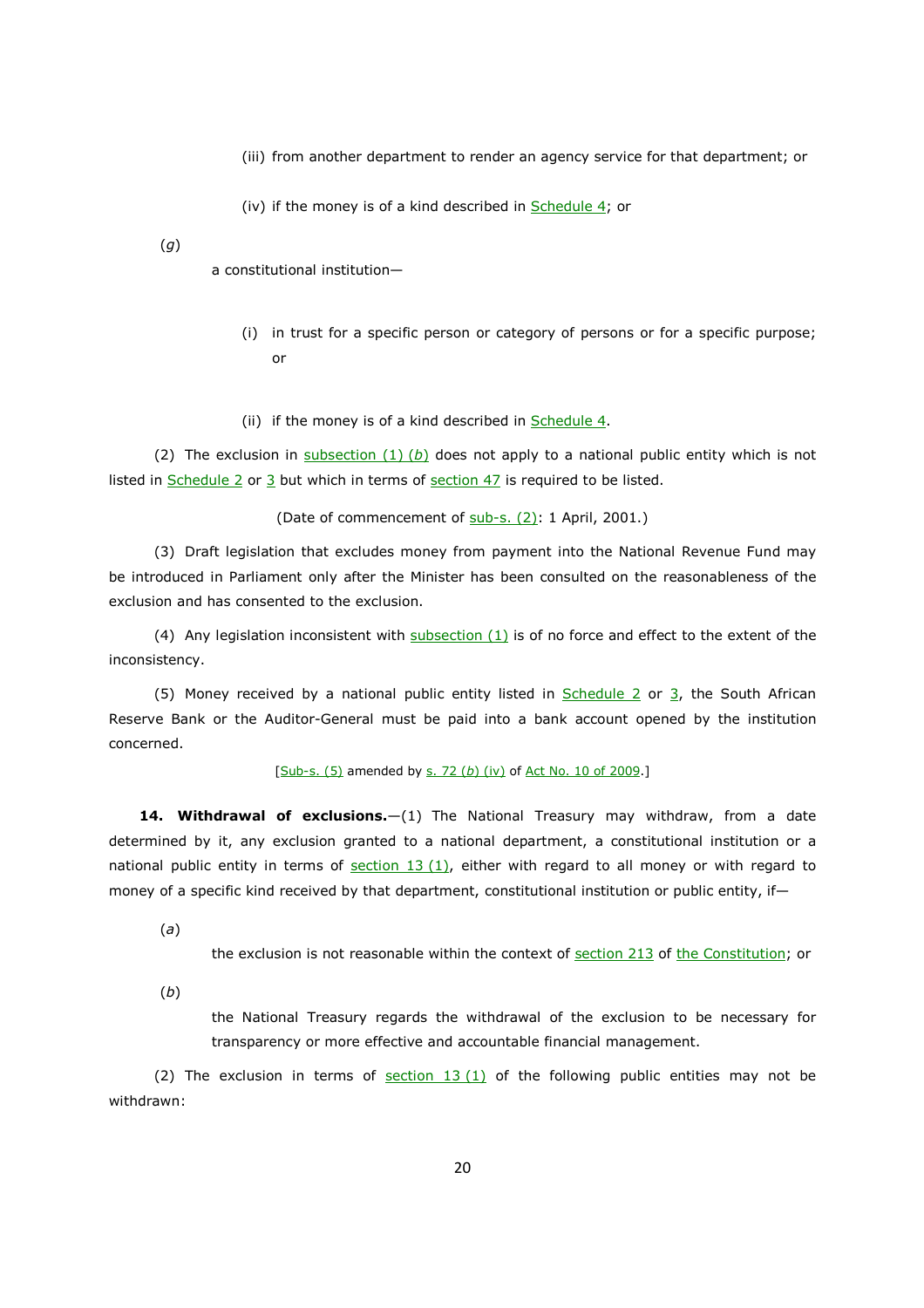(*a*)

A national government business enterprise which is a company and in which the state is not the sole shareholder; and

(*b*)

the national public entities listed in Schedule 2.

(3) From the date on which the withdrawal of an exclusion in terms of subsection  $(1)$  takes effect until the end of the relevant financial year, the National Treasury may transfer money from the National Revenue Fund, as a direct charge against the Fund, to the national department or public entity affected by the withdrawal, provided that the amount of the transfer does not exceed the amount that would otherwise have been excluded from payment into the Fund.

(4) The Minister must promptly inform Parliament of any withdrawal of an exclusion in terms of subsection (1).

**15. Withdrawals and investments from National Revenue Fund.**—(1) Only the National Treasury may withdraw money from the National Revenue Fund, and may do so only—

(*a*)

to provide funds that have been authorised—

- (i) in terms of an appropriation by an Act of Parliament; or
- (ii) as a direct charge against the National Revenue Fund provided for in the Constitution or this Act, or in any other Act of Parliament provided the direct charge in such a case is listed in Schedule 5;

(Date of commencement of proviso: 31 August, 2001.)

(*b*)

to refund money invested by a province in the National Revenue Fund; or

(*c*)

to refund money incorrectly paid into, or which is not due to, the National Revenue Fund.

(2) A payment in terms of subsection  $(1)$  (b) or  $(c)$  is a direct charge against the National Revenue Fund.

(3) (*a*) The National Treasury may invest temporarily, in the Republic or elsewhere, money in the National Revenue Fund that is not immediately needed.

(*b*) When money in the National Revenue Fund is invested, the investment, including interest earned, is regarded as part of the National Revenue Fund.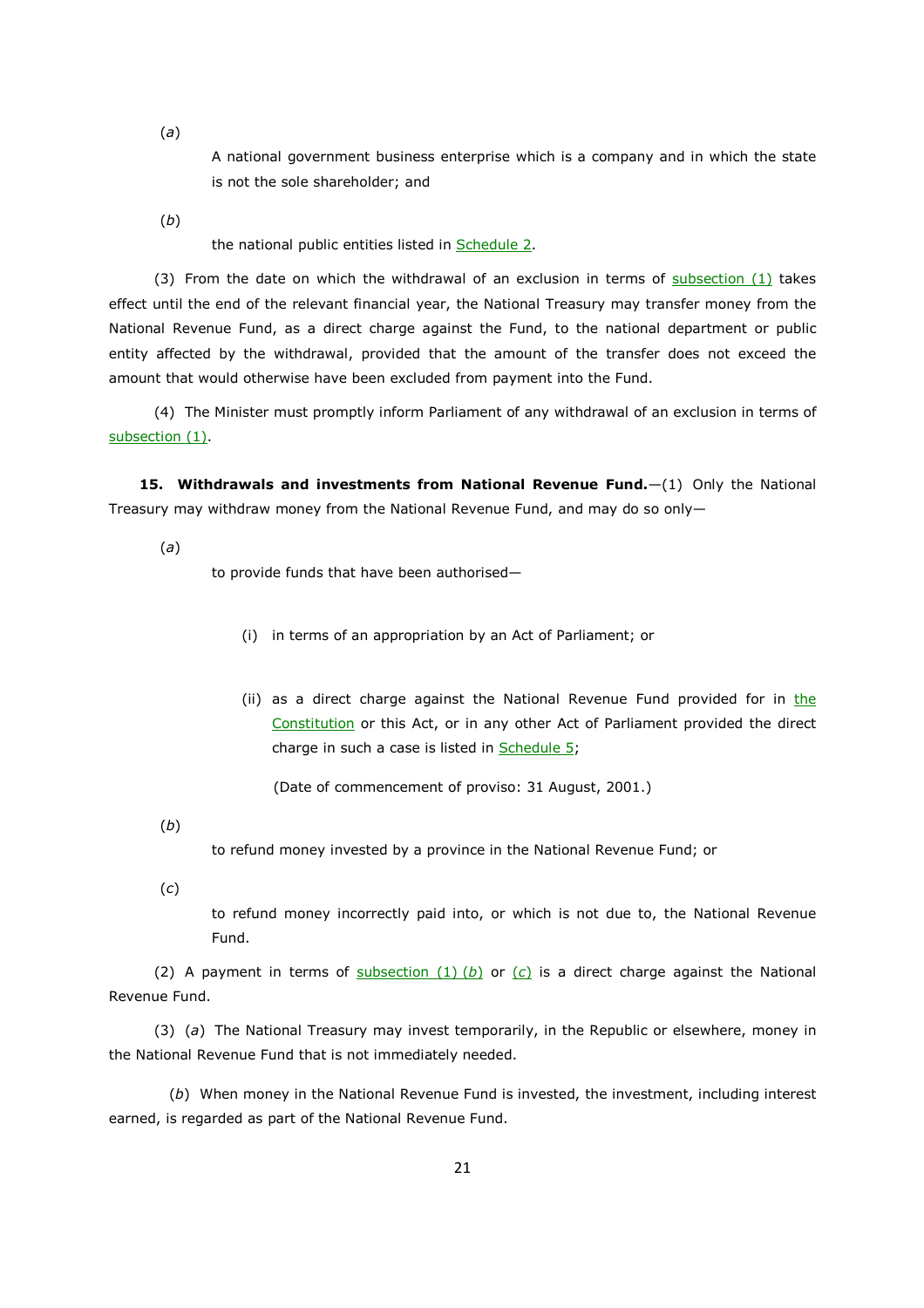**16. Use of funds in emergency situations.**—(1) The Minister may authorise the use of funds from the National Revenue Fund to defray expenditure of an exceptional nature which is currently not provided for and which cannot, without serious prejudice to the public interest, be postponed to a future parliamentary appropriation of funds.

(2) The combined amount of any authorisations in terms of  $subsection (1)$ , may not exceed two per cent of the total amount appropriated in the annual national budget for the current financial year.

(3) An amount authorised in terms of  $subsection (1)$  is a direct charge against the National Revenue Fund.

(4) An amount authorised in terms of  $subsection (1)$  must-

(*a*)

be reported to Parliament and the Auditor-General within 14 days, or if the funds are authorised for the deployment of the security services, within a period determined by the President; and

(*b*)

be attributed to a vote.

(5) A report to Parliament in terms of subsection (4) (*a*) must be submitted to the National Assembly for tabling in the Assembly and made public.

(6) Expenditure in terms of  $subsection (1)$  must be included either in the next adjustments budget for the financial year in which the expenditure is authorised or in other appropriation legislation tabled in the National Assembly within 120 days of the Minister authorising the expenditure, whichever is the sooner.

## CHAPTER 3

# PROVINCIAL TREASURIES AND PROVINCIAL REVENUE FUNDS

[Chapter 3 inserted by s. 6 of Act No. 29 of 1999.]

*Part 1: Provincial Treasuries* 

**17. Establishment.**—(1) There is a provincial treasury for each province, consisting of—

(*a*)

the MEC for finance in the province, who is the head of the provincial treasury; and

(*b*)

the provincial department responsible for financial matters in the province.

(2) The MEC for finance as the head of a provincial treasury takes the policy and other decisions of the treasury, except those decisions taken as a result of a delegation or instruction in terms of section 20.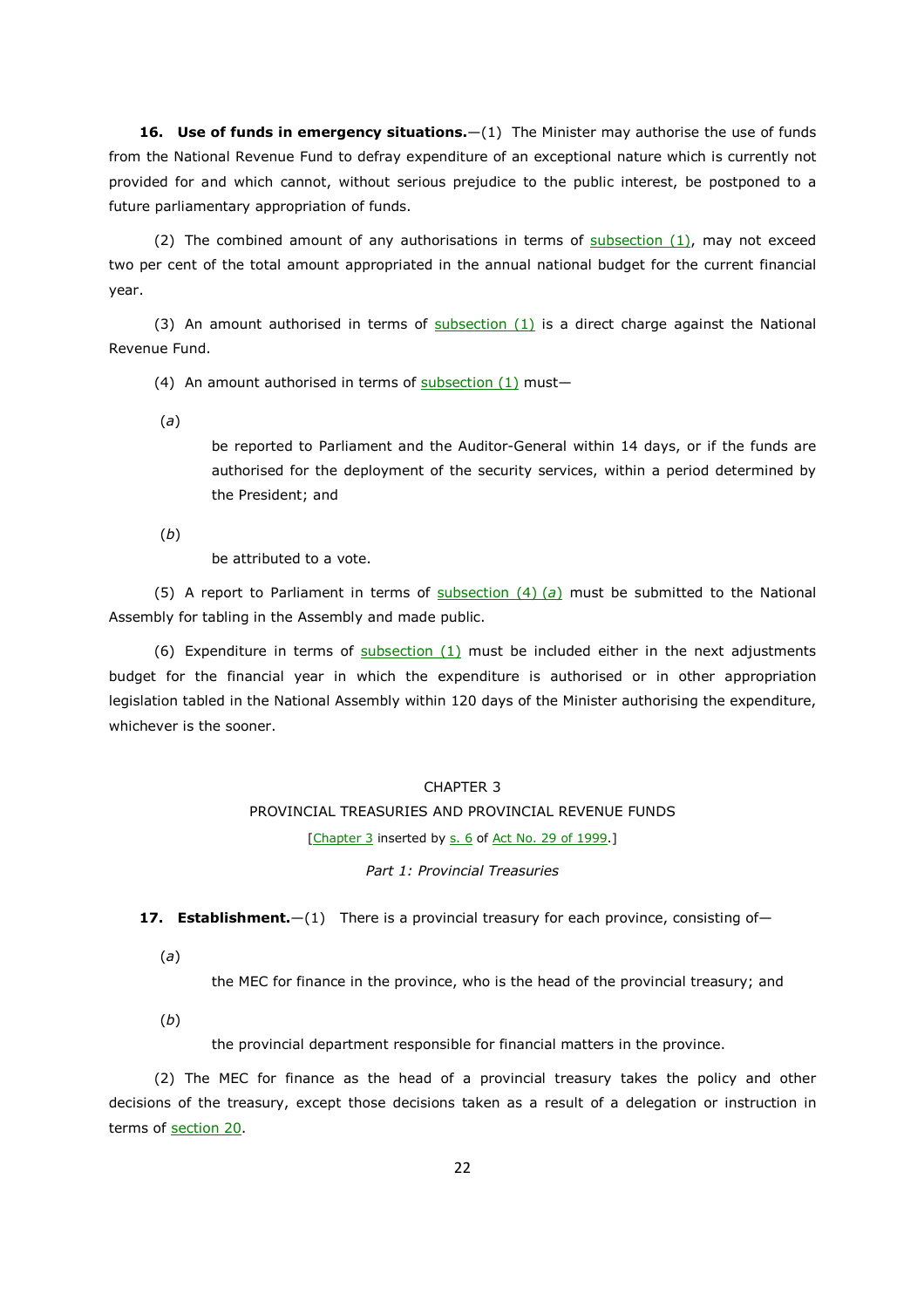[S. 17 inserted by s. 6 of Act No. 29 of 1999.]

#### 18. Functions and powers.-(1) A provincial treasury must-

(*a*)

prepare the provincial budget;

(*b*)

exercise control over the implementation of the provincial budget;

(*c*)

promote and enforce transparency and effective management in respect of revenue, expenditure, assets and liabilities of provincial departments and provincial public entities; and

(*d*)

ensure that its fiscal policies do not materially and unreasonably prejudice national economic policies.

(2) A provincial treasury—

(*a*)

must issue provincial treasury instructions not inconsistent with this Act;

(Date of commencement of para. (*a*): 31 August, 2001.)

(*b*)

must enforce this Act and any prescribed national and provincial norms and standards, including any prescribed standards of generally recognised accounting practice and uniform classification systems, in provincial departments;

(*c*)

must comply with the annual Division of Revenue Act, and monitor and assess the implementation of that Act in provincial public entities;

(*d*)

must monitor and assess the implementation in provincial public entities of national and provincial norms and standards;

(*e*)

may assist provincial departments and provincial public entities in building their capacity for efficient, effective and transparent financial management;

( *f* )

may investigate any system of financial management and internal control applied by a provincial department or a provincial public entity;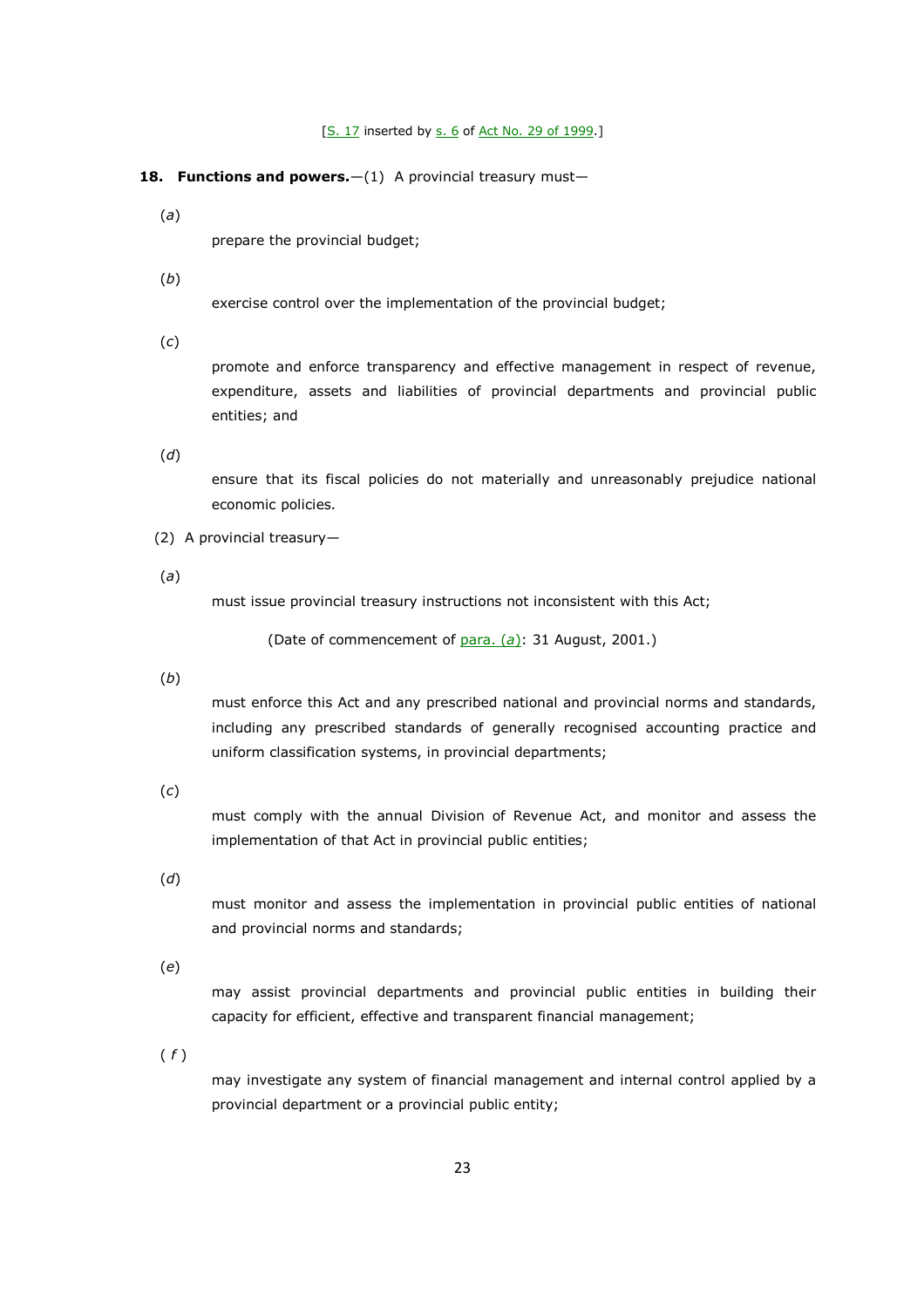(*g*)

must intervene by taking appropriate steps, which may include the withholding of funds, to address a serious or persistent material breach of this Act by a provincial department or a provincial public entity;

(*h*)

must promptly provide any information required by the National Treasury in terms of this Act; and

(*i*)

may do anything further that is necessary to fulfil its responsibilities effectively. [S. 18 inserted by s. 6 of Act No. 29 of 1999.]

#### **19. Annual consolidated financial statements.**—(1) A provincial treasury must—

(*a*)

prepare consolidated financial statements, in accordance with generally recognised accounting practice, for each financial year in respect of—

- (i) provincial departments in the province;
- (ii) public entities under the ownership control of the provincial executive of the province; and
- (iii) the provincial legislature in the province; and
- (*b*)

submit those statements to the Auditor-General within three months after the end of that financial year.

(2) The Auditor-General must audit the consolidated financial statements and submit an audit report on the statements to the provincial treasury of the province concerned within three months of receipt of the statements.

(3) The MEC for finance in a province must submit the consolidated financial statements and the audit report, within one month of receiving the report from the Auditor-General, to the provincial legislature for tabling in the legislature.

(4) The consolidated financial statements must be made public when submitted to the provincial legislature.

(5) If the MEC for finance fails to submit the consolidated financial statements and the Auditor-General's audit report on those statements to the provincial legislature within seven months after the end of the financial year to which those statements relate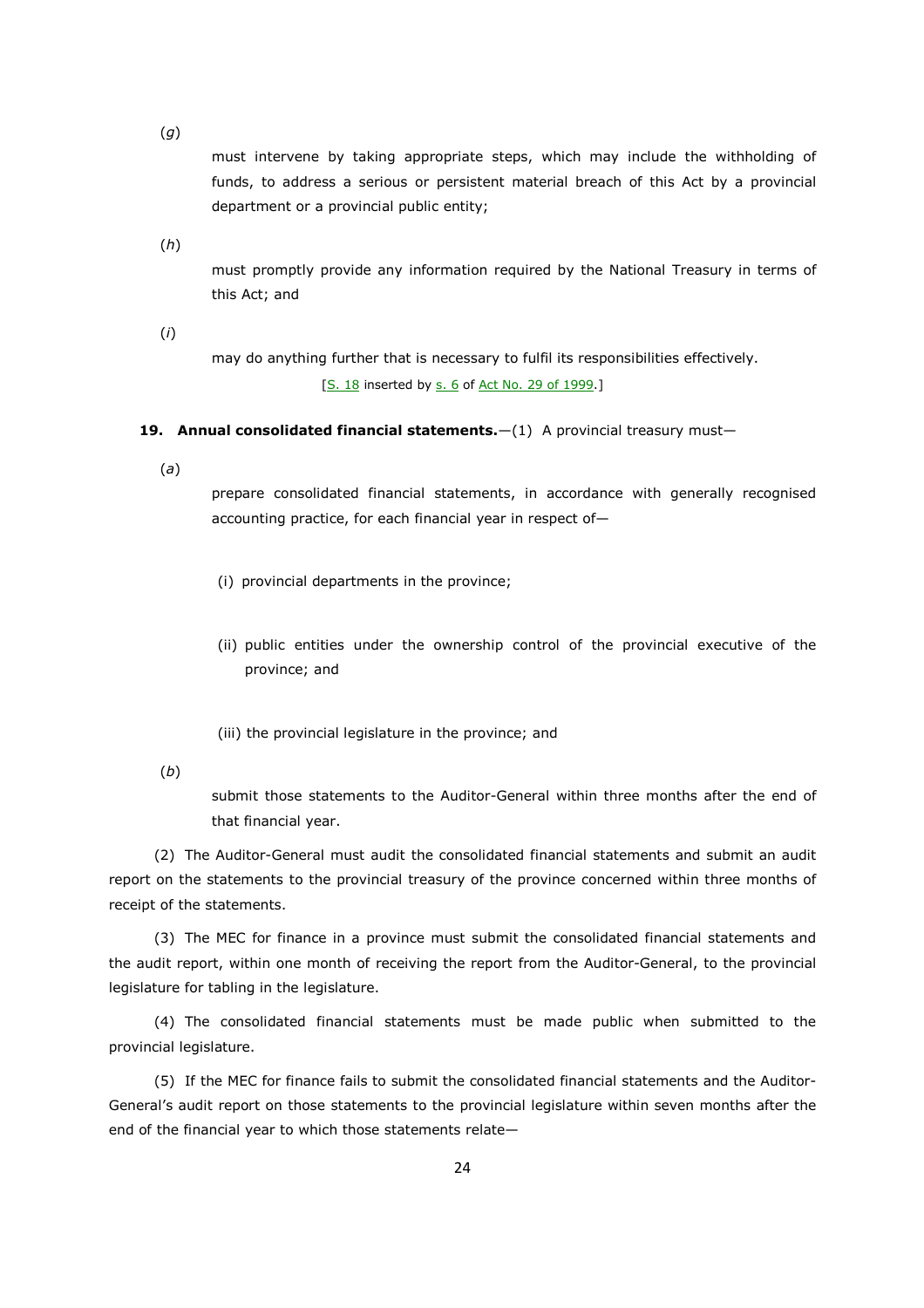(*a*)

the MEC must submit to the legislature a written explanation setting out the reasons why they were not submitted; and

(*b*)

the Auditor-General may issue a special report on the delay.

[S. 19 inserted by s. 6 of Act No. 29 of 1999.]

(Date of commencement of s. 19: 1 April, 2003.)

**20. Delegations by provincial treasuries.**—(1) The MEC for finance in a province may, in writing, delegate any of the powers entrusted or delegated to the provincial treasury in terms of this Act to the head of the department referred to in section 17 (1) (*b*), or instruct that head of department to perform any of the duties assigned to the provincial treasury in terms of this Act.

(2) A delegation or instruction in terms of  $subsection (1)$  to the head of the department referred to in section 17 (1) (*b*)—

(*a*)

is subject to any limitations or conditions that the MEC for finance may impose;

(*b*)

may authorise that head—

- (i) to, in writing, sub-delegate the delegated power to another treasury official or the holder of a specific post in that treasury, or to the accounting officer for a provincial department, or to the accounting authority for a provincial public entity in the province; or
- (ii) to instruct another provincial treasury official or the holder of a specific post in that treasury, or the accounting officer for a provincial department, or the accounting authority for a provincial public entity in the province, to perform the assigned duty; and
- (*c*)

does not divest the MEC for finance of the responsibility concerning the exercise of the delegated power or the performance of the assigned duty.

(3) The MEC for finance may confirm, vary or revoke any decision taken by the head of the department referred to in section 17 (1) (*b*), as a result of a delegation or instruction in terms of subsection (1), or by a treasury official or accounting officer or accounting authority as a result of an authorisation in terms of  $\frac{\text{subsection}(2)(b)}{\text{object}}$  subject to any rights that may have become vested as a consequence of the decision.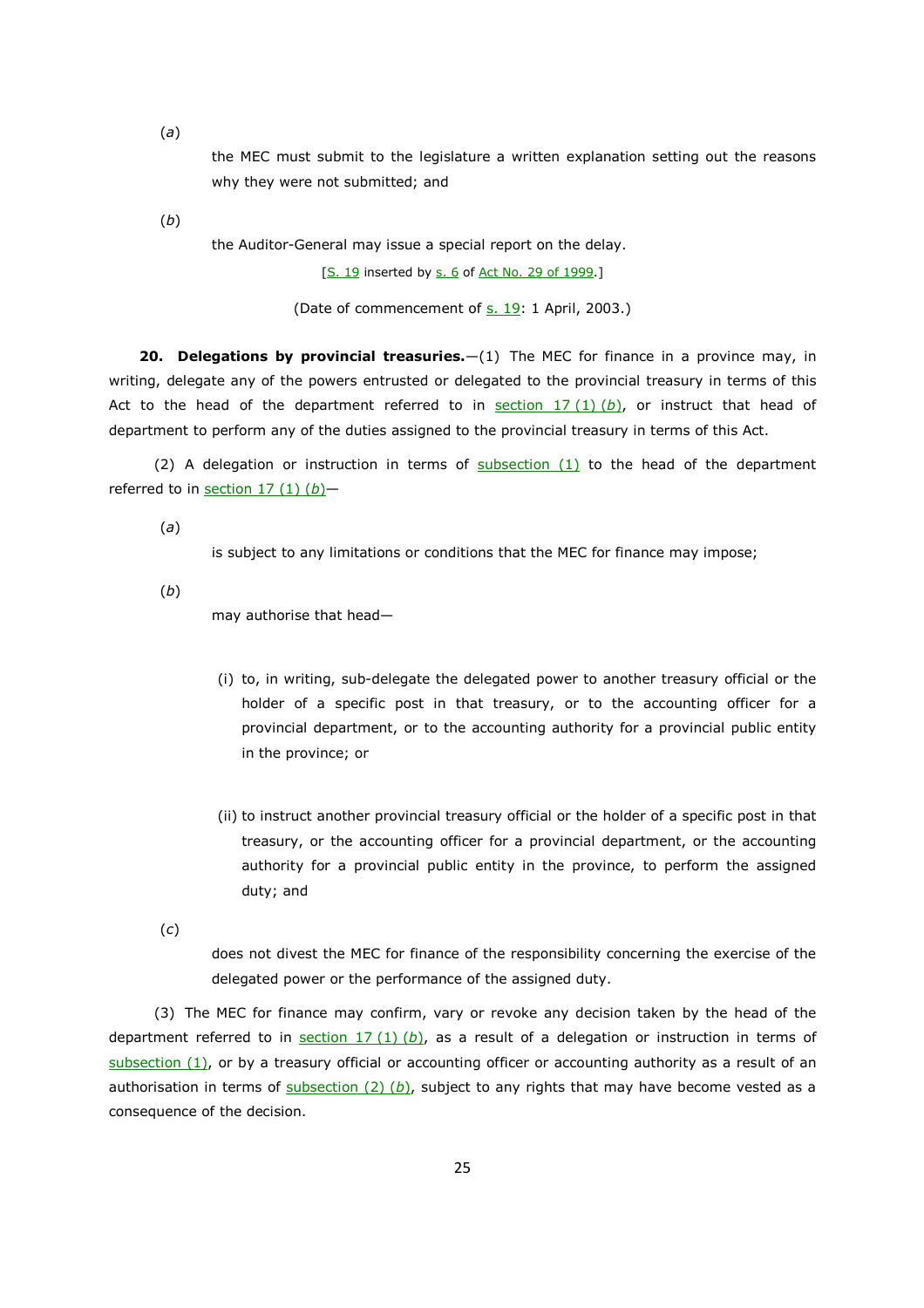[S. 20 inserted by s. 6 of Act No. 29 of 1999.]

*Part 2: Provincial Revenue Funds* 

21. Control of Provincial Revenue Funds.-(1) The provincial treasury of a province is in charge of that province's Provincial Revenue Fund and must enforce compliance with the provisions of section 226 of the Constitution, namely that—

(*a*)

all money received by the provincial government must promptly be paid into the Fund, except money reasonably excluded by this Act or another Act of Parliament; and

(*b*)

no money may be withdrawn from the Fund except—

- (i) in terms of an appropriation by a provincial Act; or
- (ii) as a direct charge against the Fund when it is provided for in the Constitution or a provincial Act.

(2) Money that must be paid into the Provincial Revenue Fund is paid into the Fund by depositing it into a bank account of the Fund in accordance with any requirements that may be prescribed.

(3) A provincial treasury must establish appropriate and effective cash management and banking arrangements for its Provincial Revenue Fund in accordance with the framework that must be prescribed in terms of section 7.

[S. 21 inserted by s. 6 of Act No. 29 of 1999.]

**22. Deposits into Provincial Revenue Funds.**—(1) All money received by a provincial government, including the province's equitable share, and grants made to it, in terms of the annual Division of Revenue Act, must be paid into the province's Provincial Revenue Fund, except money received by—

(*a*)

the provincial legislature in the province;

(*b*)

a provincial public entity in the province;

(*c*)

the provincial government from donor agencies which in terms of legislation or the agreement with the donor, must be paid to the Reconstruction and Development Programme Fund;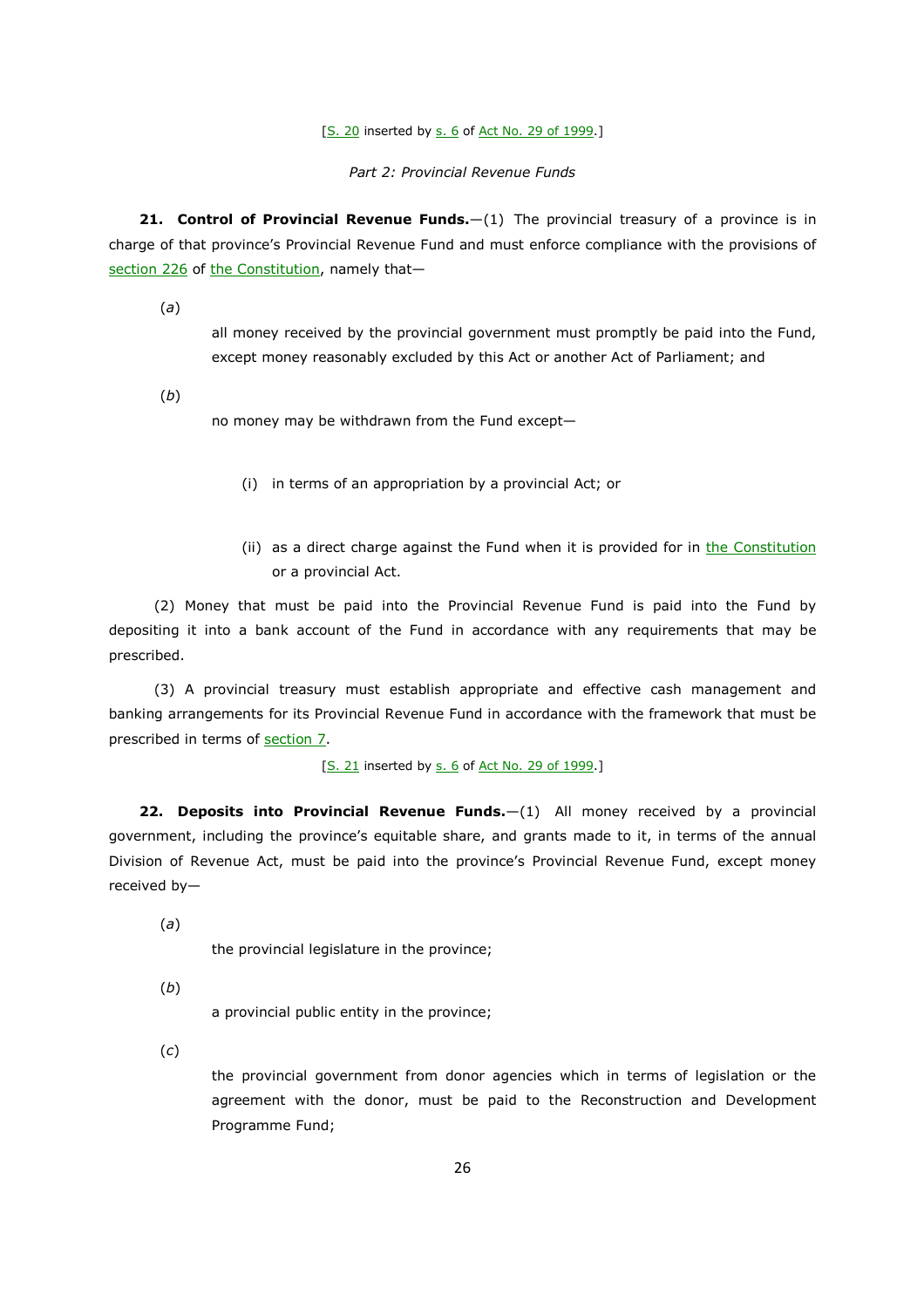a provincial department in the province—

- (i) operating a trading entity, if the money is received in the ordinary course of operating the trading entity;
- (ii) in trust for a specific person or category of persons or for a specific purpose;
- (iii) from another department to render an agency service on behalf of that department;
- (iv) in terms of the annual Division of Revenue Act, if the money is exempted by that Act from payment into the Revenue Fund; or
- (v) if the money is of a kind described in Schedule 4.

(2) The exclusion in subsection  $(1)$  (b) does not apply to a provincial public entity in the province which is not listed in Schedule 3 but which, in terms of section 47, is required to be listed.

(Date of commencement of sub-s. (2): 1 April, 2001.)

(3) Draft legislation that excludes money from payment into a Provincial Revenue Fund may be introduced in Parliament only after the Minister has been consulted on the reasonableness of the exclusion and has consented to the exclusion.

(4) Any legislation inconsistent with subsection (1) is of no force and effect to the extent of the inconsistency.

(5) Money received by a provincial legislature or a provincial public entity listed in Schedule 3 must be paid into a bank account opened by the entity concerned.

[S. 22 inserted by s. 6 of Act No. 29 of 1999.]

**23. Withdrawal of exclusions from Provincial Revenue Funds.**—(1) The National Treasury, after having consulted the relevant provincial treasury, may withdraw, from a date determined by it, any exclusion granted to a provincial department or provincial public entity in terms of section 22 (1), either with regard to all money or with regard to money of a specific kind received by that department or public entity, if—

(*a*)

the exclusion is not reasonable within the context of section 226 of the Constitution; or

(*b*)

(*d*)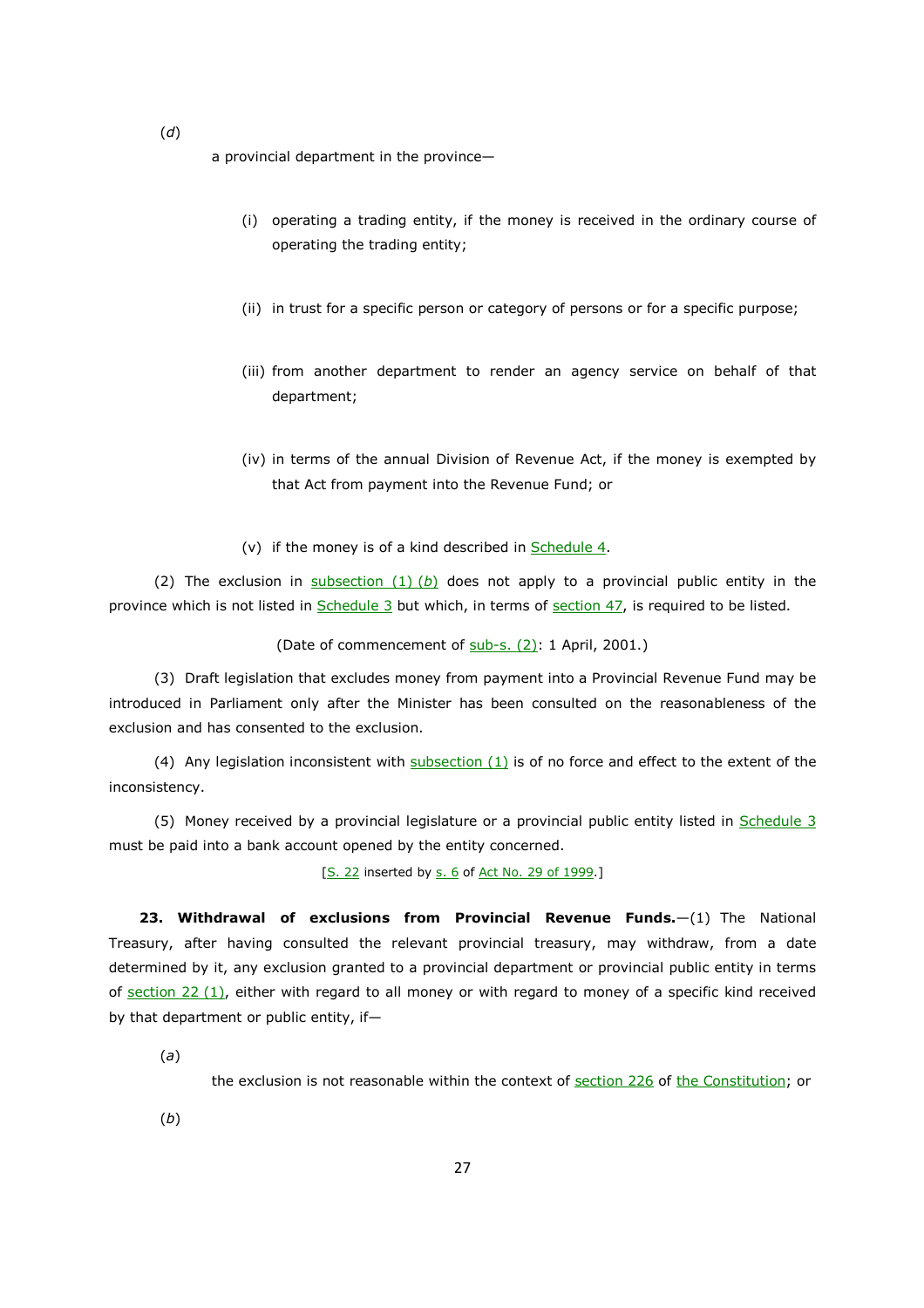the National Treasury regards the withdrawal of the exclusion to be necessary for transparency or more effective and accountable financial management.

(2) The exclusion in terms of  $section 22 (1)$  of a provincial government business enterprise which is a company and in which the relevant province is not the sole shareholder, may not be withdrawn, provided the National Treasury has given its prior written approval to the province to participate in a company that is not wholly owned by the province.

(3) From the date on which the withdrawal of an exclusion in terms of subsection (1) takes effect until the end of the relevant financial year, a provincial treasury may transfer money from the Provincial Revenue Fund, as a direct charge against the Fund, to the provincial department or provincial public entity affected by the withdrawal of the exclusion—

(*a*)

if a provincial Act provides for the transfer to be a direct charge; and

(*b*)

provided that the amount of the transfer does not exceed the amount that would otherwise have been excluded from payment into the Fund.

(4) The Minister must promptly inform Parliament of any withdrawal of an exclusion in terms of subsection (1).

[S. 23 inserted by s. 6 of Act No. 29 of 1999.]

**24. Withdrawals and investments from Provincial Revenue Funds.**—(1) Only a provincial treasury may withdraw money from a Provincial Revenue Fund, and may do so only—

(*a*)

to provide funds that have been authorised—

- (i) in terms of an appropriation by a provincial Act; or
- (ii) as a direct charge against the Provincial Revenue Fund provided for in the Constitution or a provincial Act;
- (*b*)

to refund money incorrectly paid into, or which is not due to, the Provincial Revenue Fund; or

(*c*)

to deposit into or invest money in the National Revenue Fund.

(2) A payment in terms of subsection  $(1)$  (b) or  $(c)$  is a direct charge against a Provincial Revenue Fund if a provincial Act so provides.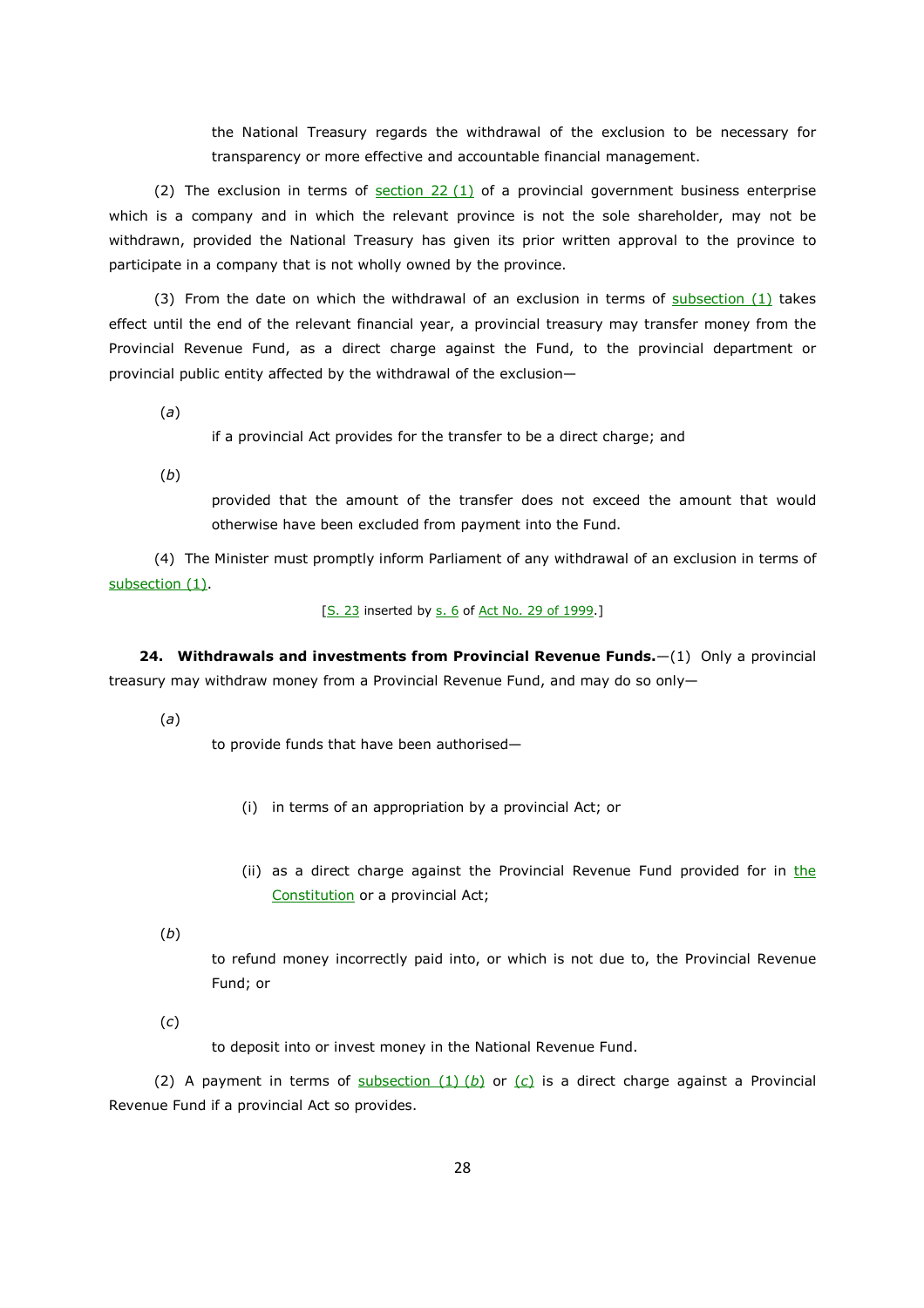(3) (*a*) A provincial treasury, in accordance with a prescribed framework, may invest temporarily in the Republic money in the province's Provincial Revenue Fund that is not immediately needed.

(*b*) When money in a Provincial Revenue Fund is invested, the investment, including interest earned, is regarded as part of that Fund.

[S. 24 inserted by s. 6 of Act No. 29 of 1999.]

**25. Use of funds in emergency situations.**—(1) The MEC for finance in a province may authorise the use of funds from that province's Provincial Revenue Fund to defray expenditure of an exceptional nature which is currently not provided for and which cannot, without serious prejudice to the public interest in the province, be postponed to a future appropriation by the provincial legislature.

(2) The combined amount of any authorisations in terms of  $subsection(1)$  may not exceed two per cent of the total amount appropriated in the annual provincial budget for the current financial year.

(3) An amount authorised in terms of  $subsection (1)$  is a direct charge against the Provincial Revenue Fund if a provincial Act so provides.

(4) An amount authorised in terms of  $subsection (1)$  must-

(*a*)

be reported to the provincial legislature and the Auditor-General within 14 days; and

(*b*)

be attributed to a vote.

(5) A report to a provincial legislature in terms of subsection (4) (*a*) must be submitted to the provincial legislature for tabling in the legislature and made public.

(6) Expenditure in terms of subsection (1) must be included either in the next provincial adjustments budget for the financial year in which the expenditure is authorised, or in other appropriation legislation tabled in the provincial legislature within 120 days of the MEC for finance in the province authorising the expenditure, whichever is the sooner.

[S. 25 inserted by s. 6 of Act No. 29 of 1999.]

## CHAPTER 4

#### NATIONAL AND PROVINCIAL BUDGETS

### [Heading substituted by s. 8 of Act No. 29 of 1999.]

**26. Annual appropriations.**—Parliament and each provincial legislature must appropriate money for each financial year for the requirements of the state and the province, respectively.

[S. 26 substituted by s. 9 of Act No. 29 of 1999.]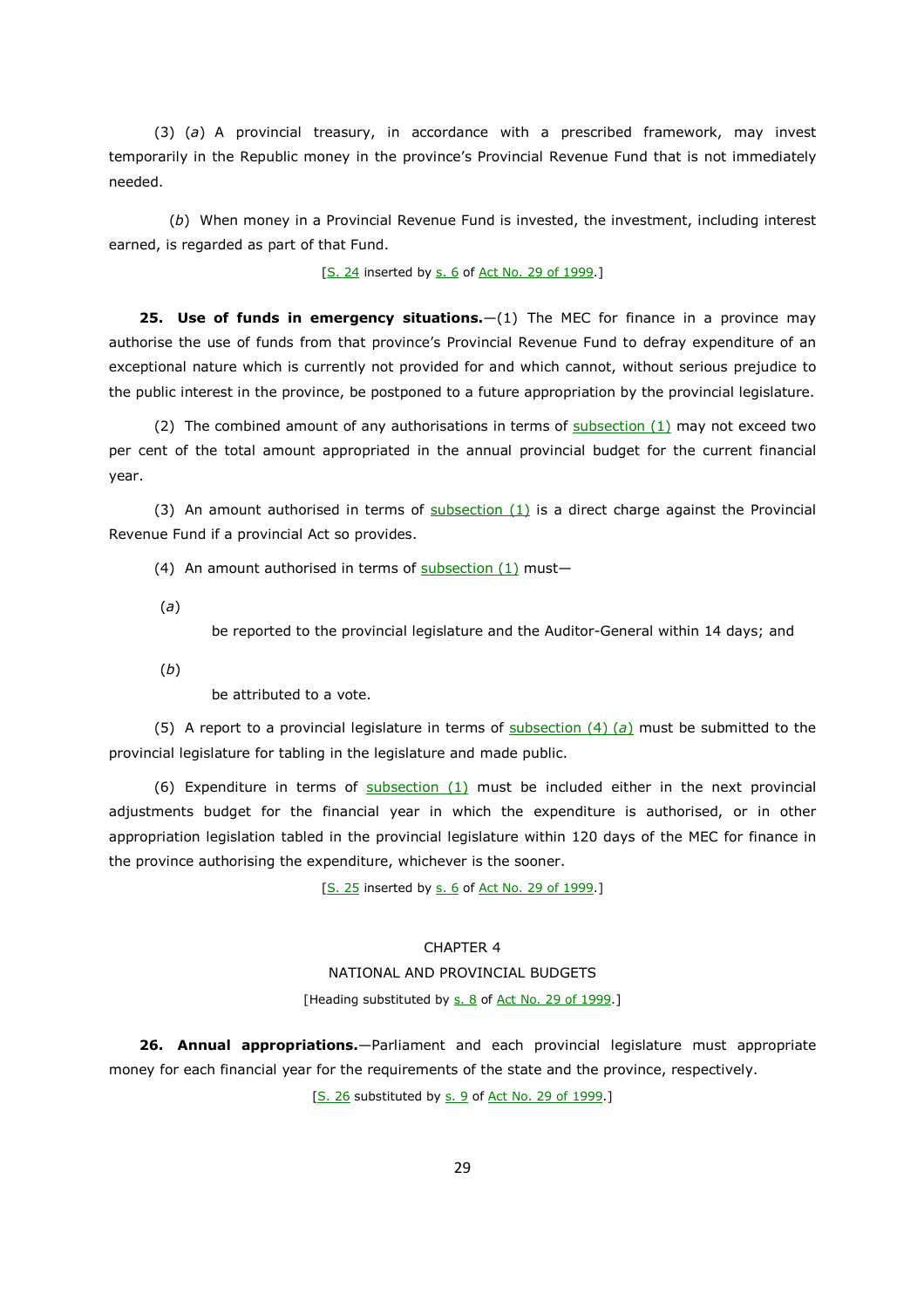**27. National annual budgets.**—(1) The Minister must table the annual budget for a financial year in the National Assembly before the start of that financial year or, in exceptional circumstances, on a date as soon as possible after the start of that financial year, as the Minister may determine.

(2) The MEC for finance in a province must table the provincial annual budget for a financial year in the provincial legislature not later than two weeks after the tabling of the national annual budget, but the Minister may approve an extension of time for the tabling of a provincial budget.

#### [Sub-s. (2) inserted by s. 10 (*a*) of Act No. 29 of 1999.]

(3) An annual budget must be in accordance with a format as may be prescribed, and must at least contain—

(*a*)

estimates of all revenue expected to be raised during the financial year to which the budget relates;

(*b*)

estimates of current expenditure for that financial year per vote and per main division within the vote;

(*c*)

estimates of interest and debt servicing charges, and any repayments on loans;

(*d*)

estimates of capital expenditure per vote and per main division within a vote for that financial year and the projected financial implications of that expenditure for future financial years;

(*e*)

estimates of revenue excluded in terms of  $section 13 (1)$  or  $22 (1)$  from the relevant Revenue Fund for that financial year;

[Para. (*e*) substituted by s. 10 (*b*) of Act No. 29 of 1999.]

(Date of commencement of para. (*e*): 31 August, 2001.)

( *f* )

estimates of all direct charges against the relevant Revenue Fund and standing appropriations for that financial year;

[Para. ( *f* ) substituted by s. 10 (*c*) of Act No. 29 of 1999.]

(*g*)

proposals for financing any anticipated deficit for that financial year;

(*h*)

an indication of intentions regarding borrowing and other forms of public liability that will increase public debt during that financial year and future financial years;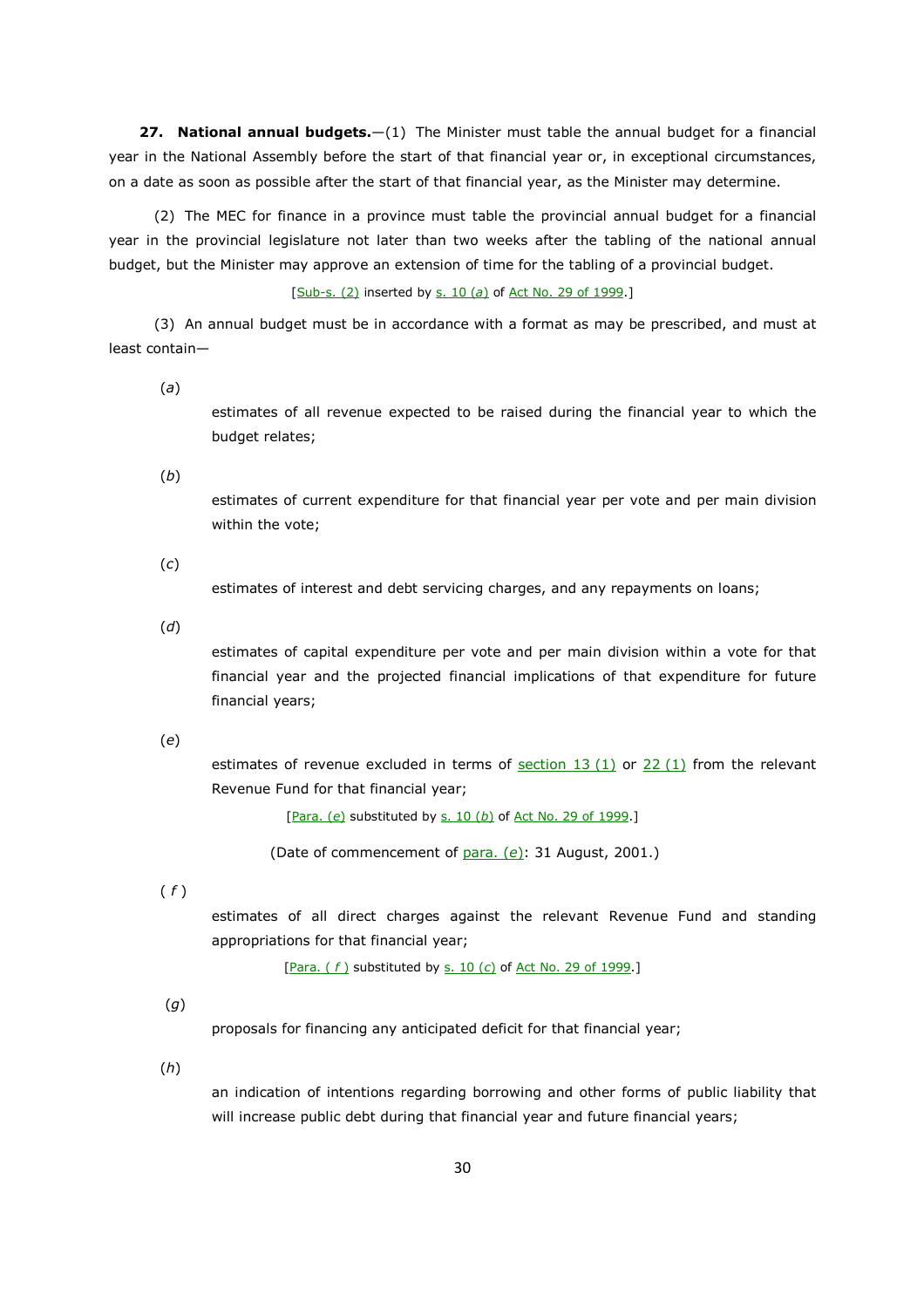(*i*)

the projected—

- (i) revenue for the previous financial year;
- (ii) expenditure per vote, and per main division within the vote, for the previous financial year; and
- (iii) borrowing for the previous financial year; and

( *j*)

any other information as may be prescribed, including any multi-year budget information.

(4) When the annual budget is introduced in the National Assembly or a provincial legislature, the accounting officer for each department must submit to Parliament or the provincial legislature, as may be appropriate, measurable objectives for each main division within the department's vote. The relevant treasury may co-ordinate these submissions and consolidate them in one document.

[Sub-s. (4) substituted by s. 10 (d) of Act No. 29 of 1999.]

**28. Multi-year budget projections.**—(1) The Minister and the MEC for finance in a province must annually table in the National Assembly and in that province's provincial legislature, respectively, a multi-year budget projection of—

(*a*)

the estimated revenue expected to be raised during each year of the multi-year period; and

(*b*)

the estimated expenditure expected to be incurred per vote during each year of the multi-year period, differentiating between capital and current expenditure.

[Sub-s. (1) amended by s. 11 of Act No. 29 of 1999.]

 (2) A multi-year budget projection tabled by the Minister must contain the Minister's key macro-economic projections.

**29. Expenditure before annual budget is passed.**  $-(1)$  If an annual budget is not passed before the start of the financial year to which it relates, funds may be withdrawn in accordance with this section from the relevant Revenue Fund for the services of the state or the province concerned during that financial year as direct charges against the Fund until the budget is passed.

[Sub-s. (1) substituted by s. 12 (*a*) of Act No. 29 of 1999.]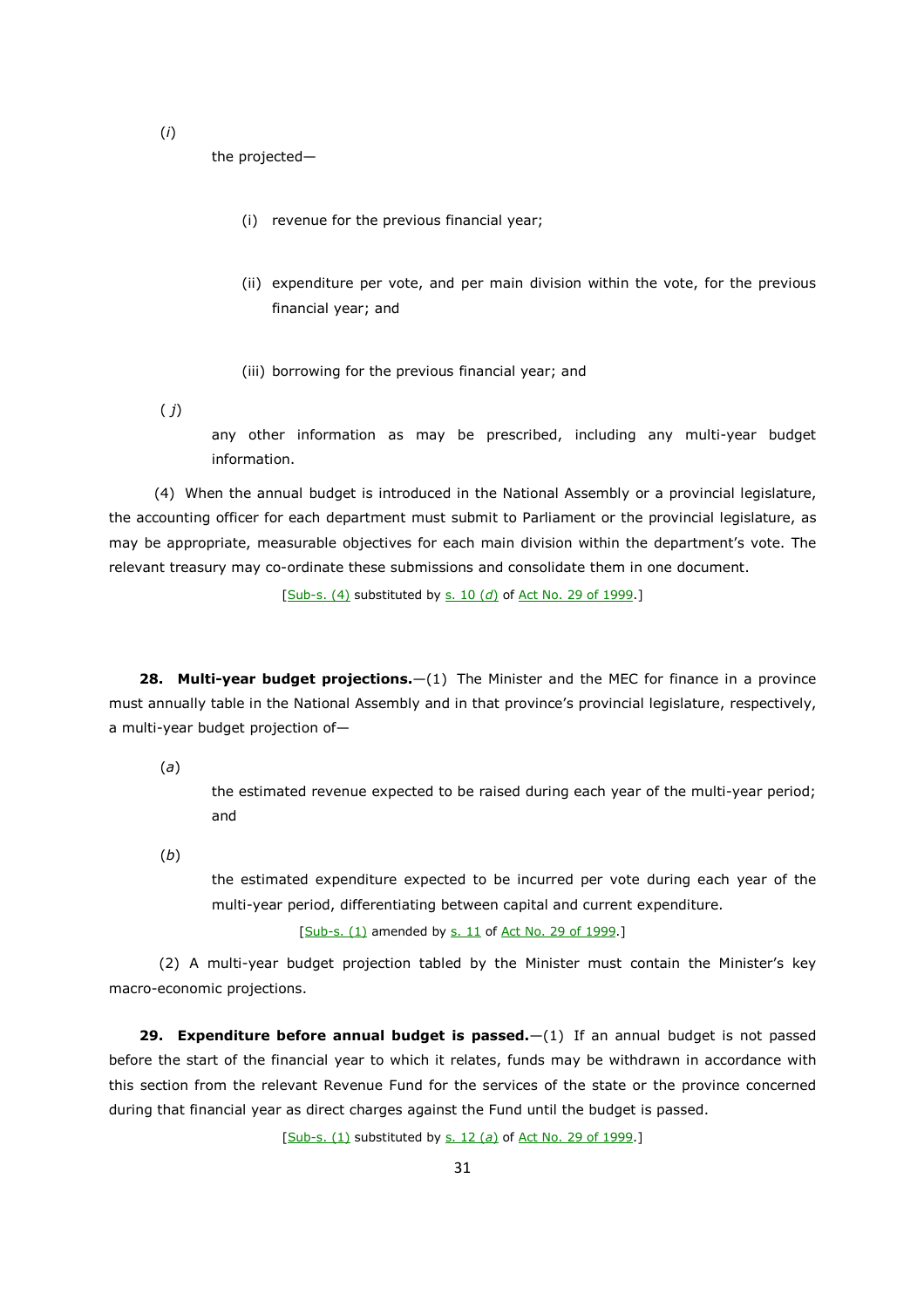(2) Funds withdrawn from a Revenue Fund in terms of subsection  $(1)$ -

(*a*)

may be utilised only for services for which funds were appropriated in the previous annual budget or adjustments budget; and

(*b*)

may not—

- (i) during the first four months of that financial year, exceed 45 per cent of the total amount appropriated in the previous annual budget;
- (ii) during each of the following months, exceed 10 per cent of the total amount appropriated in the previous annual budget; and
- (iii) in aggregate, exceed the total amount appropriated in the previous annual budget.

(3) The funds provided for in  $subsection (1)$  are not additional to funds appropriated for the relevant financial year, and any funds withdrawn in terms of that subsection must be regarded as forming part of the funds appropriated in the relevant annual budget for that financial year.

[Sub-s. (3) substituted by s. 12 (b) of Act No. 29 of 1999.]

 (4) This section does not apply in respect of a province unless a provincial Act provides that the withdrawal of funds in terms of this section is a direct charge against that province's Revenue Fund.

[Sub-s. (4) added by s. 12 (*c*) of Act No. 29 of 1999.]

**30. National adjustments budgets.**—(1) The Minister may table an adjustments budget in the National Assembly as and when necessary.

(2) A national adjustments budget may only provide for—

(*a*)

adjustments required due to significant and unforeseeable economic and financial events affecting the fiscal targets set by the annual budget;

(*b*)

unforeseeable and unavoidable expenditure recommended by the national executive or any committee of Cabinet members to whom this task has been assigned;

(*c*)

any expenditure in terms of section 16;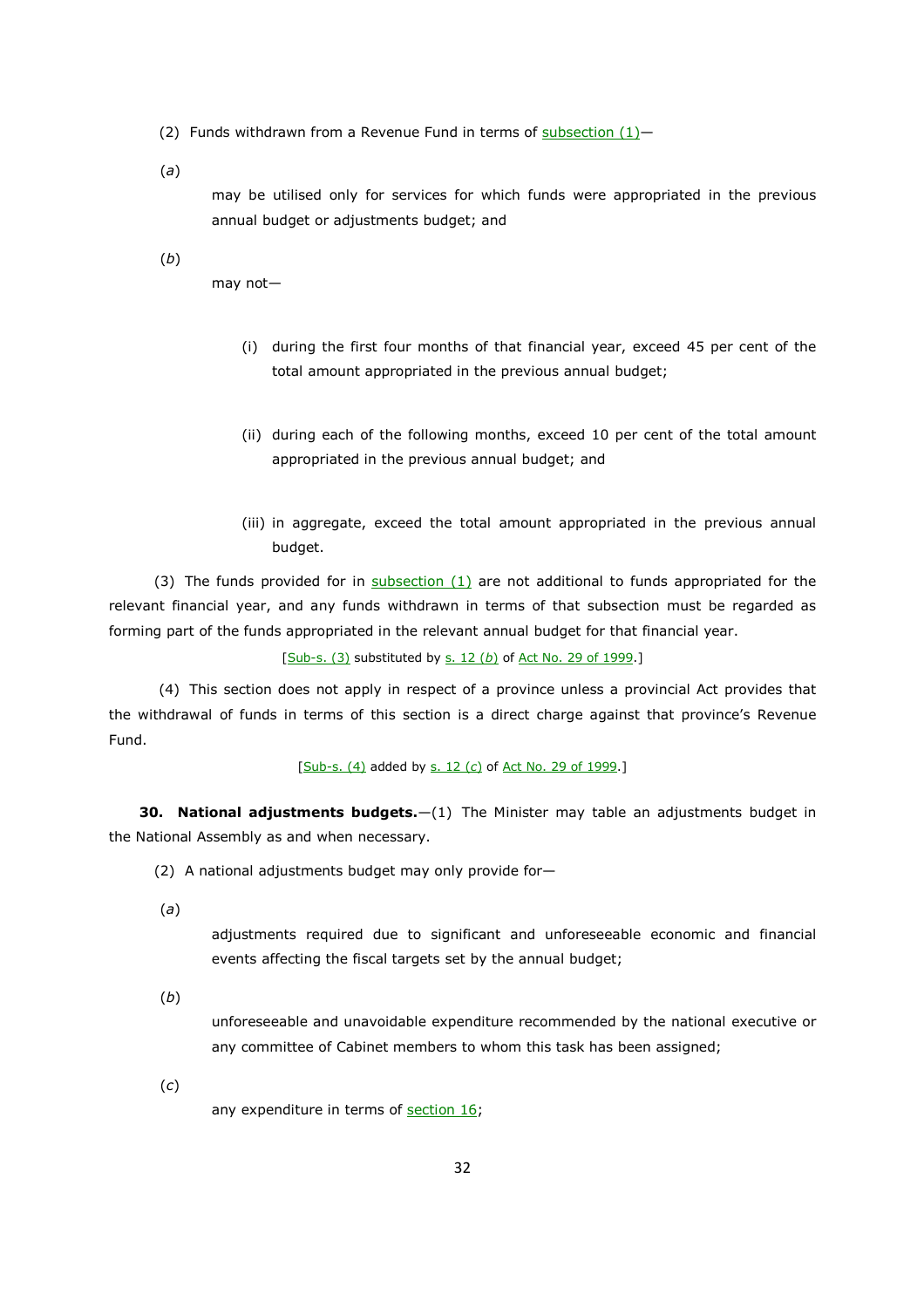(*d*)

money to be appropriated for expenditure already announced by the Minister during the tabling of the annual budget;

(*e*)

the shifting of funds between and within votes or to follow the transfer of functions in terms of section 42;

( *f* )

the utilisation of savings under a main division of a vote for the defrayment of excess expenditure under another main division of the same vote in terms of section 43; and

(*g*)

the roll-over of unspent funds from the preceding financial year.

**31. Provincial adjustments budgets.**—(1) The MEC for finance in a province may table an adjustments budget in the provincial legislature, subject to subsection (3).

(2) An adjustments budget of a province may only provide for—

(*a*)

the appropriation of funds that have become available to the province;

(*b*)

unforeseeable and unavoidable expenditure recommended by the provincial Executive Council of the province within a framework determined by the Minister;

(*c*)

any expenditure in terms of section 25;

(*d*)

money to be appropriated for expenditure already announced by the MEC for finance during the tabling of the annual budget;

(*e*)

the shifting of funds between and within votes or to follow the transfer of functions in terms of section 42;

( *f* )

the utilisation of savings under a main division within a vote for the defrayment of excess expenditure under another main division within the same vote in terms of section 43; and

(*g*)

the roll-over of unspent funds from the preceding financial year.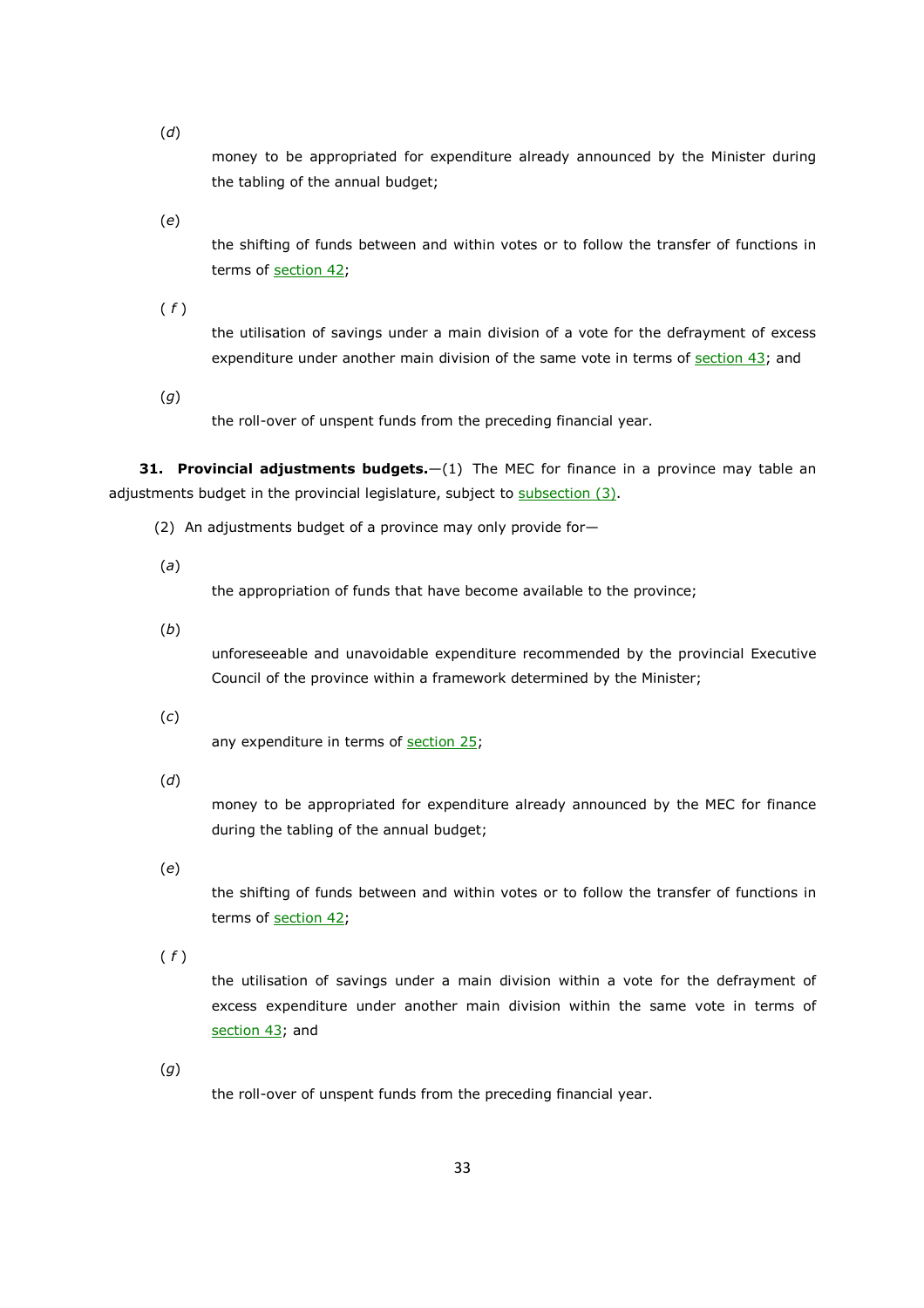(3) The Minister may determine the time when an adjustments budget may be tabled in a provincial legislature, as well as the format for such budgets.

[S. 31 inserted by s. 13 of Act No. 29 of 1999.]

**32. Publishing of reports on state of budget.**—(1) Within 30 days after the end of each month, the National Treasury must publish in the national *Government Gazette* a statement of actual revenue and expenditure with regard to the National Revenue Fund.

(2) After the end of a prescribed period, but at least quarterly, every provincial treasury must submit to the National Treasury a statement of revenue and expenditure with regard to the Revenue Fund for which that treasury is responsible, for publication in the national *Government Gazette* within 30 days after the end of each prescribed period.

[Sub-s. (2) inserted by s. 14 of Act No. 29 of 1999.]

(3) The statement must specify the following amounts and compare those amounts in each instance with the corresponding budgeted amounts for the relevant financial year:

(*a*)

The actual revenue for the relevant period, and for the financial year up to the end of that period;

(*b*)

the actual expenditure per vote (distinguishing between capital and current expenditure) for that period, and for the financial year up to the end of that period; and

(*c*)

actual borrowings for that period, and for the financial year up to the end of that period.

- (4) The National Treasury may determine—
- (*a*)

the format of the statement of revenue and expenditure; and

(*b*)

any other detail the statement must contain.

# **33. Withholding of appropriated funds.**—The relevant treasury—

(*a*)

may withhold from a department any remaining funds appropriated for a specific function if that function is transferred to another department or any other institution; and

(*b*)

must allocate those remaining funds to that other department or institution.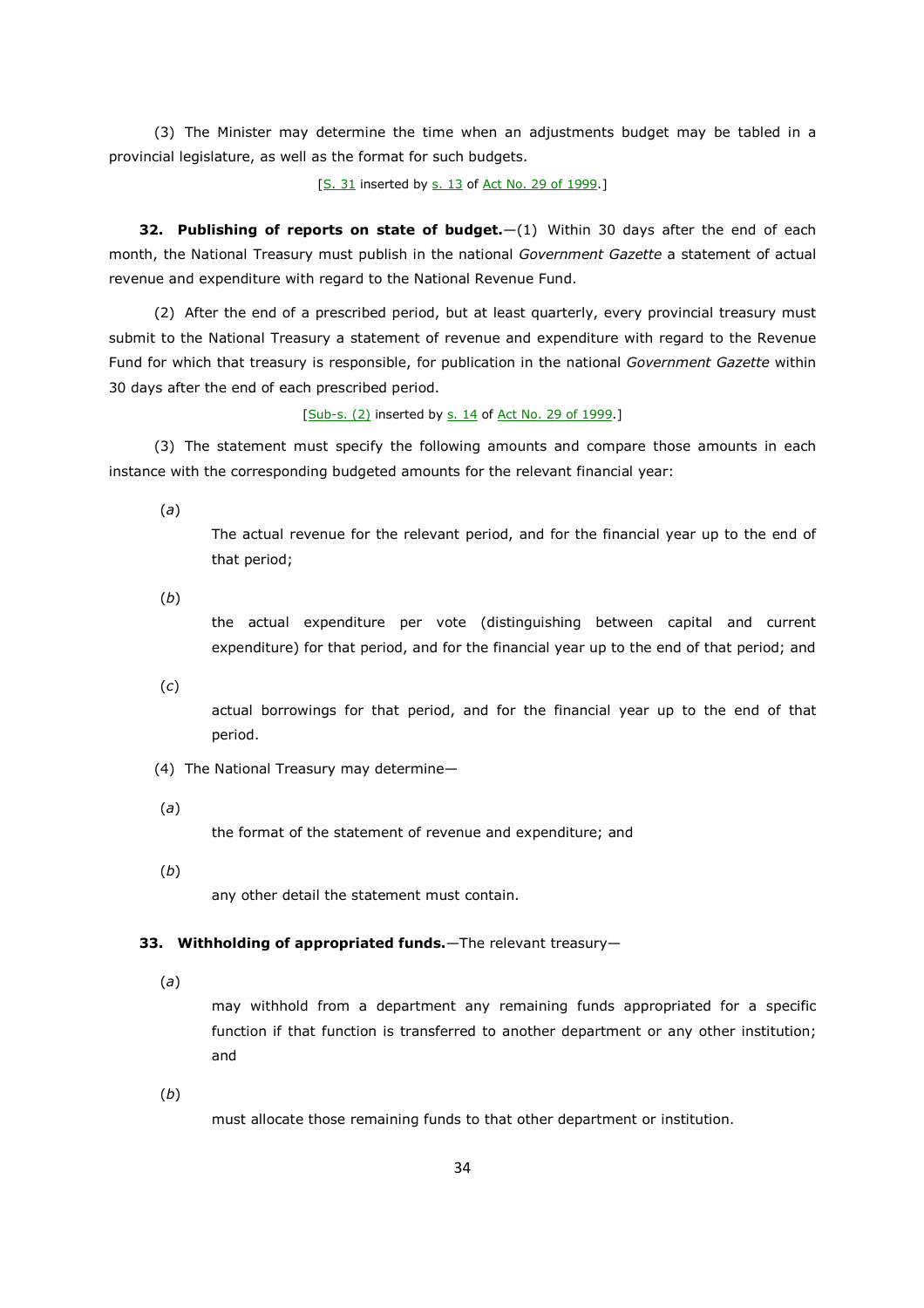[S. 33 amended by s. 15 of Act No. 29 of 1999.]

**34. Unauthorised expenditure.**—(1) Unauthorised expenditure does not become a charge against a Revenue Fund except when—

(*a*)

the expenditure is an overspending of a vote and Parliament or a provincial legislature, as may be appropriate, approves, as a direct charge against the relevant Revenue Fund, an additional amount for that vote which covers the overspending; or

(*b*)

the expenditure is unauthorised for another reason and Parliament or a provincial legislature, as may be appropriate, authorises the expenditure as a direct charge against the relevant Revenue Fund.

(2) If Parliament or a provincial legislature does not approve in terms of subsection (1) (*a*) an additional amount for the amount of any overspending, that amount becomes a charge against the funds allocated for the next or future financial years under the relevant vote.

[S. 34 substituted by s. 16 of Act No. 29 of 1999.]

**35. Unfunded mandates.**—Draft national legislation that assigns an additional function or power to, or imposes any other obligation on, a provincial government, must, in a memorandum that must be introduced in Parliament with that legislation, give a projection of the financial implications of that function, power or obligation to the province.

[S. 35 inserted by s. 17 of Act No. 29 of 1999.]

# CHAPTER 5 DEPARTMENTS AND CONSTITUTIONAL INSTITUTIONS

## *Part 1: Appointment of Accounting Officers*

**36. Accounting officers.**—(1) Every department and every constitutional institution must have an accounting officer.

(2) Subject to  $\frac{\text{subsection}(3)}{}$ 

(*a*)

the head of a department must be the accounting officer for the department; and

(*b*)

the chief executive officer of a constitutional institution must be the accounting officer for that institution.

(3) The relevant treasury may, in exceptional circumstances, approve or instruct in writing that a person other than the person mentioned in subsection  $(2)$  be the accounting officer for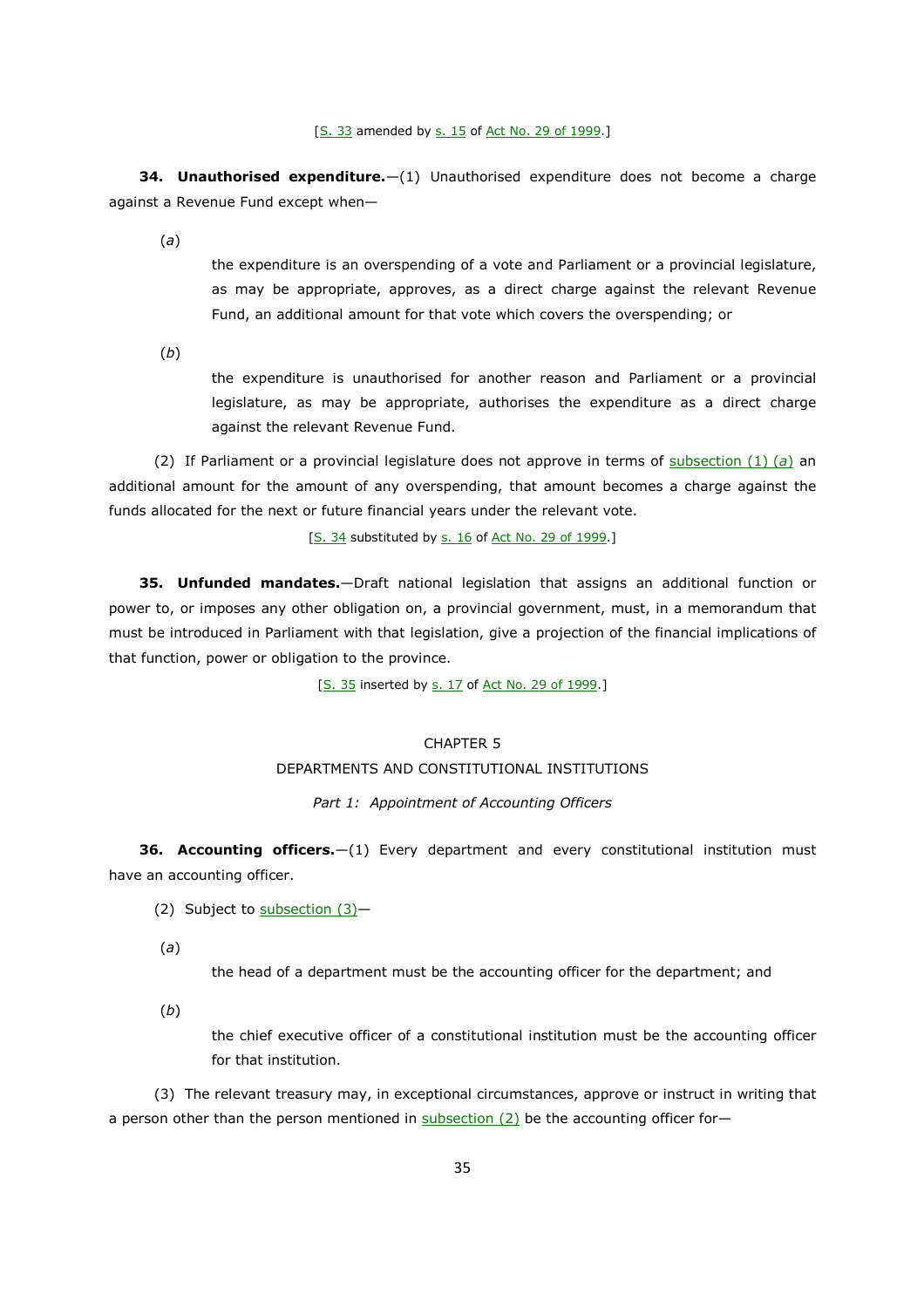(*a*)

a department or a constitutional institution; or

(*b*)

a trading entity within a department.

[Sub-s. (3) amended by s. 18 (*a*) of Act No. 29 of 1999.]

 (4) The relevant treasury may at any time withdraw in writing an approval or instruction in terms of subsection (3).

[Sub-s. (4) substituted by s. 18 (b) of Act No. 29 of 1999.]

 (5) The employment contract of an accounting officer for a department, trading entity or constitutional institution must be in writing and, where possible, include performance standards. The provisions of sections  $38$  to  $42$ , as may be appropriate, are regarded as forming part of each such contract.

**37. Acting accounting officers.**—When an accounting officer is absent or otherwise unable to perform the functions of accounting officer, or during a vacancy, the functions of accounting officer must be performed by the official acting in the place of that accounting officer.

#### *Part 2: Responsibilities of Accounting Officers*

**38. General responsibilities of accounting officers.**—(1) The accounting officer for a department, trading entity or constitutional institution—

(*a*)

must ensure that that department, trading entity or constitutional institution has and maintains—

- (i) effective, efficient and transparent systems of financial and risk management and internal control;
- (ii) a system of internal audit under the control and direction of an audit committee complying with and operating in accordance with regulations and instructions prescribed in terms of sections 76 and 77;
- (iii) an appropriate procurement and provisioning system which is fair, equitable, transparent, competitive and cost-effective;
- (iv) a system for properly evaluating all major capital projects prior to a final decision on the project;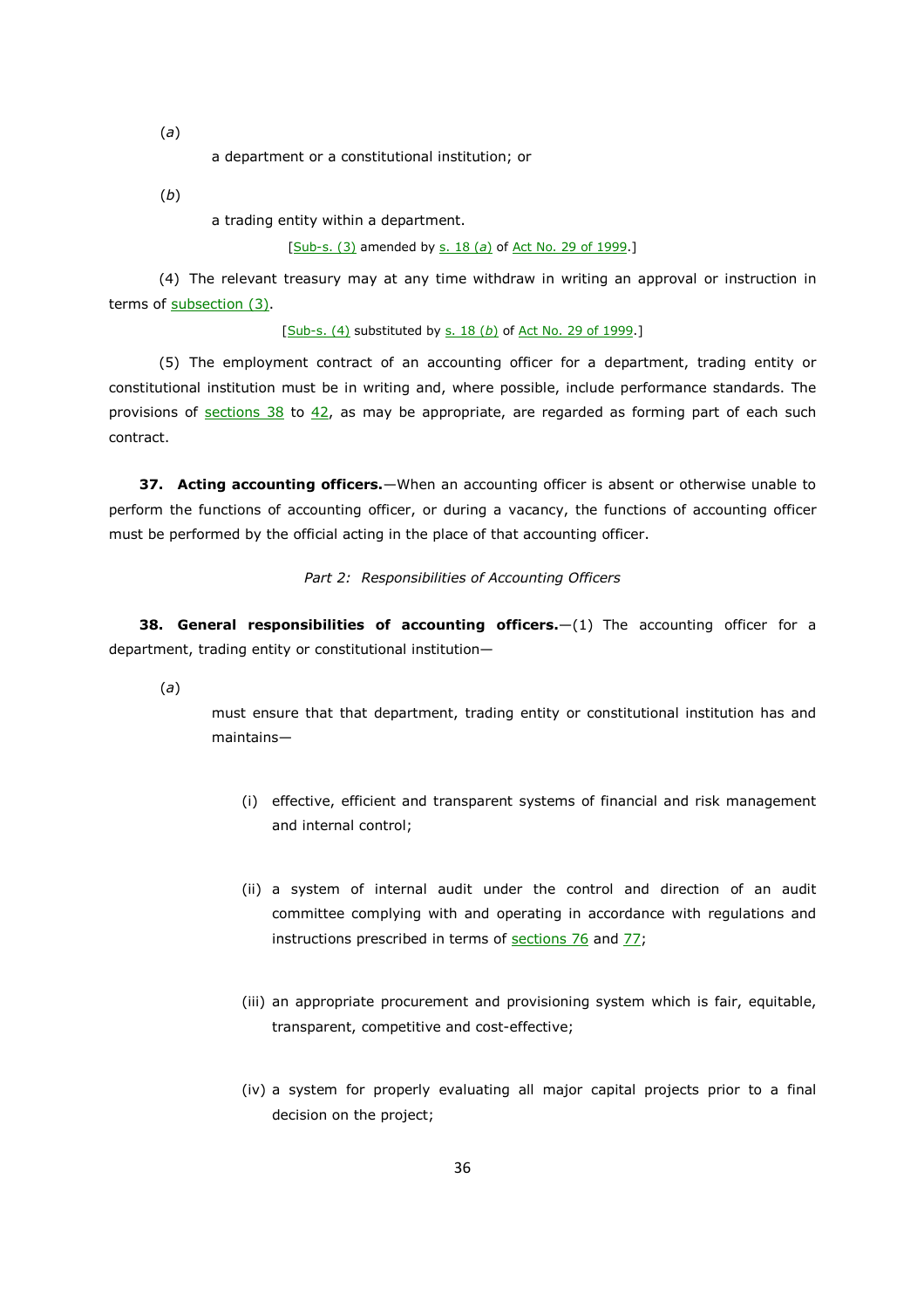(*b*)

is responsible for the effective, efficient, economical and transparent use of the resources of the department, trading entity or constitutional institution;

(*c*)

must take effective and appropriate steps to—

- (i) collect all money due to the department, trading entity or constitutional institution;
- (ii) prevent unauthorised, irregular and fruitless and wasteful expenditure and losses resulting from criminal conduct; and
- (iii) manage available working capital efficiently and economically;

#### (*d*)

is responsible for the management, including the safe-guarding and the maintenance of the assets, and for the management of the liabilities, of the department, trading entity or constitutional institution;

(*e*)

must comply with any tax, levy, duty, pension and audit commitments as may be required by legislation;

( *f* )

must settle all contractual obligations and pay all money owing, including intergovernmental claims, within the prescribed or agreed period;

(*g*)

on discovery of any unauthorised, irregular or fruitless and wasteful expenditure, must immediately report, in writing, particulars of the expenditure to the relevant treasury and in the case of irregular expenditure involving the procurement of goods or services, also to the relevant tender board;

[Para. (*g*) substituted by s. 19 of Act No. 29 of 1999.]

(*h*)

must take effective and appropriate disciplinary steps against any official in the service of the department, trading entity or constitutional institution who—

(i) contravenes or fails to comply with a provision of this Act;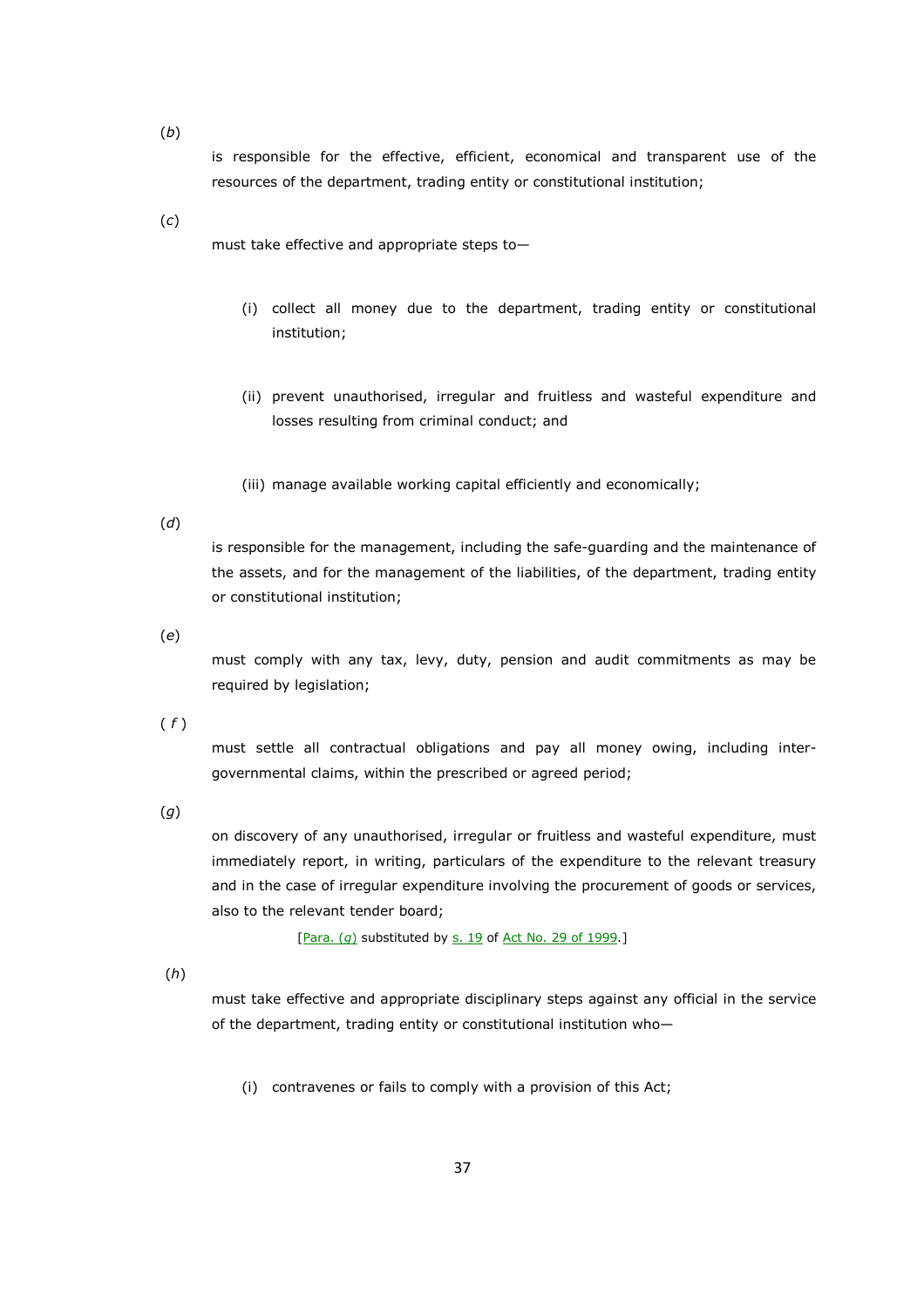- (ii) commits an act which undermines the financial management and internal control system of the department, trading entity or constitutional institution; or
- (iii) makes or permits an unauthorised expenditure, irregular expenditure or fruitless and wasteful expenditure;
- (*i*)

when transferring funds in terms of the annual Division of Revenue Act, must ensure that the provisions of that Act are complied with;

( *j*)

before transferring any funds (other than grants in terms of the annual Division of Revenue Act or to a constitutional institution) to an entity within or outside government, must obtain a written assurance from the entity that that entity implements effective, efficient and transparent financial management and internal control systems, or, if such written assurance is not or cannot be given, render the transfer of the funds subject to conditions and remedial measures requiring the entity to establish and implement effective, efficient and transparent financial management and internal control systems;

(*k*)

must enforce compliance with any prescribed conditions if the department, trading entity or constitutional institution gives financial assistance to any entity or person;

(*l*)

must take into account all relevant financial considerations, including issues of propriety, regularity and value for money, when policy proposals affecting the accounting officer's responsibilities are considered, and when necessary, bring those considerations to the attention of the responsible executive authority;

(*m*)

must promptly consult and seek the prior written consent of the National Treasury on any new entity which the department or constitutional institution intends to establish or in the establishment of which it took the initiative; and

(*n*)

must comply, and ensure compliance by the department, trading entity or constitutional institution, with the provisions of this Act.

(2) An accounting officer may not commit a department, trading entity or constitutional institution to any liability for which money has not been appropriated.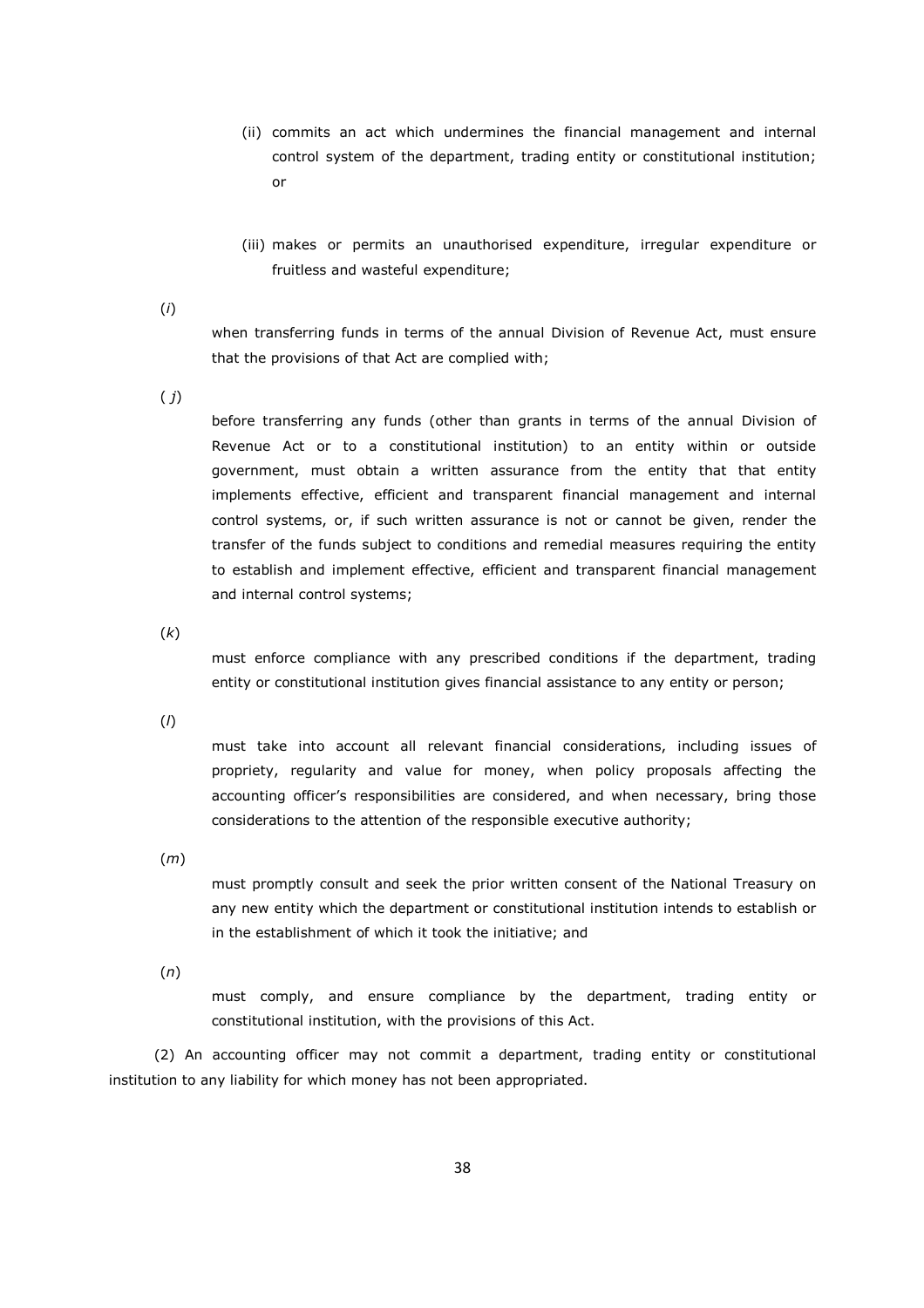**39. Accounting officers' responsibilities relating to budgetary control.**—(1) The accounting officer for a department is responsible for ensuring that—

(*a*)

expenditure of that department is in accordance with the vote of the department and the main divisions within the vote; and

(*b*)

effective and appropriate steps are taken to prevent unauthorised expenditure.

(2) An accounting officer, for the purposes of  $subsection (1)$ , must-

(*a*)

take effective and appropriate steps to prevent any overspending of the vote of the department or a main division within the vote;

(*b*)

report to the executive authority and the relevant treasury any impending—

- (i) under collection of revenue due;
- (ii) shortfalls in budgeted revenue; and
- (iii) overspending of the department's vote or a main division within the vote; and [Para. (*b*) amended by s. 20 (*a*) of Act No. 29 of 1999.]

(*c*)

comply with any remedial measures imposed by the relevant treasury in terms of this Act to prevent overspending of the vote or a main division within the vote.

[Para. (*c*) substituted by s. 20 (*b*) of Act No. 29 of 1999.]

**40. Accounting officers' reporting responsibilities.**—(1) The accounting officer for a department, trading entity or constitutional institution—

(*a*)

must keep full and proper records of the financial affairs of the department, trading entity or constitutional institution in accordance with any prescribed norms and standards;

(*b*)

must prepare financial statements for each financial year in accordance with generally recognized accounting practice;

(*c*)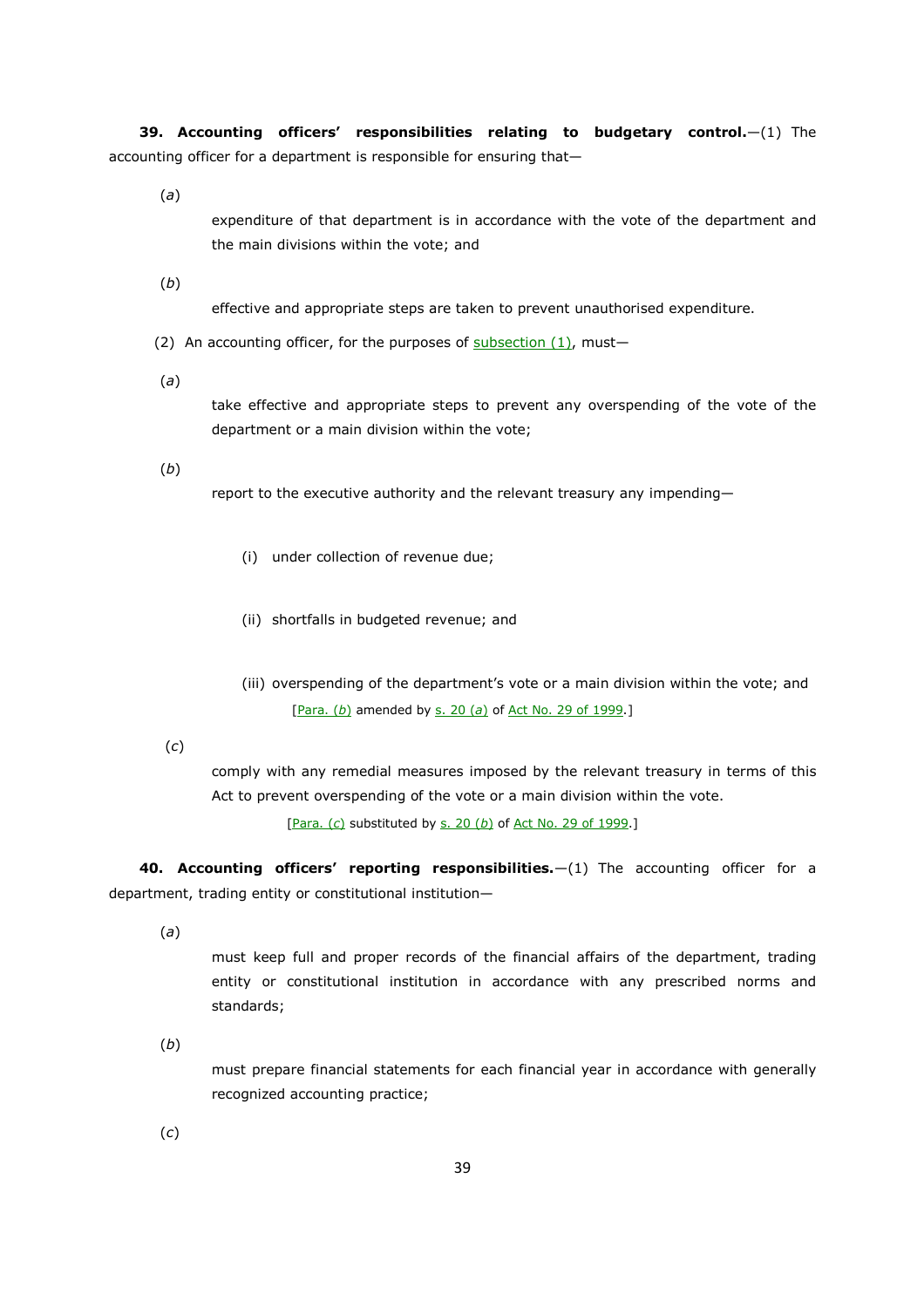must submit those financial statements within two months after the end of the financial year to—

- (i) the Auditor-General for auditing; and
- (ii) the relevant treasury to enable that treasury to prepare consolidated financial statements in terms of  $section 8$  or 19; [Sub-para. (ii) substituted by s. 21 (*a*) of Act No. 29 of 1999.]

(*d*)

must submit within five months of the end of a financial year to the relevant treasury and, in the case of a department or trading entity, also to the executive authority responsible for that department or trading entity—

- (i) an annual report on the activities of that department, trading entity or constitutional institution during that financial year;
- (iii) the financial statements for that financial year after those statements have been audited; and
- (iii) the Auditor-General's report on those statements; [Para. (d) amended by s. 21 (b) of Act No. 29 of 1999.]

(*e*)

must, in the case of a constitutional institution, submit to Parliament that institution's annual report and financial statements referred to in paragraph (d), and the Auditor-General's report on those statements, within one month after the accounting officer received the Auditor-General's audit report; and

( *f* )

is responsible for the submission by the department or constitutional institution of all reports, returns, notices and other information to Parliament, the relevant provincial legislature, an executive authority, the relevant treasury or the Auditor-General, as may be required by this Act.

[Para. ( *f* ) substituted by s. 21 (*c*) of Act No. 29 of 1999.]

 (2) The Auditor-General must audit the financial statements referred to in subsection (1) (*b*) and submit an audit report on those statements to the accounting officer within two months of receipt of the statements.

(3) The annual report and audited financial statements referred to in subsection  $(1)$   $(d)$  must-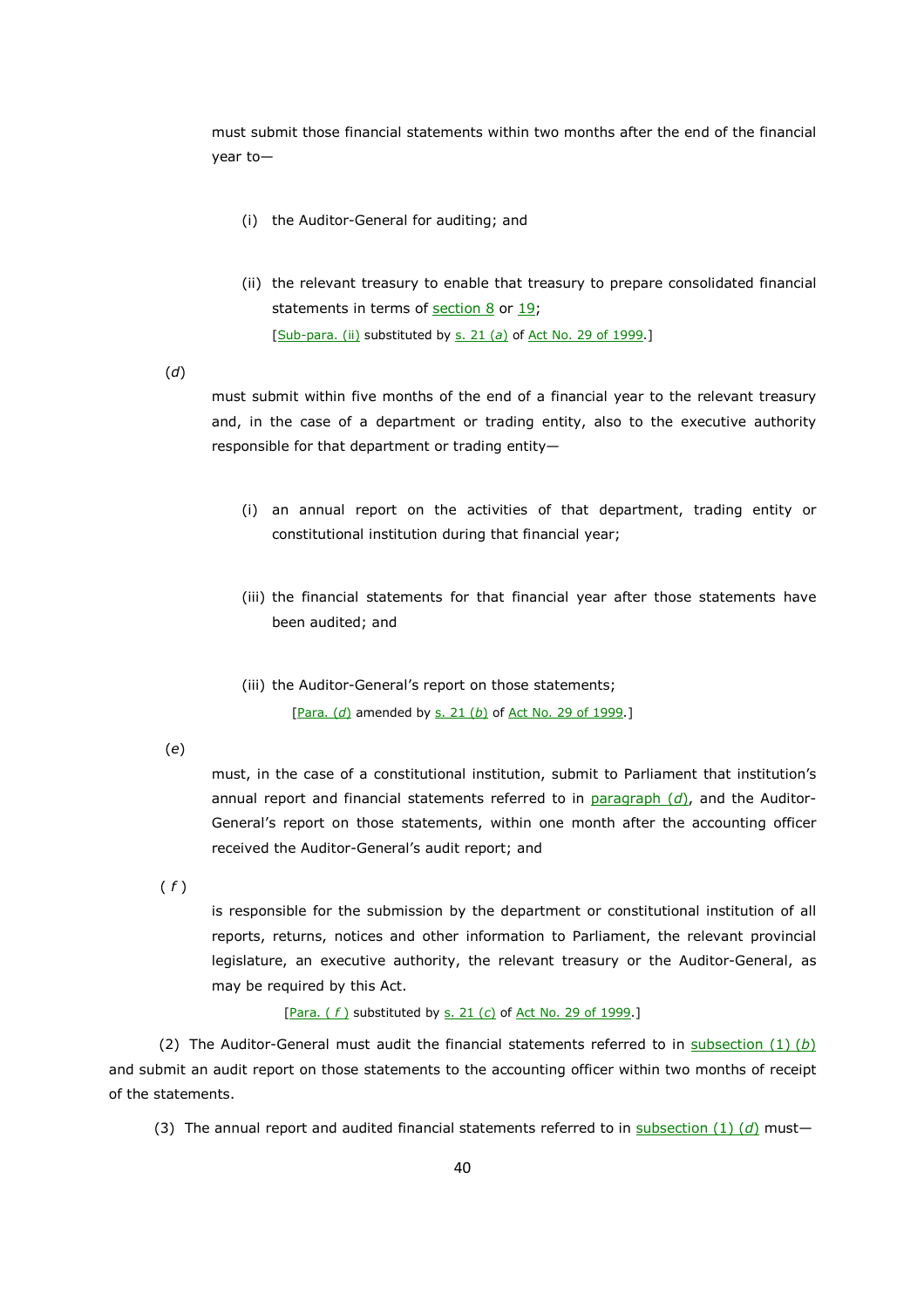(*a*)

fairly present the state of affairs of the department, trading entity or constitutional institution, its business, its financial results, its performance against predetermined objectives and its financial position as at the end of the financial year concerned; and

(*b*)

include particulars of—

- (i) any material losses through criminal conduct, and any unauthorised expenditure, irregular expenditure and fruitless and wasteful expenditure, that occurred during the financial year;
- (ii) any criminal or disciplinary steps taken as a result of such losses, unauthorised expenditure, irregular expenditure and fruitless and wasteful expenditure;
- (iii) any material losses recovered or written off; and
- (iv) any other matters that may be prescribed.
- (4) The accounting officer of a department must—
- (*a*)

each year before the beginning of a financial year provide the relevant treasury in the prescribed format with a breakdown per month of the anticipated revenue and expenditure of that department for that financial year;

[Para. (*a*) substituted by s. 21 (*d*) of Act No. 29 of 1999.]

(*b*)

each month submit information in the prescribed format on actual revenue and expenditure for the preceding month and the amounts anticipated for that month in terms of paragraph (*a*); and

(*c*)

within 15 days of the end of each month submit to the relevant treasury and the executive authority responsible for that department—

- (i) the information for that month;
- (ii) a projection of expected expenditure and revenue collection for the remainder of the current financial year; and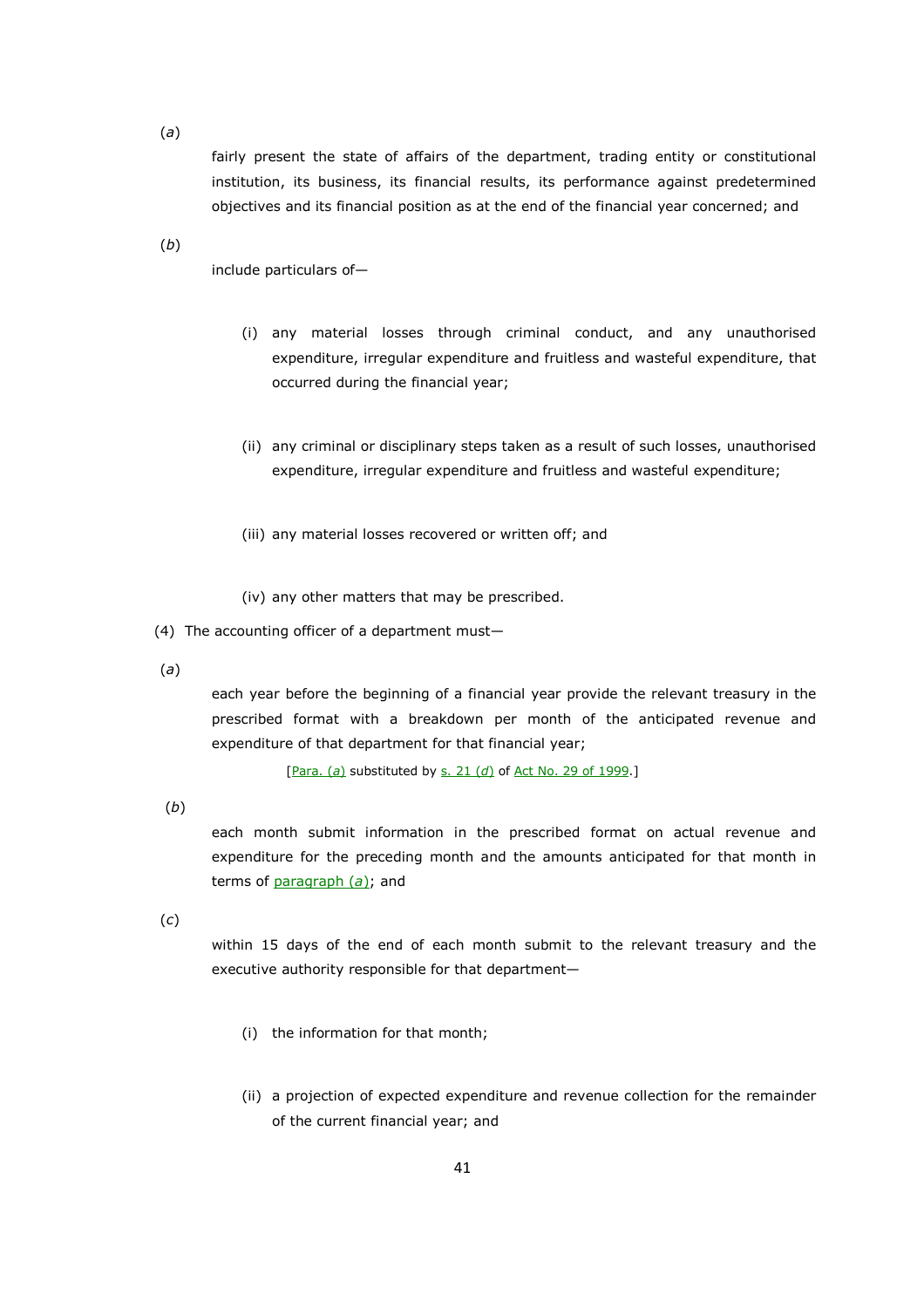(iii) when necessary, an explanation of any material variances and a summary of the steps that are taken to ensure that the projected expenditure and revenue remain within budget.

[Para. (*c*) amended by s. 21 (*e*) of Act No. 29 of 1999.]

 (5) If an accounting officer is unable to comply with any of the responsibilities determined for accounting officers in this Part, the accounting officer must promptly report the inability, together with reasons, to the relevant executive authority and treasury.

**41. Information to be submitted by accounting officers.**—An accounting officer for a department, trading entity or constitutional institution must submit to the relevant treasury or the Auditor-General, such information, returns, documents, explanations and motivations as may be prescribed or as the relevant treasury or the Auditor-General may require.

[S. 41 substituted by s. 22 of Act No. 29 of 1999.]

**42. Accounting officers' responsibilities when assets and liabilities are transferred.**— (1) When assets or liabilities of a department are transferred to another department or other institution in terms of legislation or following a reorganisation of functions, the accounting officer for the transferring department must—

(*a*)

draw up an inventory of such assets and liabilities; and

(*b*)

provide the accounting officer for the receiving department or other institution with substantiating records, including personnel records of staff to be transferred.

(2) Both the accounting officer for the transferring department and the accounting officer for the receiving department or other institution must sign the inventory when the transfer takes place.

(3) The accounting officer for the transferring department must file a copy of the signed inventory with the relevant treasury and the Auditor-General within 14 days of the transfer.

[Sub-s. (3) substituted by s. 23 of Act No. 29 of 1999.]

**43. Virement between main divisions within votes.**—(1) An accounting officer for a department may utilise a saving in the amount appropriated under a main division within a vote towards the defrayment of excess expenditure under another main division within the same vote, unless the relevant treasury directs otherwise.

## [Sub-s. (1) substituted by s. 24 (a) of Act No. 29 of 1999.]

 (2) The amount of a saving under a main division of a vote that may be utilised in terms of  $subsection (1)$ , may not exceed eight per cent of the amount appropriated under that main division.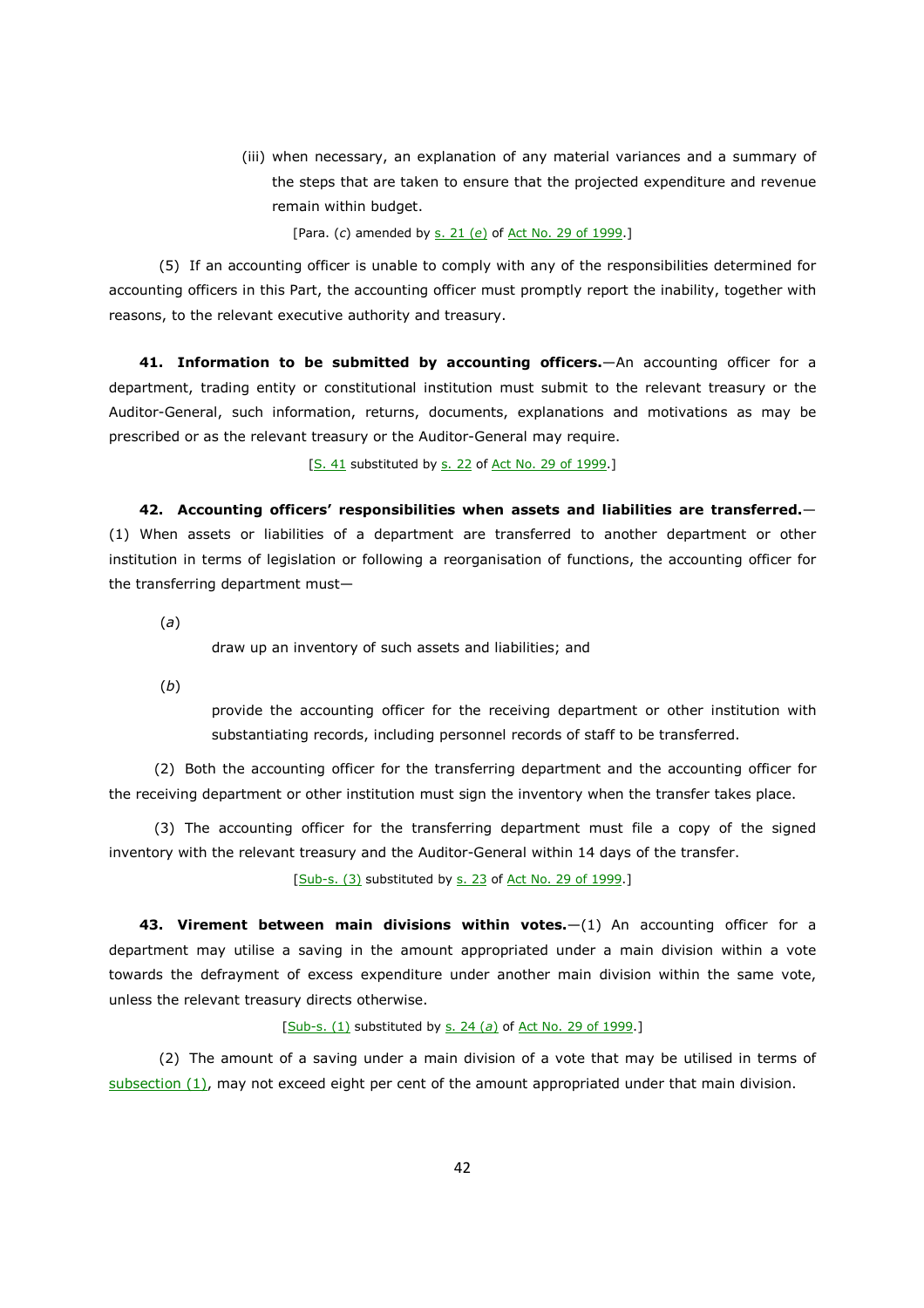(3) An accounting officer must within seven days submit a report containing the prescribed particulars concerning the utilisation of a saving in terms of  $subsection(1)$ , to the executive authority responsible for the department and to the relevant treasury.

[Sub-s. (3) substituted by s. 24 (*b*) of Act No. 29 of 1999.]

(4) This section does not authorise the utilisation of a saving in—

(*a*)

an amount specifically and exclusively appropriated for a purpose mentioned under a main division within a vote;

(*b*)

an amount appropriated for transfer to another institution; and

(*c*)

an amount appropriated for capital expenditure in order to defray current expenditure.

(5) A utilisation of a saving in terms of subsection  $(1)$  is a direct charge against the relevant Revenue Fund provided that, in the case of a province, that province enacts such utilisation as a direct charge.

[Sub-s. (5) substituted by s. 24 (*c*) of Act No. 29 of 1999.]

(6) The National Treasury may by regulation or instruction in terms of section 76 regulate the application of this section.

*Part 3: Other Officials of Departments and Constitutional Institutions* 

**44. Assignment of powers and duties by accounting officers.**—(1) The accounting officer for a department, trading entity or constitutional institution may—

(*a*)

in writing delegate any of the powers entrusted or delegated to the accounting officer in terms of this Act, to an official in that department, trading entity or constitutional institution; or

(*b*)

instruct any official in that department, trading entity or constitutional institution to perform any of the duties assigned to the accounting officer in terms of this Act.

(2) A delegation or instruction to an official in terms of subsection  $(1)$ -

(*a*)

is subject to any limitations and conditions prescribed in terms of this Act or as the relevant treasury may impose;

[Para. (a) substituted by s. 25 of Act No. 29 of 1999.]

(*b*)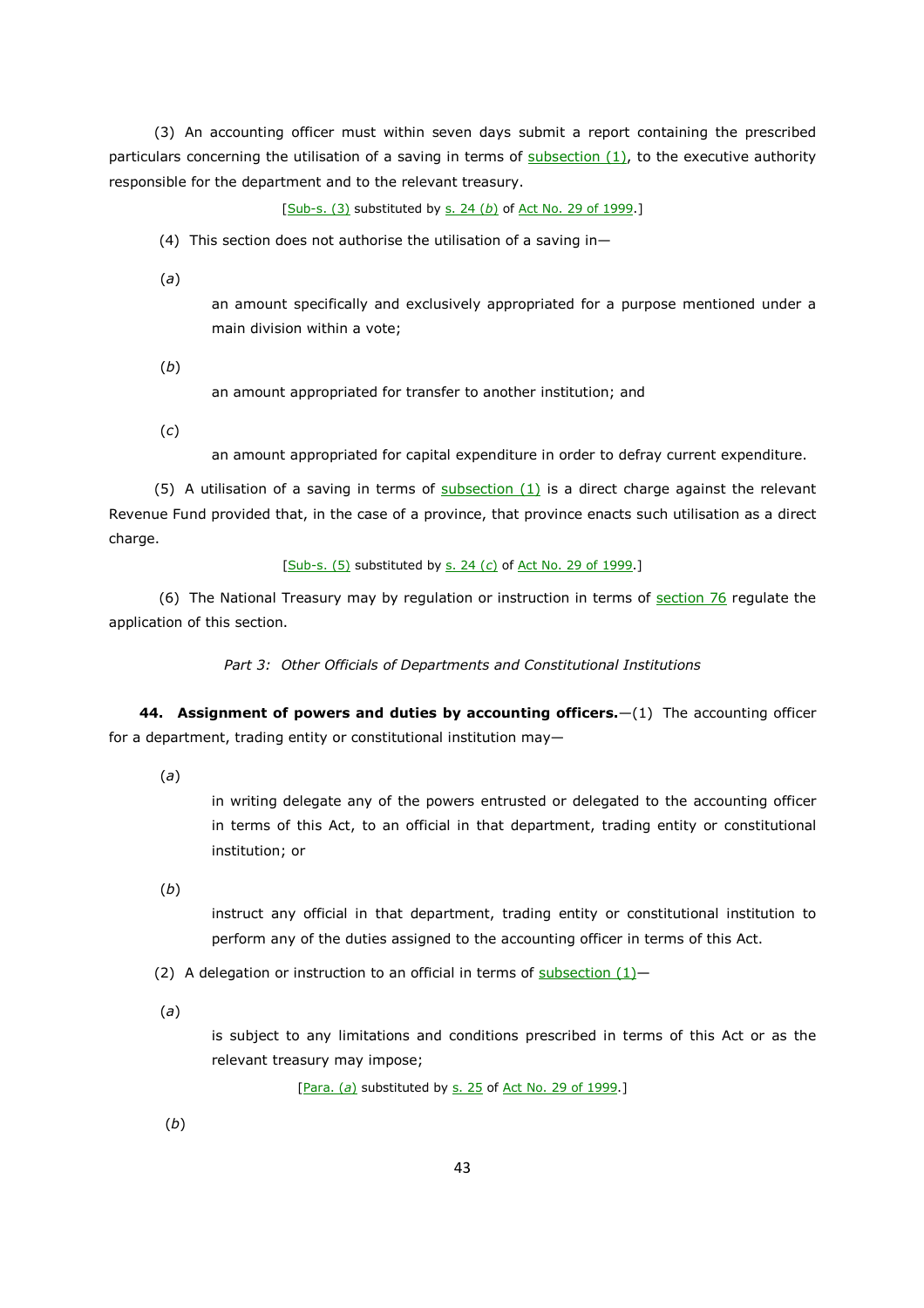is subject to any limitations and conditions the accounting officer may impose;

(*c*)

may either be to a specific individual or to the holder of a specific post in the relevant department, trading entity or constitutional institution; and

(*d*)

does not divest the accounting officer of the responsibility concerning the exercise of the delegated power or the performance of the assigned duty.

(3) The accounting officer may confirm, vary or revoke any decision taken by an official as a result of a delegation or instruction in terms of subsection (1), subject to any rights that may have become vested as a consequence of the decision.

**45. Responsibilities of other officials.**—An official in a department, trading entity or constitutional institution—

(*a*)

must ensure that the system of financial management and internal control established for that department, trading entity or constitutional institution is carried out within the area of responsibility of that official;

(*b*)

is responsible for the effective, efficient, economical and transparent use of financial and other resources within that official's area of responsibility;

(*c*)

must take effective and appropriate steps to prevent, within that official's area of responsibility, any unauthorised expenditure, irregular expenditure and fruitless and wasteful expenditure and any under collection of revenue due;

(*d*)

must comply with the provisions of this Act to the extent applicable to that official, including any delegations and instructions in terms of section 44; and

(*e*)

is responsible for the management, including the safe-guarding, of the assets and the management of the liabilities within that official's area of responsibility.

# CHAPTER 6

# PUBLIC ENTITIES

*Part 1: Application of this Chapter*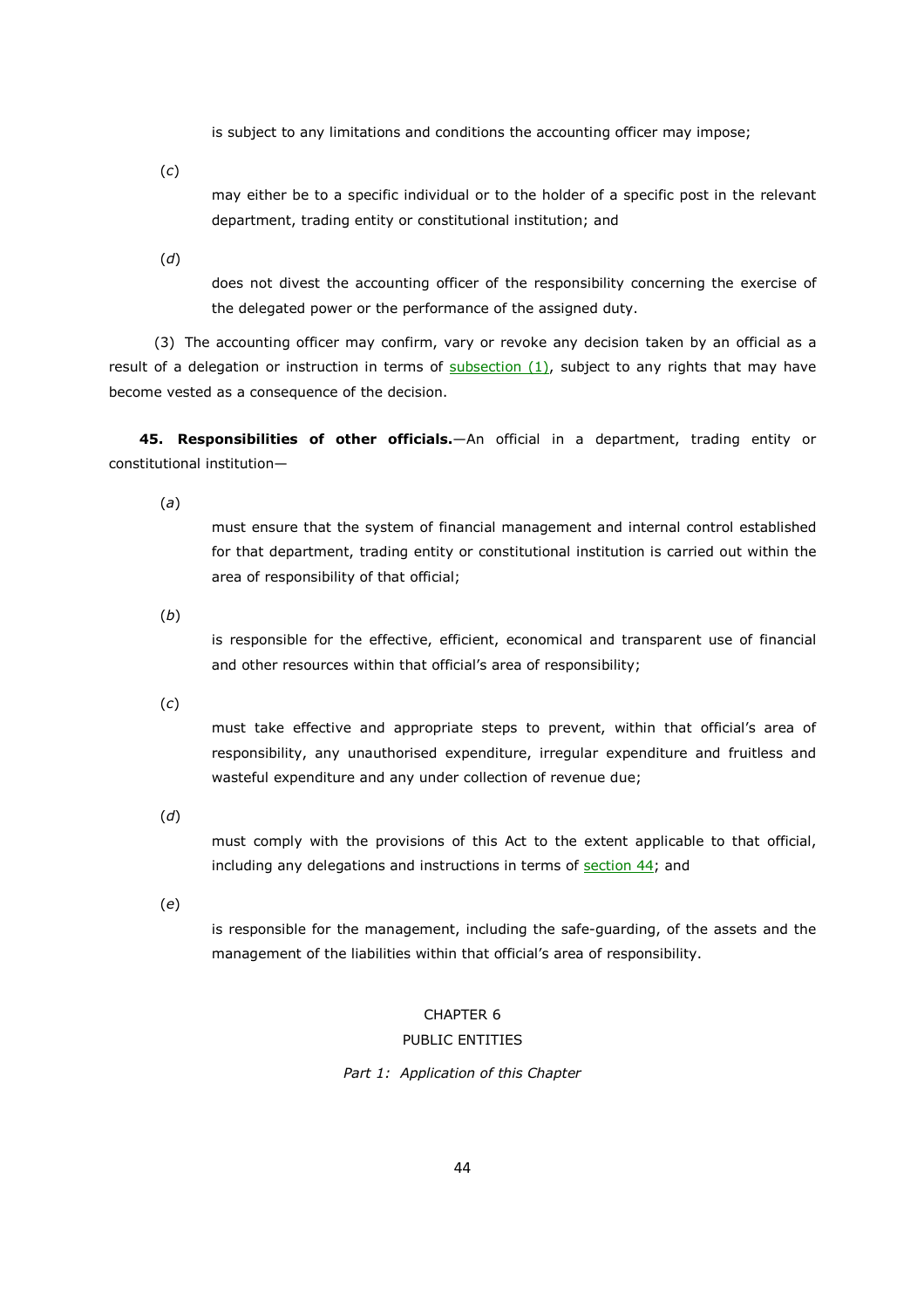**46. Application.**—The provisions of this Chapter apply, to the extent indicated, to all public entities listed in Schedule 2 or 3.

**47. Unlisted public entities.**—(1) The Minister, by notice in the national *Government Gazette*—

(*a*)

must amend Schedule 3 to include in the list all public entities that are not listed; and

(*b*)

may make technical changes to the list.

[General Note: Amended list of public entities has been published under General Notice No. 3366 in *Government Gazette* 25778 of 5 December, 2003.]

(2) The accounting authority for a public entity that is not listed in either Schedule 2 or 3 must, without delay, notify the National Treasury, in writing, that the public entity is not listed.

(3) Subsection (2) does not apply to an unlisted public entity that is a subsidiary of a public entity, whether the latter entity is listed or not.

(4) The Minister may not list the following institutions in Schedule 3:

(*a*)

A constitutional institution, the South African Reserve Bank and the Auditor-General;

(*b*)

any public institution which functions outside the sphere of national or provincial government; and

[Para. (b) substituted by s. 26 of Act No. 29 of 1999.]

(*c*)

any institution of higher education.

**48. Classification of public entities.**—(1) The Minister may by notice in the national *Government Gazette* classify public entities listed in Schedule 3 in accordance with the relevant definitions set out in section 1, as—

(*a*)

national government business enterprises;

(*b*)

provincial government business enterprises;

national public entities; and

(*d*)

(*c*)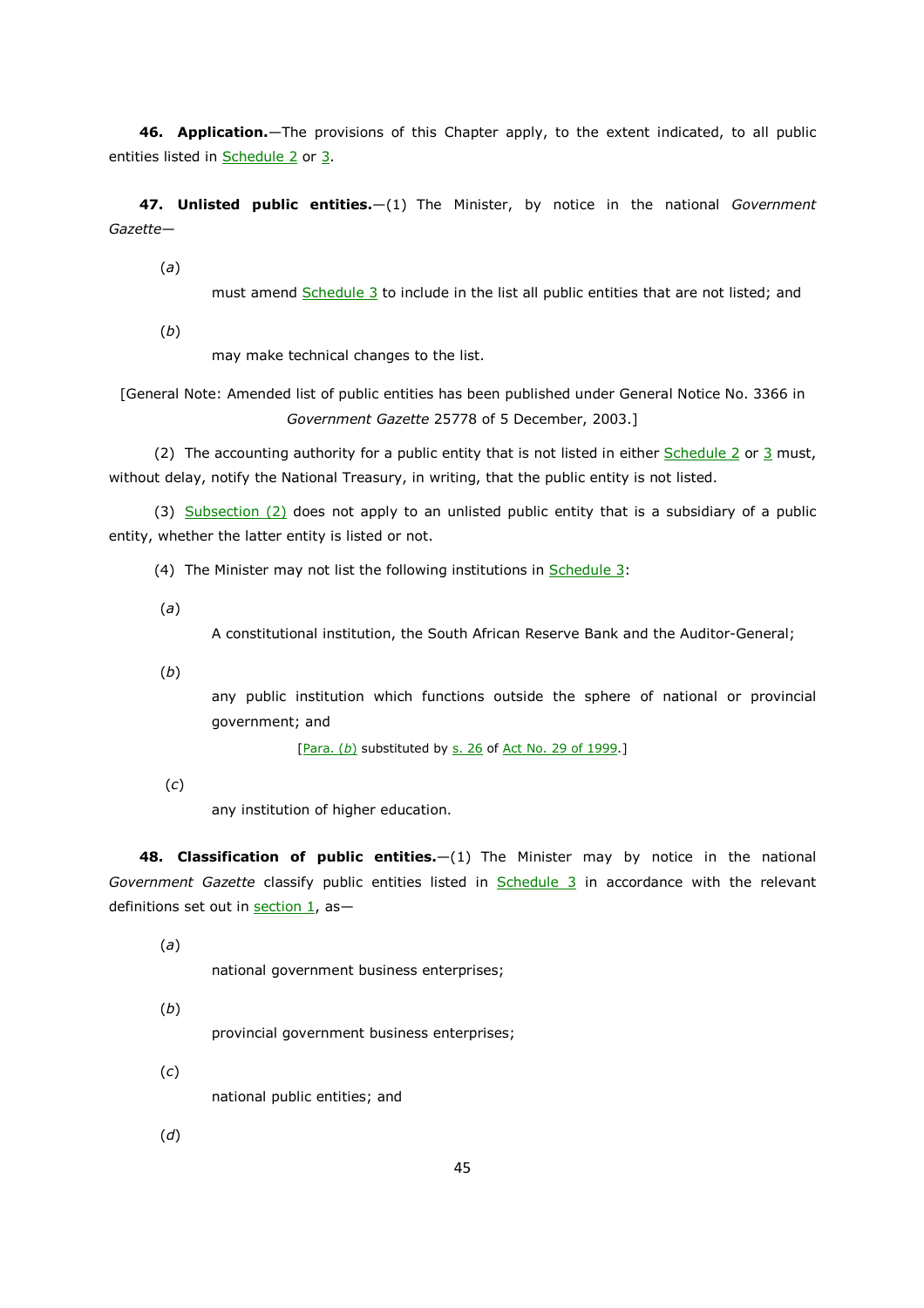provincial public entities.

[Sub-s. (1) substituted by s. 27 of Act No. 29 of 1999.]

 (2) A public entity is for the purposes of this Act regarded as belonging to the class in which it is classified in terms of subsection (1).

[General Note: Re-classification of public entities has been published under General Notice No. 504 in *Government Gazette* 22337 of 8 June, 2001.]

*Part 2: Accounting Authorities for Public Entities*

**49. Accounting authorities.**—(1) Every public entity must have an authority which must be accountable for the purposes of this Act.

- (2) If the public entity—
- (*a*)

has a board or other controlling body, that board or controlling body is the accounting authority for that entity; or

(*b*)

does not have a controlling body, the chief executive officer or the other person in charge of the public entity is the accounting authority for that public entity unless specific legislation applicable to that public entity designates another person as the accounting authority.

(3) The relevant treasury, in exceptional circumstances, may approve or instruct that another functionary of a public entity must be the accounting authority for that public entity.

[Sub-s. (3) substituted by s. 28 (*a*) of Act No. 29 of 1999.]

 (4) The relevant treasury may at any time withdraw an approval or instruction in terms of subsection (3).

[Sub-s. (4) substituted by s. 28 (b) of Act No. 29 of 1999.]

 (5) A public entity must inform the Auditor-General promptly and in writing of any approval or instruction in terms of subsection (3) and any withdrawal of an approval or instruction in terms of subsection (4).

**50. Fiduciary duties of accounting authorities.**—(1) The accounting authority for a public entity must—

(*a*)

exercise the duty of utmost care to ensure reasonable protection of the assets and records of the public entity;

(*b*)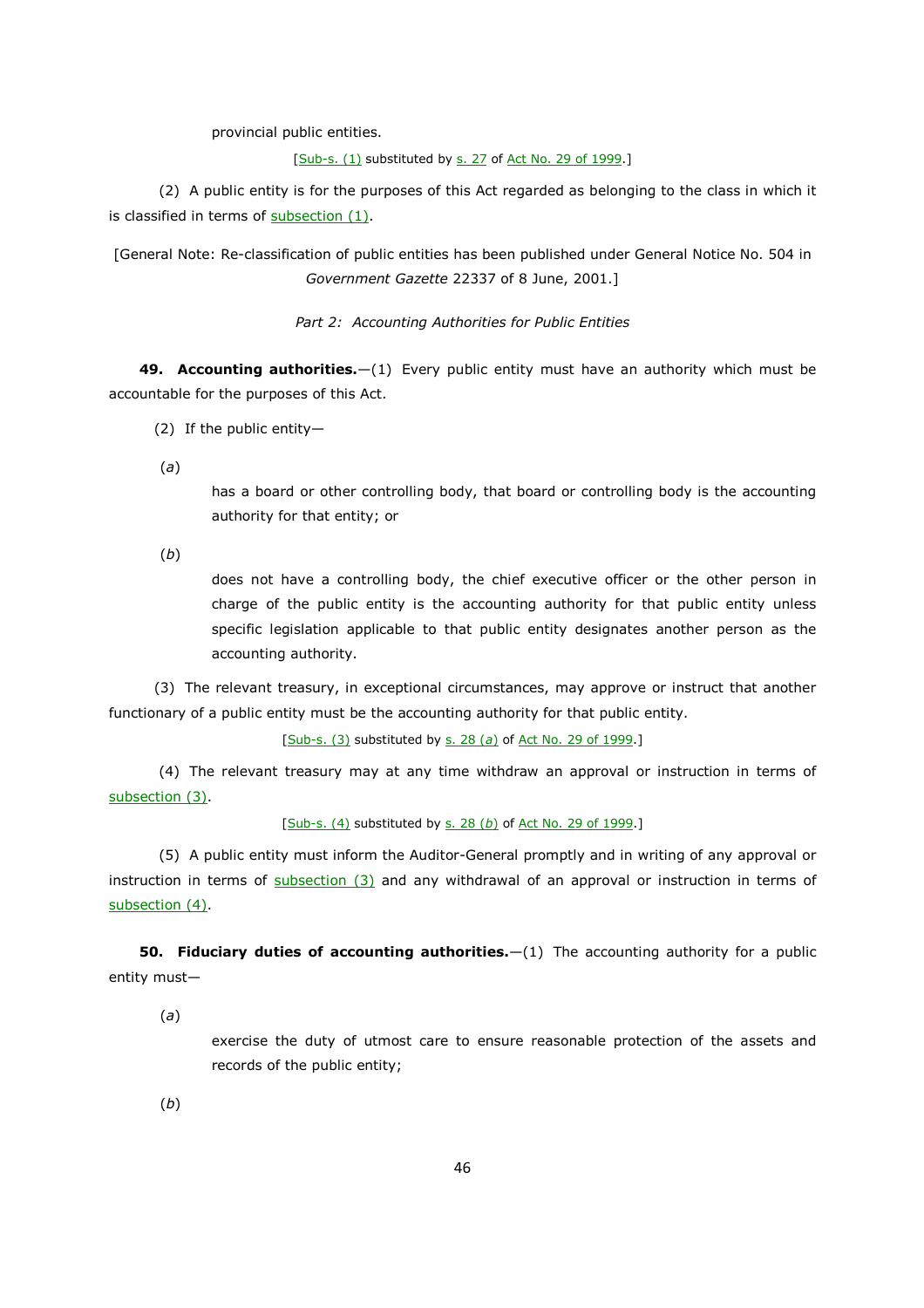act with fidelity, honesty, integrity and in the best interests of the public entity in managing the financial affairs of the public entity;

(*c*)

on request, disclose to the executive authority responsible for that public entity or the legislature to which the public entity is accountable, all material facts, including those reasonably discoverable, which in any way may influence the decisions or actions of the executive authority or that legislature; and

(*d*)

seek, within the sphere of influence of that accounting authority, to prevent any prejudice to the financial interests of the state.

(2) A member of an accounting authority or, if the accounting authority is not a board or other body, the individual who is the accounting authority, may not—

(*a*)

act in a way that is inconsistent with the responsibilities assigned to an accounting authority in terms of this Act; or

(*b*)

use the position or privileges of, or confidential information obtained as, accounting authority or a member of an accounting authority, for personal gain or to improperly benefit another person.

(3) A member of an accounting authority must—

(*a*)

disclose to the accounting authority any direct or indirect personal or private business interest that that member or any spouse, partner or close family member may have in any matter before the accounting authority; and

(*b*)

withdraw from the proceedings of the accounting authority when that matter is considered, unless the accounting authority decides that the member's direct or indirect interest in the matter is trivial or irrelevant.

**51. General responsibilities of accounting authorities.**—(1) An accounting authority for a public entity—

(*a*)

must ensure that that public entity has and maintains—

(i) effective, efficient and transparent systems of financial and risk management and internal control;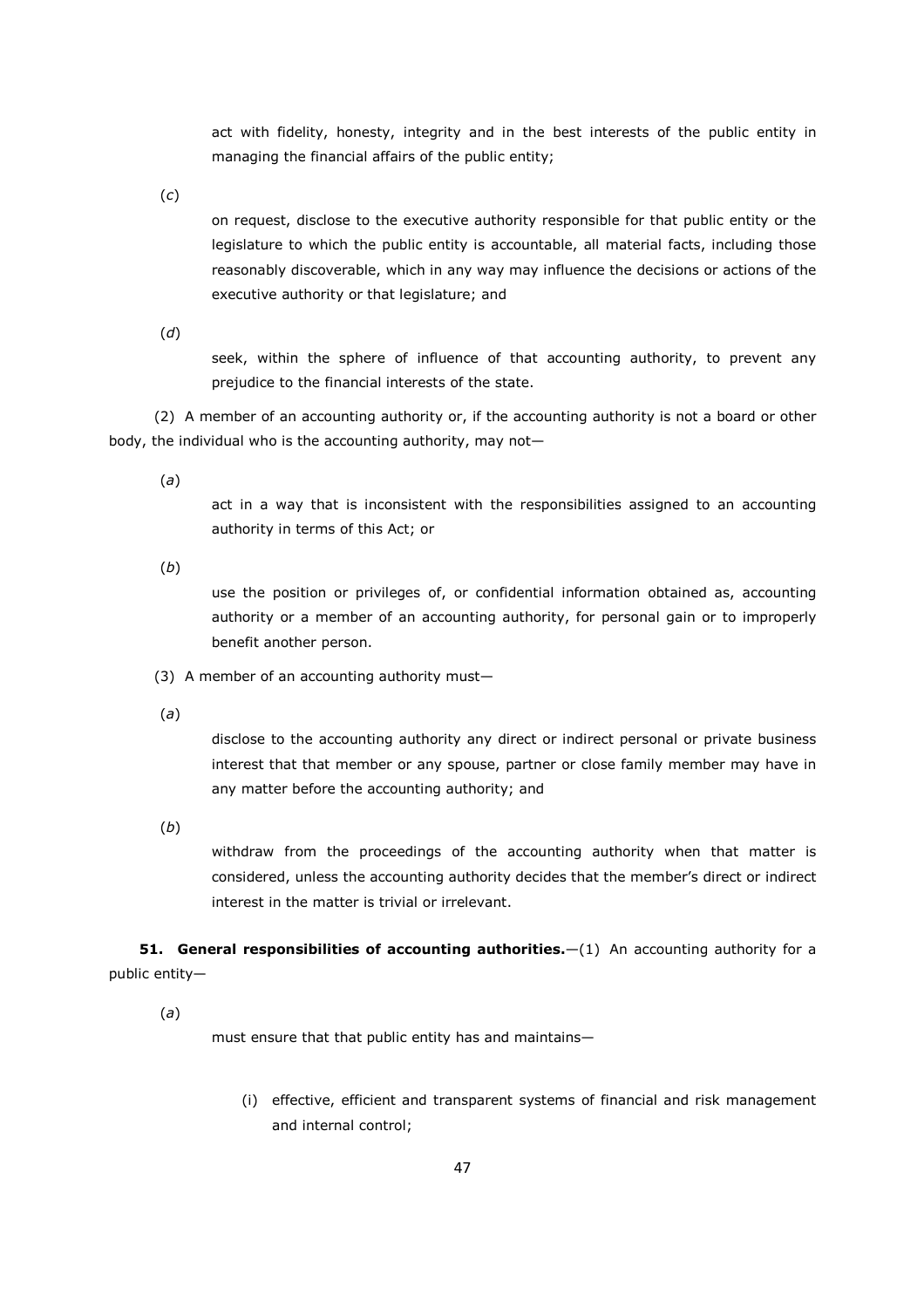- (ii) a system of internal audit under the control and direction of an audit committee complying with and operating in accordance with regulations and instructions prescribed in terms of  $set$  sections  $76$  and  $77$ ; and
- (iii) an appropriate procurement and provisioning system which is fair, equitable, transparent, competitive and cost-effective;
- (iv) a system for properly evaluating all major capital projects prior to a final decision on the project;

#### (*b*)

must take effective and appropriate steps to—

- (i) collect all revenue due to the public entity concerned; and
- (ii) prevent irregular expenditure, fruitless and wasteful expenditure, losses resulting from criminal conduct, and expenditure not complying with the operational policies of the public entity; and
- (iii) manage available working capital efficiently and economically;

## (*c*)

is responsible for the management, including the safe-guarding, of the assets and for the management of the revenue, expenditure and liabilities of the public entity;

# (*d*)

must comply with any tax, levy, duty, pension and audit commitments as required by legislation;

## (*e*)

must take effective and appropriate disciplinary steps against any employee of the public entity who—

- (i) contravenes or fails to comply with a provision of this Act;
- (ii) commits an act which undermines the financial management and internal control system of the public entity; or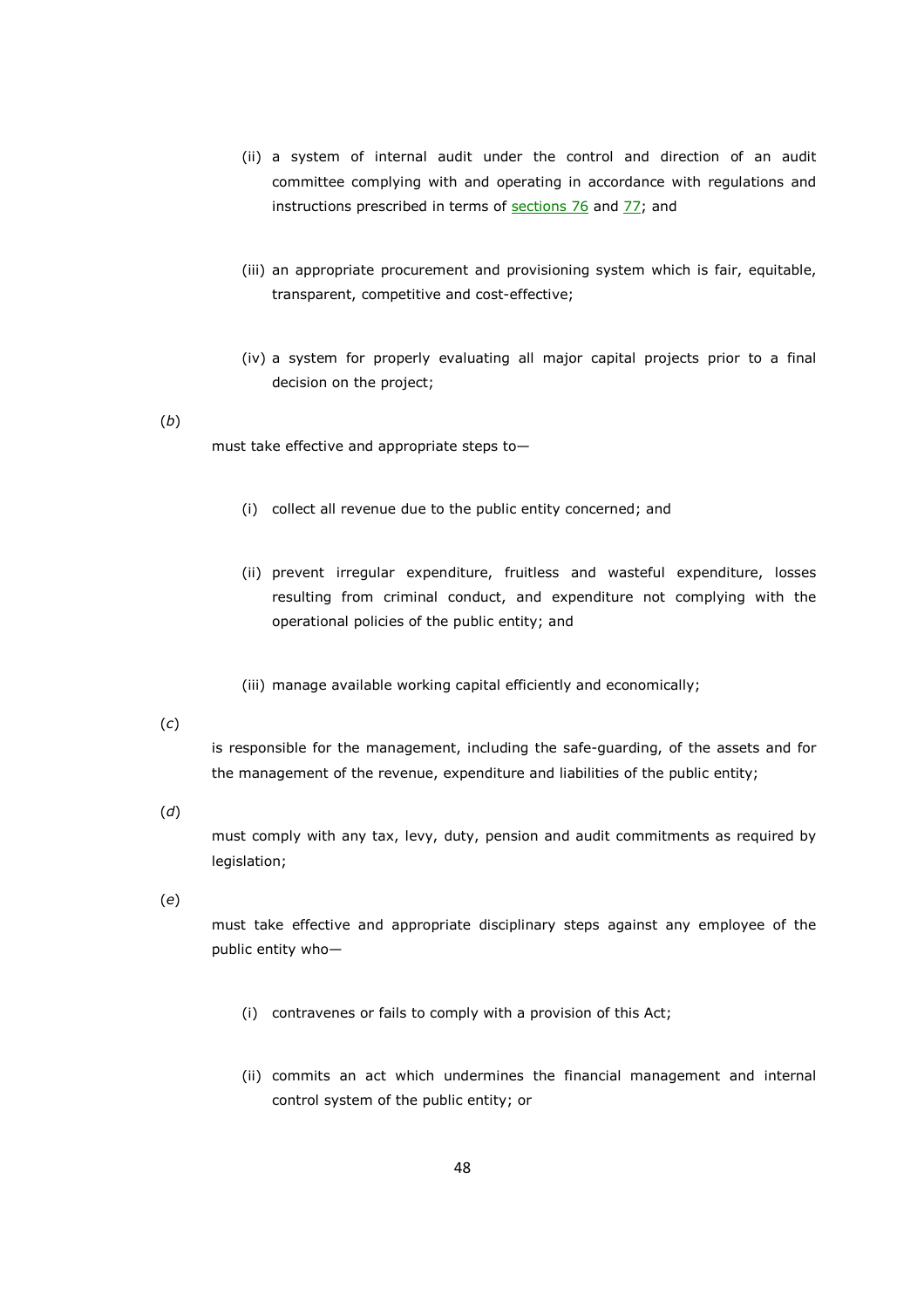- (iii) makes or permits an irregular expenditure or a fruitless and wasteful expenditure;
- ( *f* )

is responsible for the submission by the public entity of all reports, returns, notices and other information to Parliament or the relevant provincial legislature and to the relevant executive authority or treasury, as may be required by this Act;

[Para. (f) substituted by s. 29 of Act No. 29 of 1999.]

(*g*)

must promptly inform the National Treasury on any new entity which that public entity intends to establish or in the establishment of which it takes the initiative, and allow the National Treasury a reasonable time to submit its decision prior to formal establishment; and

(*h*)

must comply, and ensure compliance by the public entity, with the provisions of this Act and any other legislation applicable to the public entity.

(2) If an accounting authority is unable to comply with any of the responsibilities determined for an accounting authority in this Part, the accounting authority must promptly report the inability, together with reasons, to the relevant executive authority and treasury.

**52. Annual budget and corporate plan by Schedule 2 public entities and government business enterprises.**—The accounting authority for a public entity listed in Schedule 2 or a government business enterprise listed in Schedule 3 must submit to the accounting officer for a department designated by the executive authority responsible for that public entity or government business enterprise, and to the relevant treasury, at least one month, or another period agreed with the National Treasury, before the start of its financial year—

(*a*)

a projection of revenue, expenditure and borrowings for that financial year in the prescribed format; and

(*b*)

a corporate plan in the prescribed format covering the affairs of that public entity or business enterprise for the following three financial years, and, if it has subsidiaries, also the affairs of the subsidiaries.

[S. 52 amended by s. 30 of Act No. 29 of 1999.]

(Date of commencement of s. 52: 1 April, 2001.)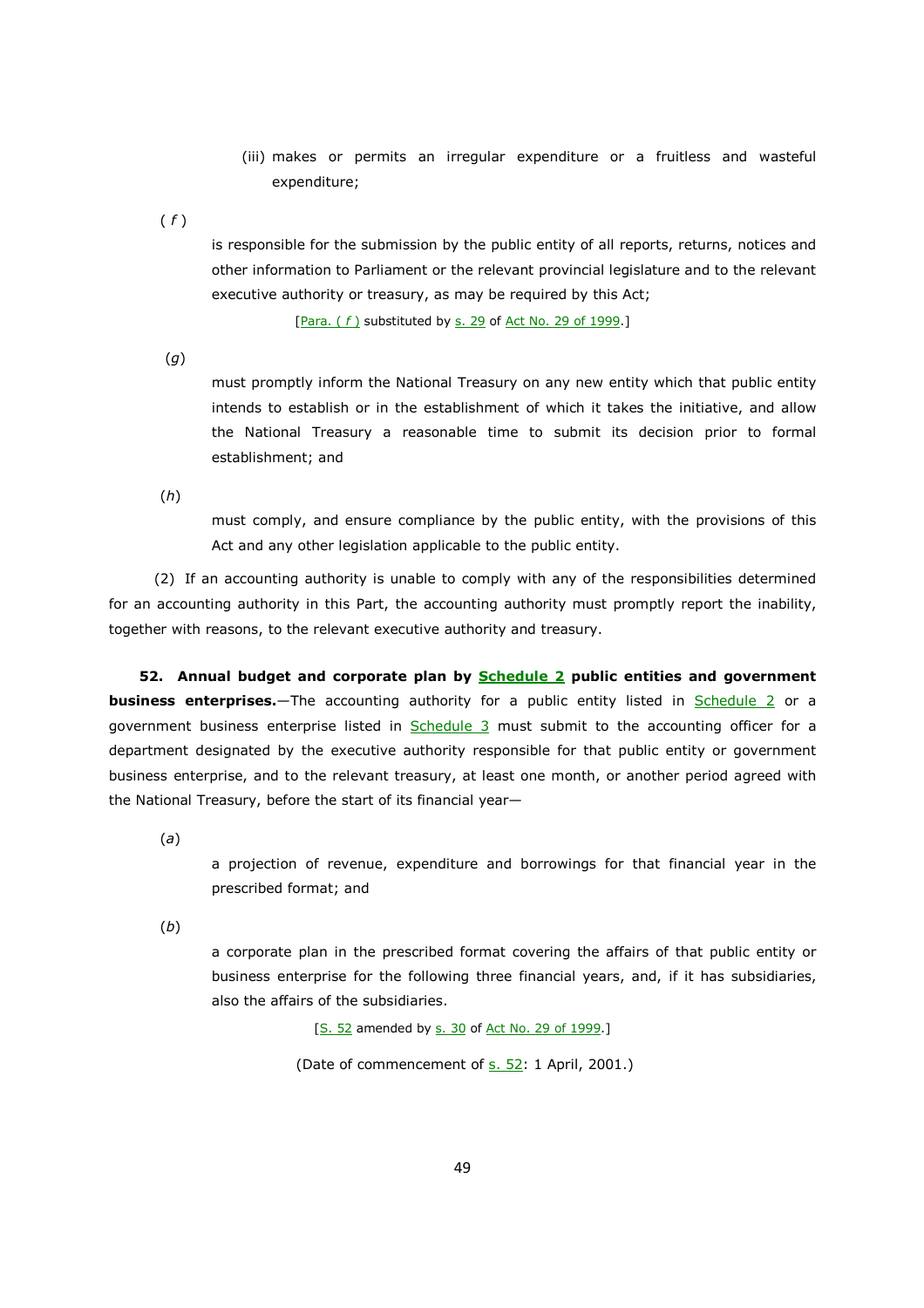**53. Annual budgets by non-business Schedule 3 public entities.**—(1) The accounting authority for a public entity listed in Schedule 3 which is not a government business enterprise must submit to the executive authority responsible for that public entity, at least six months before the start of the financial year of the department designated in terms of  $\frac{\text{subsection}(2)}{\text{subsection}(2)}$  or another period agreed to between the executive authority and the public entity, a budget of estimated revenue and expenditure for that financial year, for approval by the executive authority.

(2) The budget must be submitted to the executive authority through the accounting officer for a department designated by the executive authority, who may make recommendations to the executive authority with regard to the approval or amendment of the budget.

(3) A public entity which must submit a budget in terms of  $subsection(1)$ , may not budget for a deficit and may not accumulate surpluses unless the prior written approval of the National Treasury has been obtained.

(4) The accounting authority for such a public entity is responsible for ensuring that expenditure of that public entity is in accordance with the approved budget.

(5) The National Treasury may regulate the application of this section by regulation or instruction in terms of section 76.

**54. Information to be submitted by accounting authorities.**  $-(1)$  The accounting authority for a public entity must submit to the relevant treasury or the Auditor-General such information, returns, documents, explanations and motivations as may be prescribed or as the relevant treasury or the Auditor-General may require.

#### [Sub-s. (1) substituted by s. 31 (*a*) of Act No. 29 of 1999.]

 (2) Before a public entity concludes any of the following transactions, the accounting authority for the public entity must promptly and in writing inform the relevant treasury of the transaction and submit relevant particulars of the transaction to its executive authority for approval of the transaction:

(*a*)

establishment or participation in the establishment of a company;

(*b*)

participation in a significant partnership, trust, unincorporated joint venture or similar arrangement;

(*c*)

acquisition or disposal of a significant shareholding in a company;

(*d*)

acquisition or disposal of a significant asset;

(*e*)

commencement or cessation of a significant business activity; and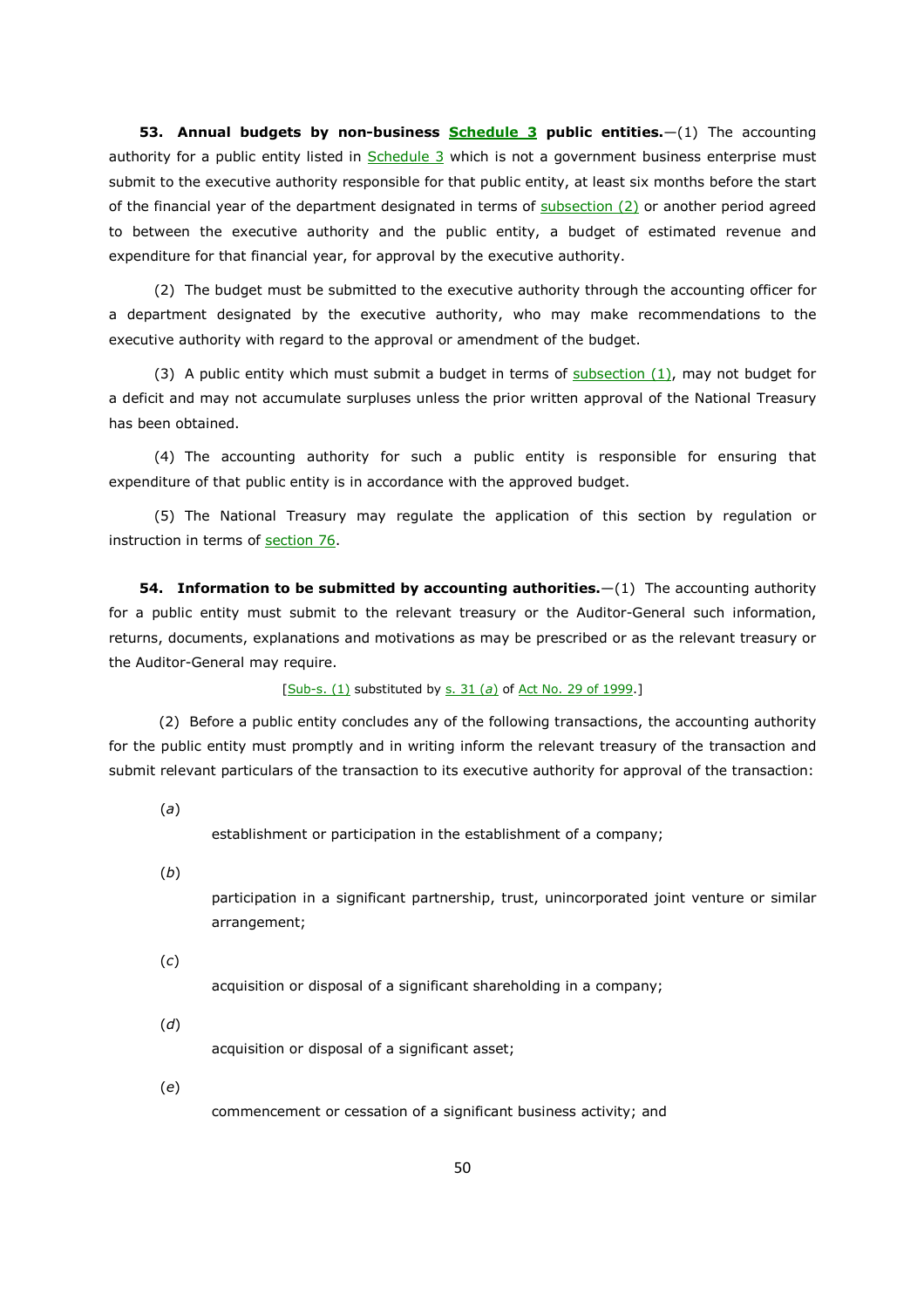( *f* )

a significant change in the nature or extent of its interest in a significant partnership, trust, unincorporated joint venture or similar arrangement.

[Sub-s. (2) amended by s. 31 (*b*) of Act No. 29 of 1999.]

(3) A public entity may assume that approval has been given if it receives no response from the executive authority on a submission in terms of  $subsection (2)$  within 30 days or within a longer period as may be agreed to between itself and the executive authority.

(4) The executive authority may exempt a public entity listed in  $Schedule 2 or 3 from$ subsection (2).

**55. Annual report and financial statements.**—(1) The accounting authority for a public entity—

(*a*)

must keep full and proper records of the financial affairs of the public entity;

(*b*)

prepare financial statements for each financial year in accordance with generally accepted accounting practice, unless the Accounting Standards Board approves the application of generally recognised accounting practice for that public entity;

(*c*)

must submit those financial statements within two months after the end of the financial year—

- (i) to the auditors of the public entity for auditing; and
- (ii) if it is a business enterprise or other public entity under the ownership control of the national or a provincial government, to the relevant treasury; and [Sub-para. (ii) substituted by s. 32 (*a*) of Act No. 29 of 1999.]

(*d*)

must submit within five months of the end of a financial year to the relevant treasury, to the executive authority responsible for that public entity and, if the Auditor-General did not perform the audit of the financial statements, to the Auditor-General—

(i) an annual report on the activities of that public entity during that financial year;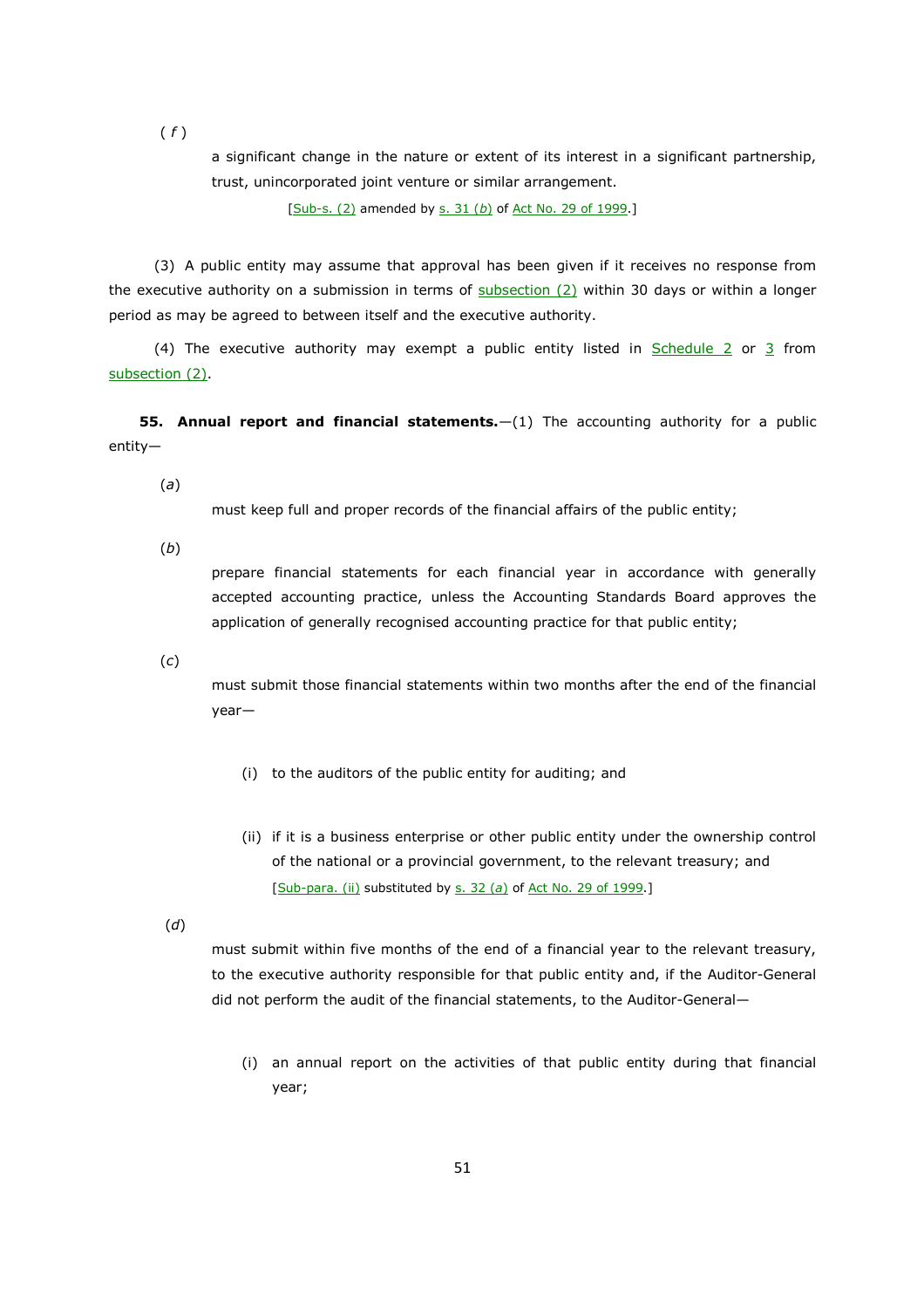- (ii) the financial statements for that financial year after the statements have been audited; and
- (iii) the report of the auditors on those statements. [Para. (d) amended by s. 32 (b) of Act No. 29 of 1999.]
- (2) The annual report and financial statements referred to in subsection  $(1)$   $(d)$  must-

(*a*)

fairly present the state of affairs of the public entity, its business, its financial results, its performance against predetermined objectives and its financial position as at the end of the financial year concerned;

(*b*)

include particulars of—

- (i) any material losses through criminal conduct and any irregular expenditure and fruitless and wasteful expenditure that occurred during the financial year:
- (ii) any criminal or disciplinary steps taken as a consequence of such losses or irregular expenditure or fruitless and wasteful expenditure;
- (iii) any losses recovered or written off;
- (iv) any financial assistance received from the state and commitments made by the state on its behalf; and
- (v) any other matters that may be prescribed; and
- (*c*)

include the financial statements of any subsidiaries.

(3) An accounting authority must submit the report and statements referred to in subsection (1) (*d*), for tabling in Parliament or the provincial legislature, to the relevant executive authority through the accounting officer of a department designated by the executive authority.

[Sub-s. (3) substituted by s. 32 (*c*) of Act No. 29 of 1999.]

 (4) The relevant treasury may direct that, instead of a separate report, the audited financial statements of a Schedule 3 public entity which is not a government business enterprise must be incorporated in those of a department designated by that treasury.

[Sub-s. (4) substituted by s. 32 (*d*) of Act No. 29 of 1999.]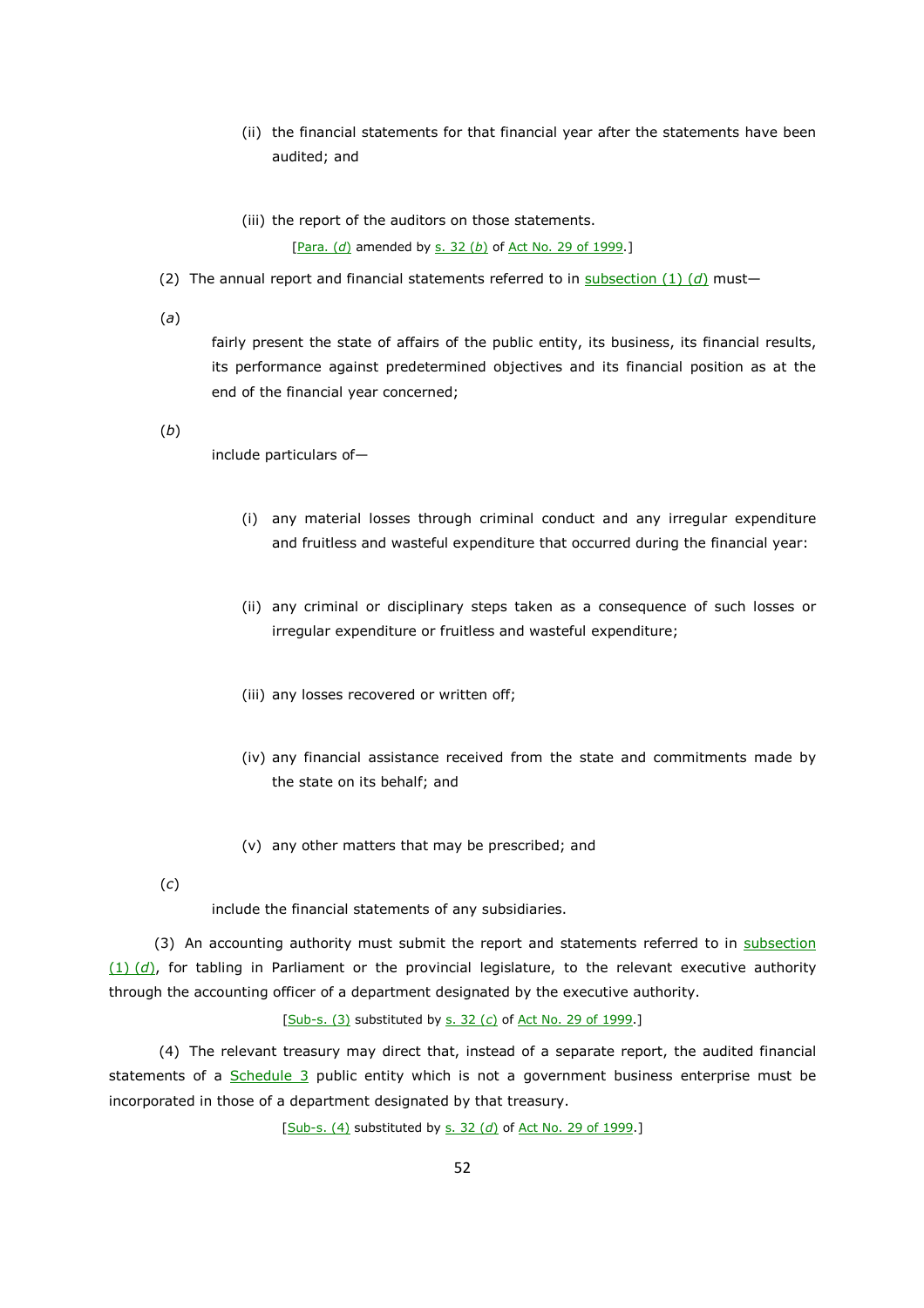**56. Assignment of powers and duties by accounting authorities.**—(1) The accounting authority for a public entity may—

(*a*)

in writing delegate any of the powers entrusted or delegated to the accounting authority in terms of this Act, to an official in that public entity; or

(*b*)

instruct an official in that public entity to perform any of the duties assigned to the accounting authority in terms of this Act.

(2) A delegation or instruction to an official in terms of subsection  $(1)$ -

(*a*)

is subject to any limitations and conditions the accounting authority may impose;

(*b*)

may either be to a specific individual or to the holder of a specific post in the relevant public entity; and

(*c*)

does not divest the accounting authority of the responsibility concerning the exercise of the delegated power or the performance of the assigned duty.

(3) The accounting authority may confirm, vary or revoke any decision taken by an official as a result of a delegation or instruction in terms of  $subsection (1)$ , subject to any rights that may have become vested as a consequence of the decision.

#### **57. Responsibilities of other officials.**—An official in a public entity—

(*a*)

must ensure that the system of financial management and internal control established for that public entity is carried out within the area of responsibility of that official;

(*b*)

is responsible for the effective, efficient, economical and transparent use of financial and other resources within that official's area of responsibility;

(*c*)

must take effective and appropriate steps to prevent, within that official's area of responsibility, any irregular expenditure and fruitless and wasteful expenditure and any under collection of revenue due;

(*d*)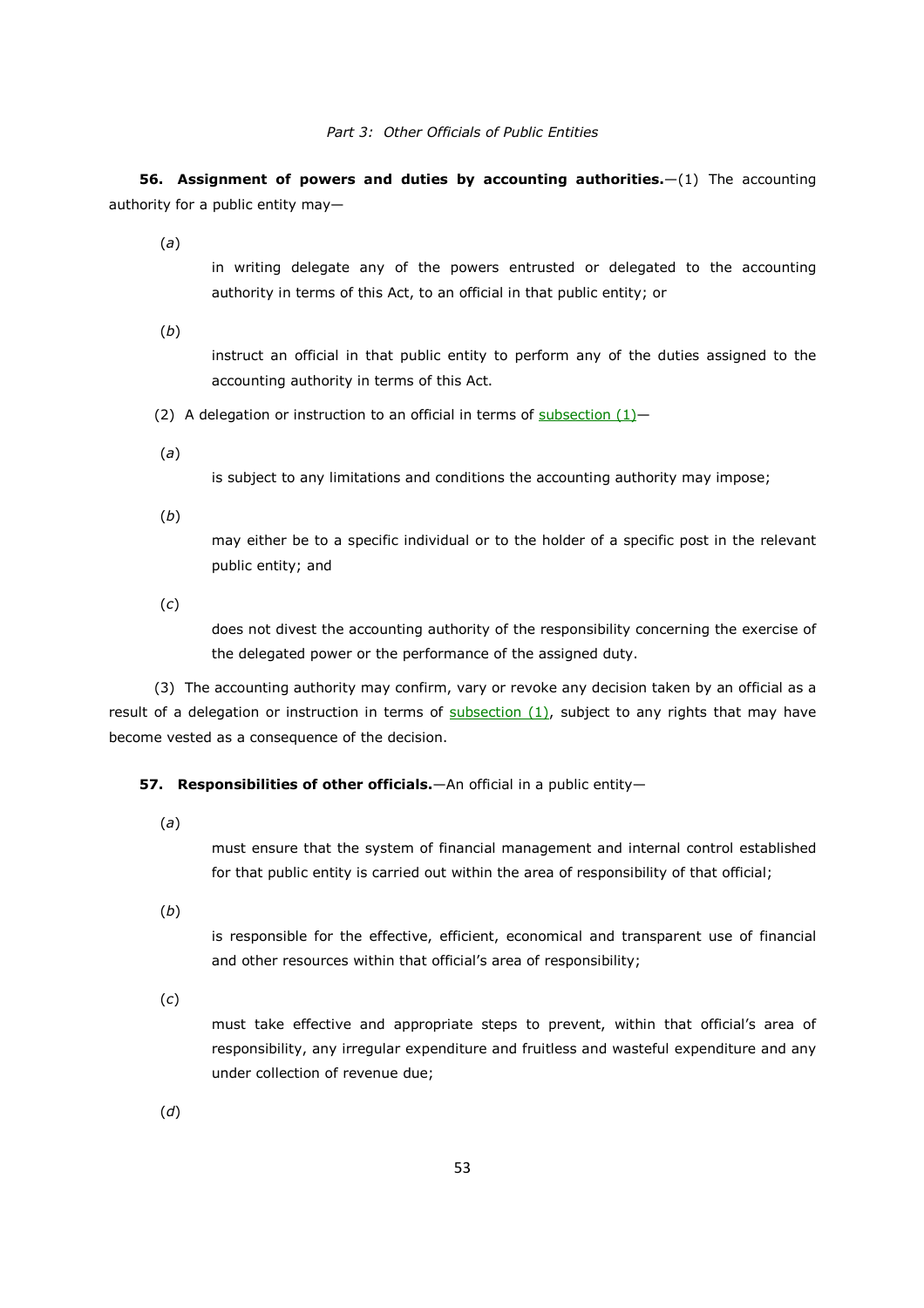must comply with the provisions of this Act to the extent applicable to that official, including any delegations and instructions in terms of section 56; and

(*e*)

is responsible for the management, including the safe-guarding, of the assets and the management of the liabilities within that official's area of responsibility.

*Part 4: External Auditors* 

|    | $58.$          | [S. 58 repealed by s. 53 of Act No. 25 of 2004.] |
|----|----------------|--------------------------------------------------|
|    | $59.$ $\ldots$ | [S. 59 repealed by s. 53 of Act No. 25 of 2004.] |
|    | 60. $\ldots$   | [S. 60 repealed by s. 53 of Act No. 25 of 2004.] |
|    | $61. \ldots.$  | [S. 61 repealed by s. 53 of Act No. 25 of 2004.] |
| C3 |                |                                                  |

**62.** . . . . . .

[S. 62 amended by s. 33 of Act No. 29 of 1999 and repealed by s. 53 of Act No. 25 of 2004.]

# CHAPTER 7

#### EXECUTIVE AUTHORITIES

**63. Financial responsibilities of executive authorities.**—(1) (*a*) Executive authorities of departments must perform their statutory functions within the limits of the funds authorised for the relevant vote.

(*b*) In performing their statutory functions executive authorities must consider the monthly reports submitted to them in terms of section 39 (2) (*b*) and 40 (4) (*c*).

(2) The executive authority responsible for a public entity under the ownership control of the national or a provincial executive must exercise that executive's ownership control powers to ensure that that public entity complies with this Act and the financial policies of that executive.

[Sub-s. (2) substituted by s. 34 of Act No. 29 of 1999.]

**64. Executive directives having financial implications.**—(1) Any directive by an executive authority of a department to the accounting officer of the department having financial implications for the department must be in writing.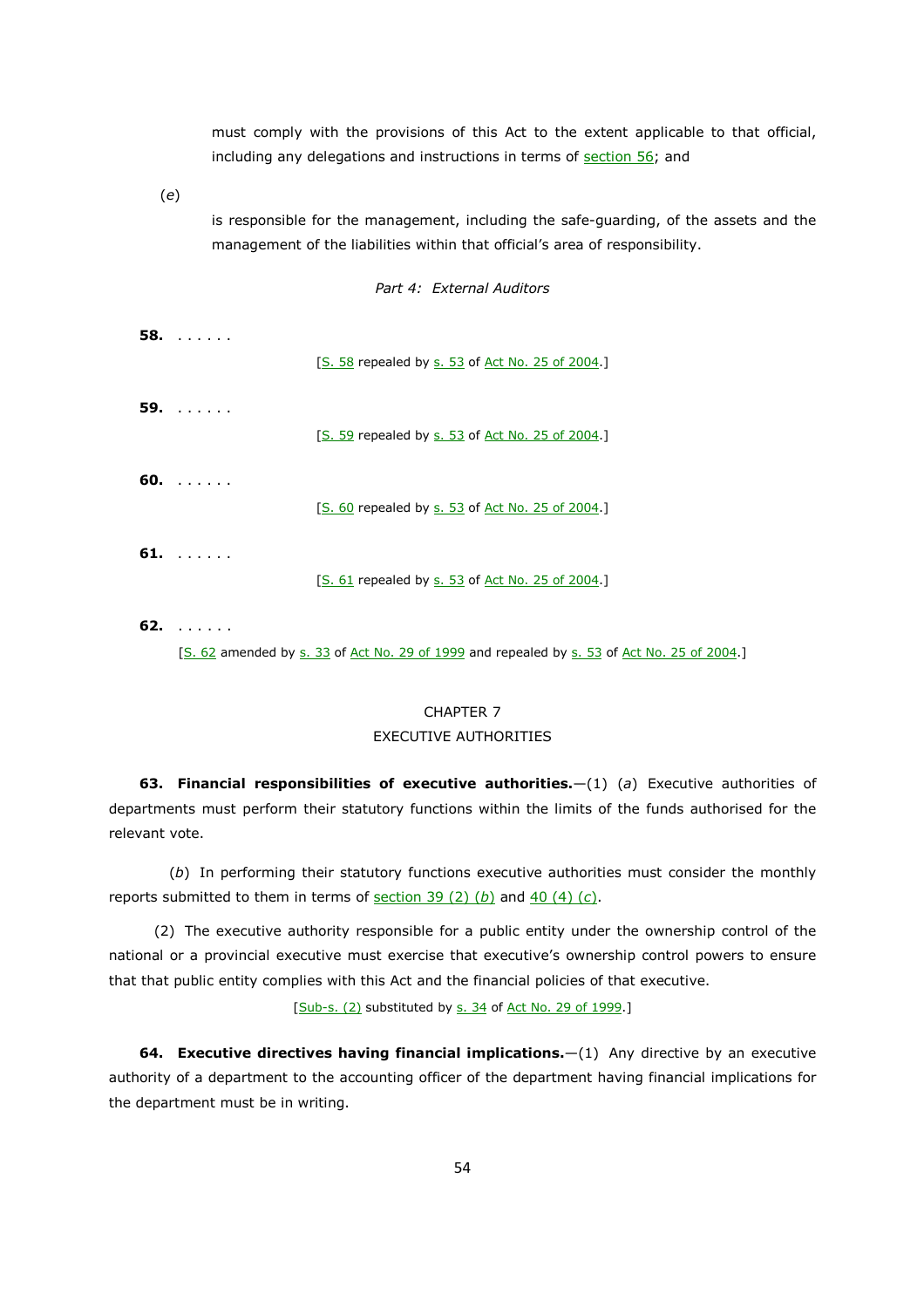(2) If implementation of the directive is likely to result in unauthorised expenditure, the accounting officer will be responsible for any resulting unauthorised expenditure unless the accounting officer has informed the executive authority in writing of the likelihood of that unauthorised expenditure.

(3) Any decision of the executive authority to proceed with the implementation of the directive, and the reasons for the decision, must be in writing, and the accounting officer must promptly file a copy of this document with the National Treasury and the Auditor-General, and if a provincial department is involved, also with the relevant provincial treasury.

[Sub-s. (3) substituted by s. 35 of Act No. 29 of 1999.]

**65. Tabling in legislatures.**—(1) The executive authority responsible for a department or public entity must table in the National Assembly or a provincial legislature, as may be appropriate—

(*a*)

the annual report and financial statements referred to in section 40 (1) (*d*) or 55 (1) (*d*) and the audit report on those statements, within one month after the accounting officer for the department or the accounting authority for the public entity received the audit report; and

(*b*)

the findings of a disciplinary board, and any sanctions imposed by such a board, which heard a case of financial misconduct against an accounting officer or accounting authority in terms of section 81 or 83.

[Sub-s. (1) amended by s. 36 of Act No. 29 of 1999.]

 (2) If an executive authority fails to table, in accordance with subsection (1) (*a*), the annual report and financial statements of the department or the public entity, and the audit report on those statements, in the relevant legislature within six months after the end of the financial year to which those statements relate—

(*a*)

the executive authority must table a written explanation in the legislature setting out the reasons why they were not tabled; and

(*b*)

the Auditor-General may issue a special report on the delay.

# CHAPTER 8 LOANS, GUARANTEES AND OTHER COMMITMENTS

*Part 1: General principles*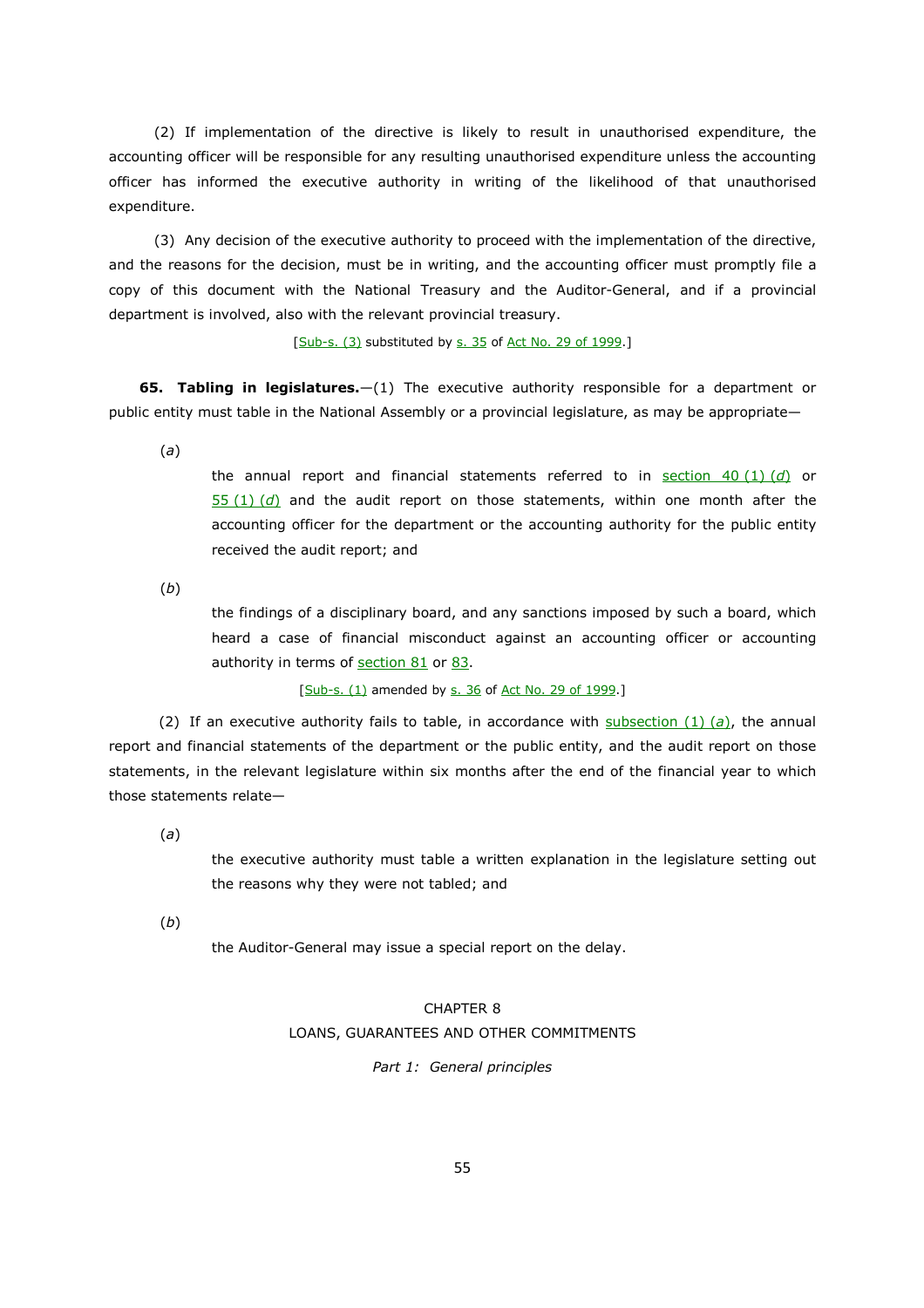**66. Restrictions on borrowing, guarantees and other commitments.**—(1) An institution to which this Act applies may not borrow money or issue a guarantee, indemnity or security, or enter into any other transaction that binds or may bind that institution or the Revenue Fund to any future financial commitment, unless such borrowing, guarantee, indemnity, security or other transaction—

(*a*)

is authorised by this Act; and

(*b*)

in the case of public entities, is also authorised by other legislation not in conflict with this Act; and

(*c*)

in the case of loans by a province or a provincial government business enterprise under the ownership control of a provincial executive, is within the limits as set in terms of the Borrowing Powers of Provincial Governments Act, 1996 (Act No. 48 of 1996).

[Para. (*c*) added by s. 37 (*a*) of Act No. 29 of 1999.]

(2) A government may only through the following persons borrow money, or issue a guarantee, indemnity or security, or enter into any other transaction that binds or may bind a Revenue Fund to any future financial commitment:

(*a*)

The National Revenue Fund: The Minister or, in the case of the issue of a guarantee, indemnity or security, the responsible Cabinet member acting with the concurrence of the Minister in terms of section 70.

(*b*)

A Provincial Revenue Fund: The MEC for finance in the province, acting in accordance with the Borrowing Powers of Provincial Governments Act, 1996.

[Sub-s. (2) substituted by s. 37 (*b*) of Act No. 29 of 1999.]

 (3) Public entities may only through the following persons borrow money, or issue a guarantee, indemnity or security, or enter into any other transaction that binds or may bind that public entity to any future financial commitment:

(*a*)

A public entity listed in Schedule 2: The accounting authority for that Schedule 2 public entity.

(*b*)

A national government business enterprise listed in Schedule 3 and authorised by notice in the national *Government Gazette* by the Minister: The accounting authority for that government business enterprise, subject to any conditions the Minister may impose.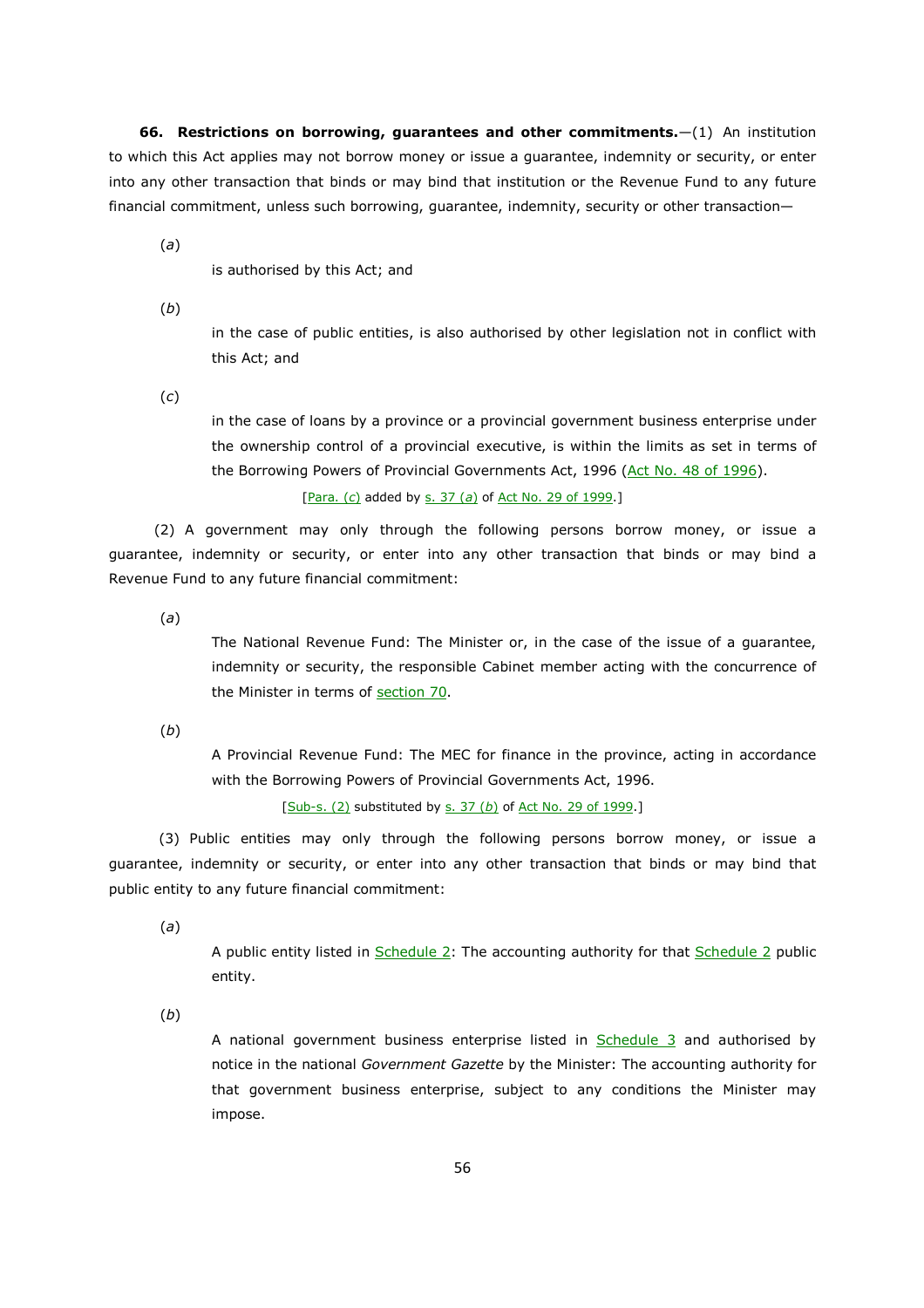[General Note: Approval published under General Notice No. 972 in *Government Gazette* 29033 of 21 July, 2006 with effect from 21 July, 2006 and subject to Rand Water not exceeding their debt limit as provided in the *Government Gazette* Notice 23450 of 31 May, 2002.]

(*c*)

Any other national public entity: The Minister or, in the case of the issue of a guarantee, indemnity or security, the Cabinet member who is the executive authority responsible for that public entity, acting with the concurrence of the Minister in terms of section 70.

(*d*)

A provincial government business enterprise listed in  $S$ chedule  $3$  and authorised by notice in the national *Government Gazette* by the Minister: The MEC for finance in the province, acting with the concurrence of the Minister, subject to any conditions that the Minister may impose.

[Para. (*d*) added by s. 37 (*c*) of Act No. 29 of 1999.]

(Date of commencement of sub-s. (3): 1 April, 2001.)

(4) Constitutional institutions and provincial public entities not mentioned in subsection (3) (*d*) may not borrow money, nor issue a guarantee, indemnity or security, nor enter into any other transaction that binds or may bind the institution or entity to any future financial commitment.

[Sub-s. (4) substituted by s. 37 (*d*) of Act No. 29 of 1999.]

(5) Despite subsection (4), the Minister may in writing permit a public entity mentioned in subsection (3) (*c*) or (*d*) or a constitutional institution to borrow money for bridging purposes up to a prescribed limit, including a temporary bank overdraft, subject to such conditions as the Minister may impose.

[Sub-s. (5) substituted by s. 37 (*e*) of Act No. 29 of 1999.]

(6) A person mentioned in  $subsection (2)$  or (3) may not delegate a power conferred in terms of that subsection, except with the prior written approval of the Minister.

(7) A public entity authorised to borrow money—

(*a*)

must annually submit to the Minister a borrowing Programme for the year; and

(*b*)

may not borrow money in a foreign currency above a prescribed limit, except when that public entity is a company in which the state is not the only shareholder.

(Date of commencement of para. (*b*): 1 April, 2001.)

**67. No provincial foreign commitments.**—A provincial government, including any provincial public entity, may not borrow money or issue a guarantee, indemnity or security or enter into any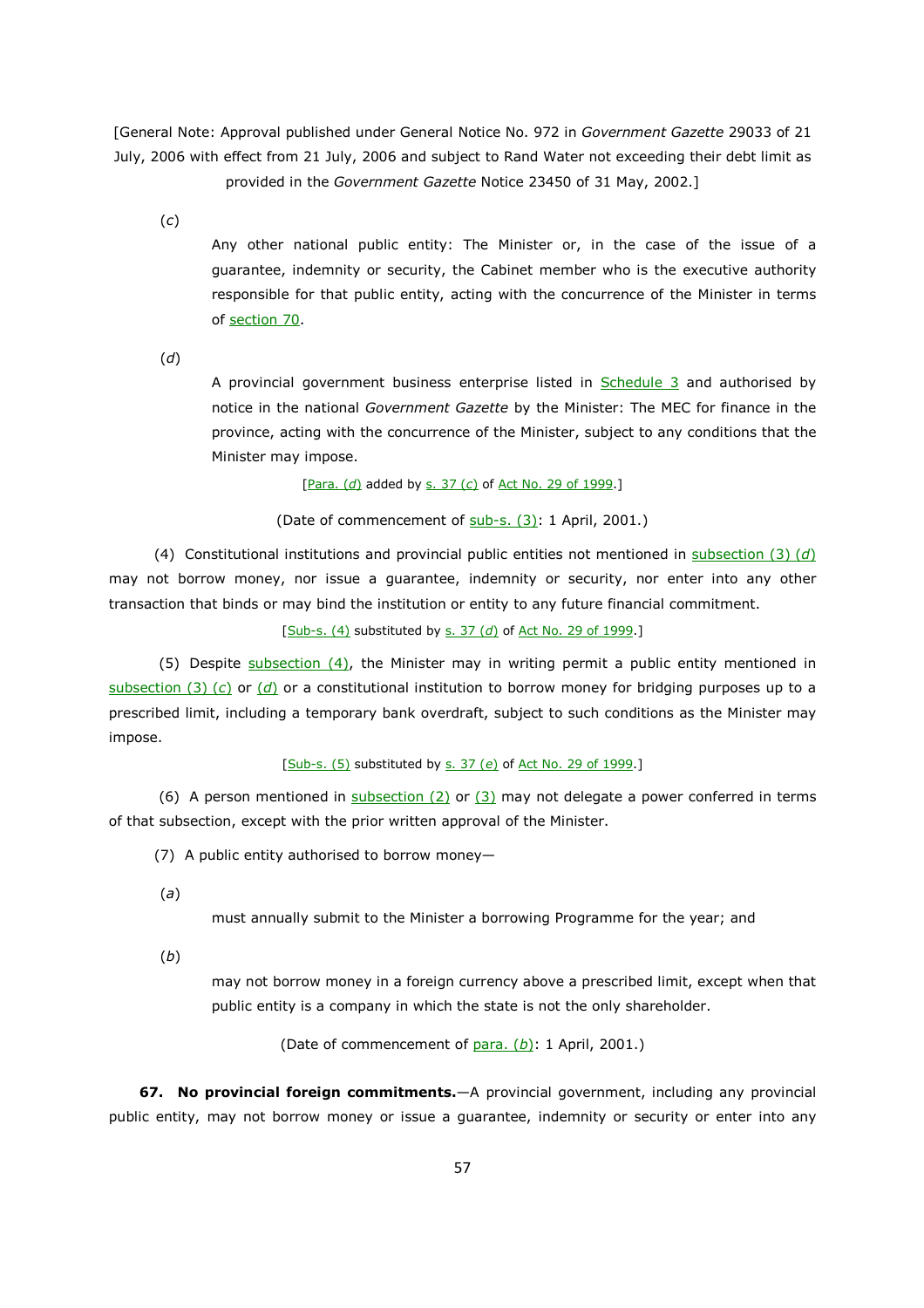other transaction that binds itself to any future financial commitment, denominated in a foreign currency or concluded on a foreign financial market.

[S. 67 inserted by s. 38 of Act No. 29 of 1999.]

**68. Consequences of unauthorised transactions.**—If a person, otherwise than in accordance with section 66, lends money to an institution to which this Act applies or purports to issue on behalf of such an institution a guarantee, indemnity or security, or enters into any other transaction which purports to bind such an institution to any future financial commitment, the state and that institution is not bound by the lending contract or the guarantee, indemnity, security or other transaction.

**69. Regulations on borrowing by public entities.**—The Minister may regulate by regulation in terms of section 76 the borrowing of money by or for or on behalf of public entities referred to in section 66 (3) (*b*), (*c*) and (*d*).

[S. 69 substituted by s. 39 of Act No. 29 of 1999.]

**70. Guarantees, indemnities and securities by Cabinet members.**—(1) A Cabinet member, with the written concurrence of the Minister (given either specifically in each case or generally with regard to a category of cases and subject to any conditions approved by the Minister), may issue a guarantee, indemnity or security which binds—

(*a*)

the National Revenue Fund in respect of a financial commitment incurred or to be incurred by the national executive; or

(*b*)

a national public entity referred to in section 66 (3) (*c*) in respect of a financial commitment incurred or to be incurred by that public entity.

(Date of commencement of para. (*b*): 1 April, 2001.)

(2) Any payment under a guarantee, indemnity or security issued in terms of—

(*a*)

subsection (1) (*a*), is a direct charge against the National Revenue Fund, and any such payment must in the first instance be defrayed from the funds budgeted for the department that is concerned with the issue of the guarantee, indemnity or security in question; and

(*b*)

subsection  $(1)$   $(b)$ , is a charge against the national public entity concerned.

(3) A Cabinet member who seeks the Minister's concurrence for the issue of a guarantee, indemnity or security in terms of subsection (1) (*a*) or (*b*), must provide the Minister with all relevant information as the Minister may require regarding the issue of such guarantee, indemnity or security and the relevant financial commitment.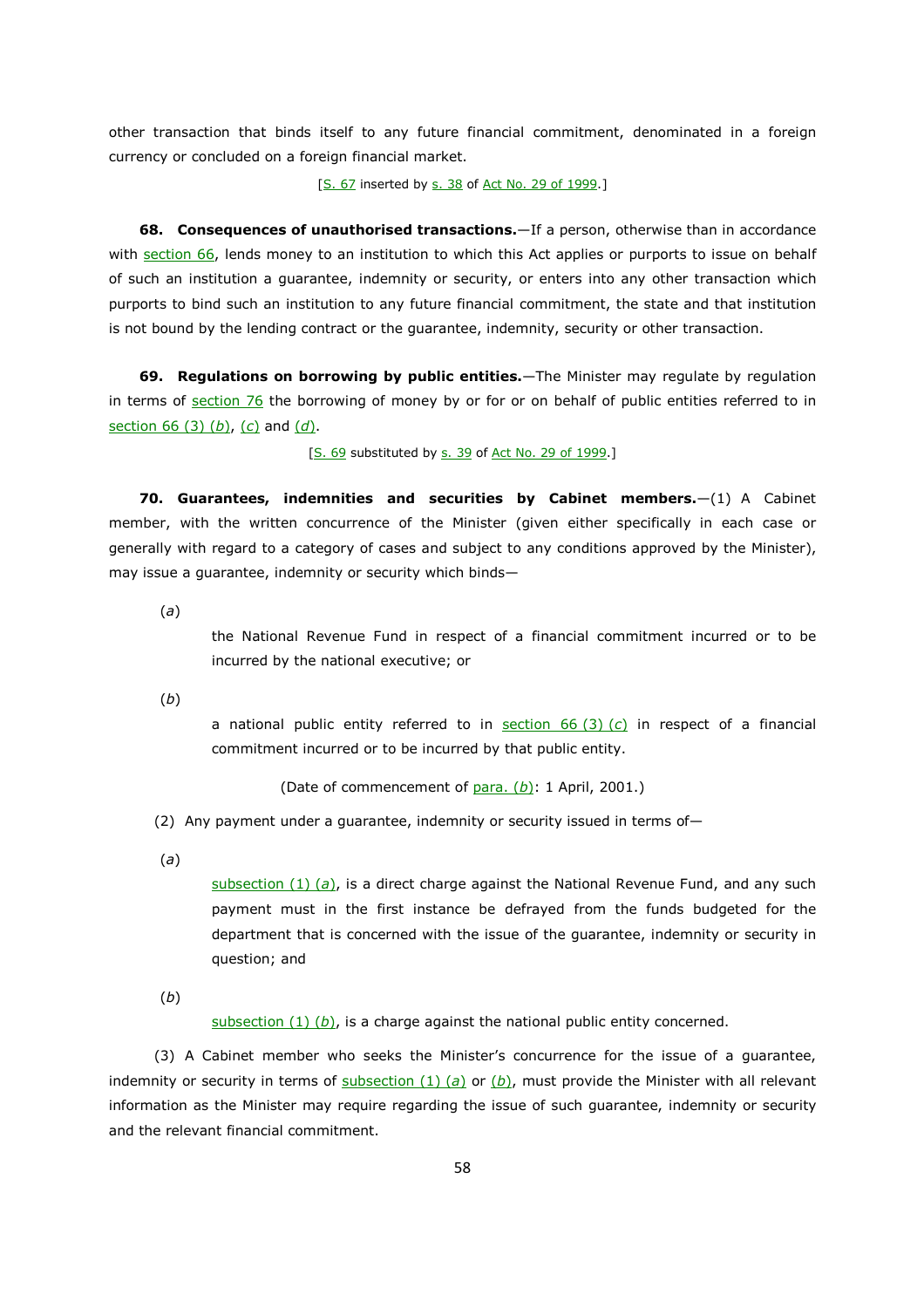(4) The responsible Cabinet member must at least annually report the circumstances relating to any payments under a guarantee, indemnity or security issued in terms of subsection  $(1)$   $(a)$  or  $(b)$ , to the National Assembly for tabling in the National Assembly.

#### *Part 2: Loans by National Government*

**71. Purposes for which Minister may borrow money.**—The Minister may borrow money in terms of  $section 66 (2) (a)$  for the following purposes only:

(*a*)

To finance national budget deficits;

(*b*)

to refinance maturing debt or a loan paid before the redemption date;

(*c*)

to obtain foreign currency;

(*d*)

to maintain credit balances on a bank account of the National Revenue Fund;

(*e*)

to regulate internal monetary conditions should the necessity arise; or

( *f* )

any other purpose approved by the National Assembly by special resolution.

**72. Signing of loan agreements.**—The Minister, on conditions determined by the Minister, may authorise another person to sign a loan agreement when the Minister borrows money in terms of section 66 (2) (*a*).

**73. Interest and repayments of loans to be direct charges.**—The following payments in connection with loans are direct charges against the National Revenue Fund:

(*a*)

the repayment of money borrowed by the Minister in terms of section 66 (2) (*a*) or repaid in terms of section 74;

(*b*)

the interest payable on money borrowed; and

(*c*)

any costs associated with such borrowing and approved by the National Treasury.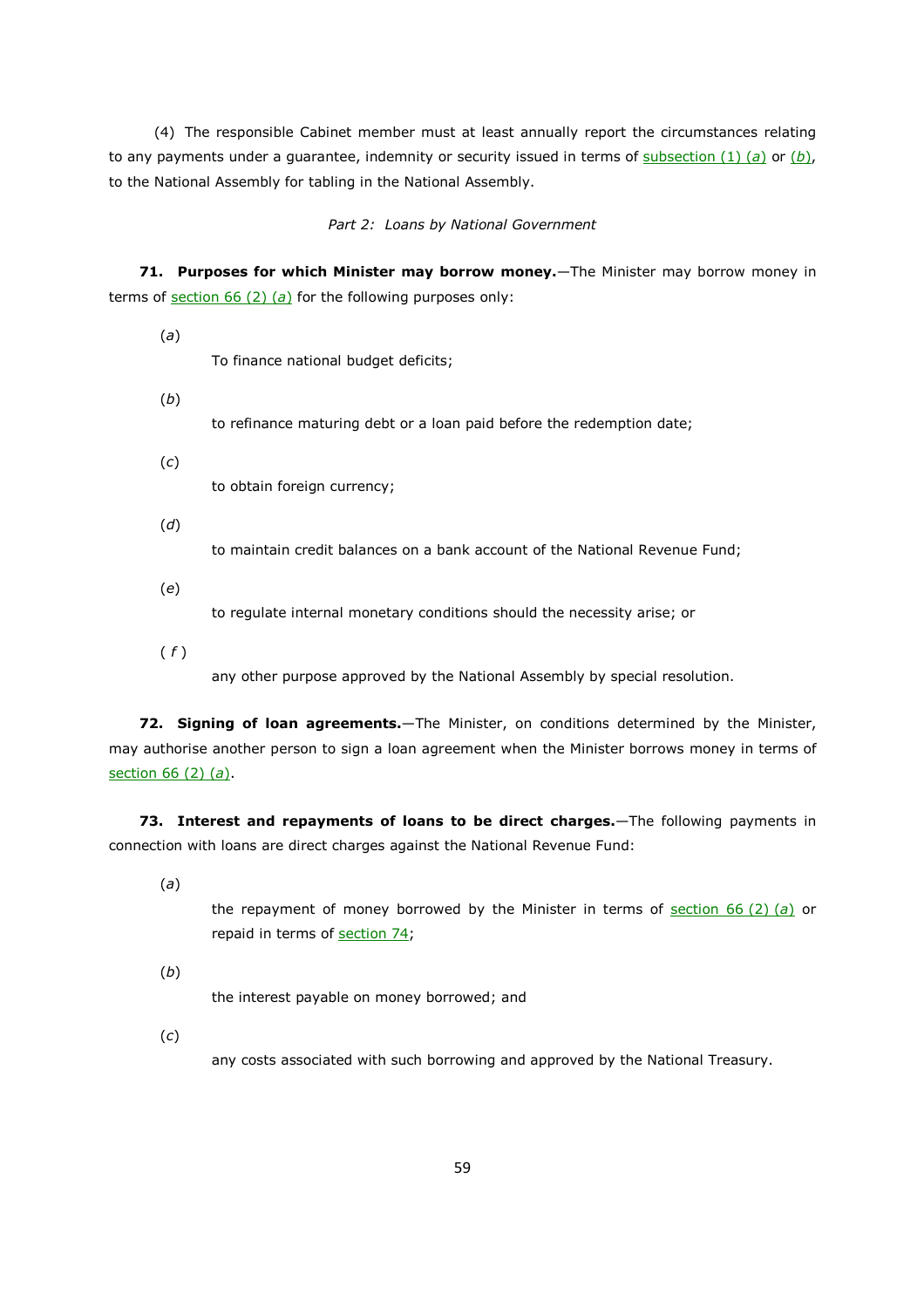**74. Repayment, conversion and consolidation of loans.**—The Minister may, on such terms and conditions as the Minister may determine, and, when necessary, with the concurrence of the lender—

(*a*)

repay any loan prior to the redemption date of that loan;

(*b*)

convert the loan into any other loan, or

(*c*)

consolidate two or more loans into an existing or new loan.

**75. Obligations from lien over securities.**—Neither the Minister, nor the National Treasury is responsible for the fulfilment of any obligation resulting from any lien, whether expressed, implied or construed, held over any security issued in terms of this Act, despite the fact that the Minister or the National Treasury was notified of the lien.

# CHAPTER 9

#### GENERAL TREASURY MATTERS

**76. Treasury regulations and instructions.**—(1) The National Treasury must make regulations or issue instructions applicable to departments, concerning—

(*a*)

any matter that must be prescribed for departments in terms of this Act;

(*b*)

the recovery of losses and damages;

(*c*)

the handling of, and control over, trust money and property;

(*d*) the rendering of free services;

(*e*)

the writing off of losses of state money or other state assets or amounts owed to the state;

( *f* )

liability for losses and damages and procedures for recovery;

(*g*)

the cancellation or variation of contracts to the detriment of the state;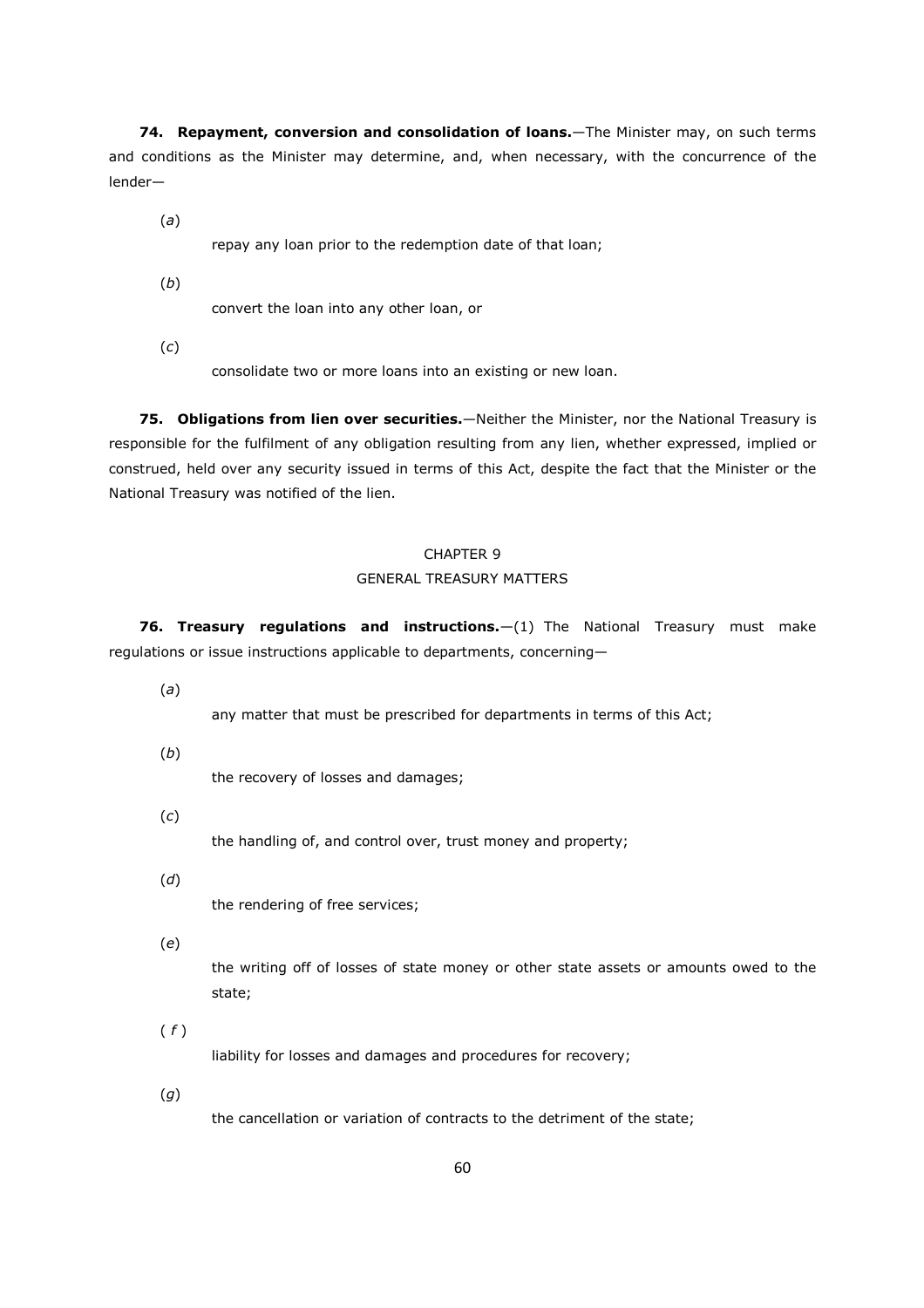(*h*)

the settlement of claims by or against the state;

(*i*)

the waiver of claims by the state;

( *j*)

the remission of money due to the Revenue Fund, refunds of revenue and payments from the Revenue Fund, as an act of grace;

(*k*)

the alienation, letting or other disposal of state assets; and

(*l*)

gifts or donations by or to the state.

(2) The National Treasury may make regulations or issue instructions applicable to departments, concerning—

(*a*)

any matter that may be prescribed for departments in terms of this Act;

(*b*)

the charging of expenditure against particular votes;

(*c*)

the establishment of and control over trading entities;

(*d*)

the improvement and maintenance of immovable state assets;

(*e*)

fruitless and wasteful, unauthorised and irregular expenditure;

( *f* )

the determination of any scales of fees, other charges or rates relating to revenue accruing to, or expenditure from, a Revenue Fund;

- (*g*) the treatment of any specific expenditure;
- (*h*)

vouchers or other proofs of receipts or payments, which are defective or have been lost or damaged;

(*i*)

assets which accrue to the state by operation of any law; or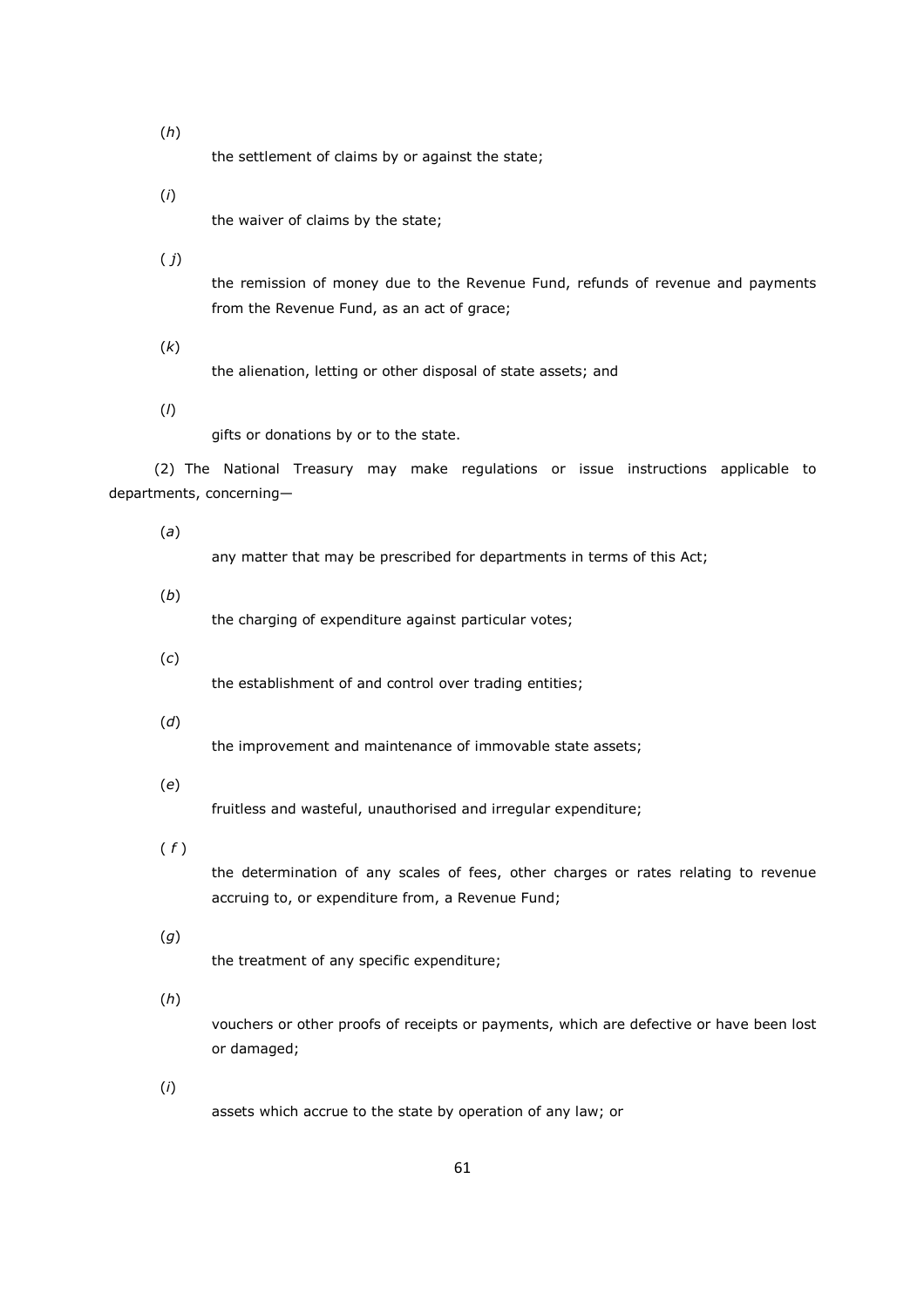( *j*)

any other matter that may facilitate the application of this Act.

(3) Regulations in terms of subsection  $(1)$  or  $(2)$  may prescribe matters for which the prior approval of a treasury must be obtained.

(4) The National Treasury may make regulations or issue instructions applicable to all institutions to which this Act applies concerning—

(*a*)

any matter that may be prescribed for all institutions in terms of this Act;

(*b*)

financial management and internal control;

(*c*)

the determination of a framework for an appropriate procurement and provisioning system which is fair, equitable, transparent, competitive and cost-effective;

(*d*)

audit committees, their appointment and their functioning;

(*e*)

internal audit components and their functioning;

( *f* )

the administration of this Act; and

# (*g*)

any other matter that may facilitate the application of this Act.

- (5) A treasury regulation or instruction in terms of this section may—
- (*a*)

differentiate between different categories of—

- (i) institutions to which this Act applies;
- (ii) accounting officers; or
- (iii) accounting authorities; or

(*b*)

be limited in its application to a specific category of—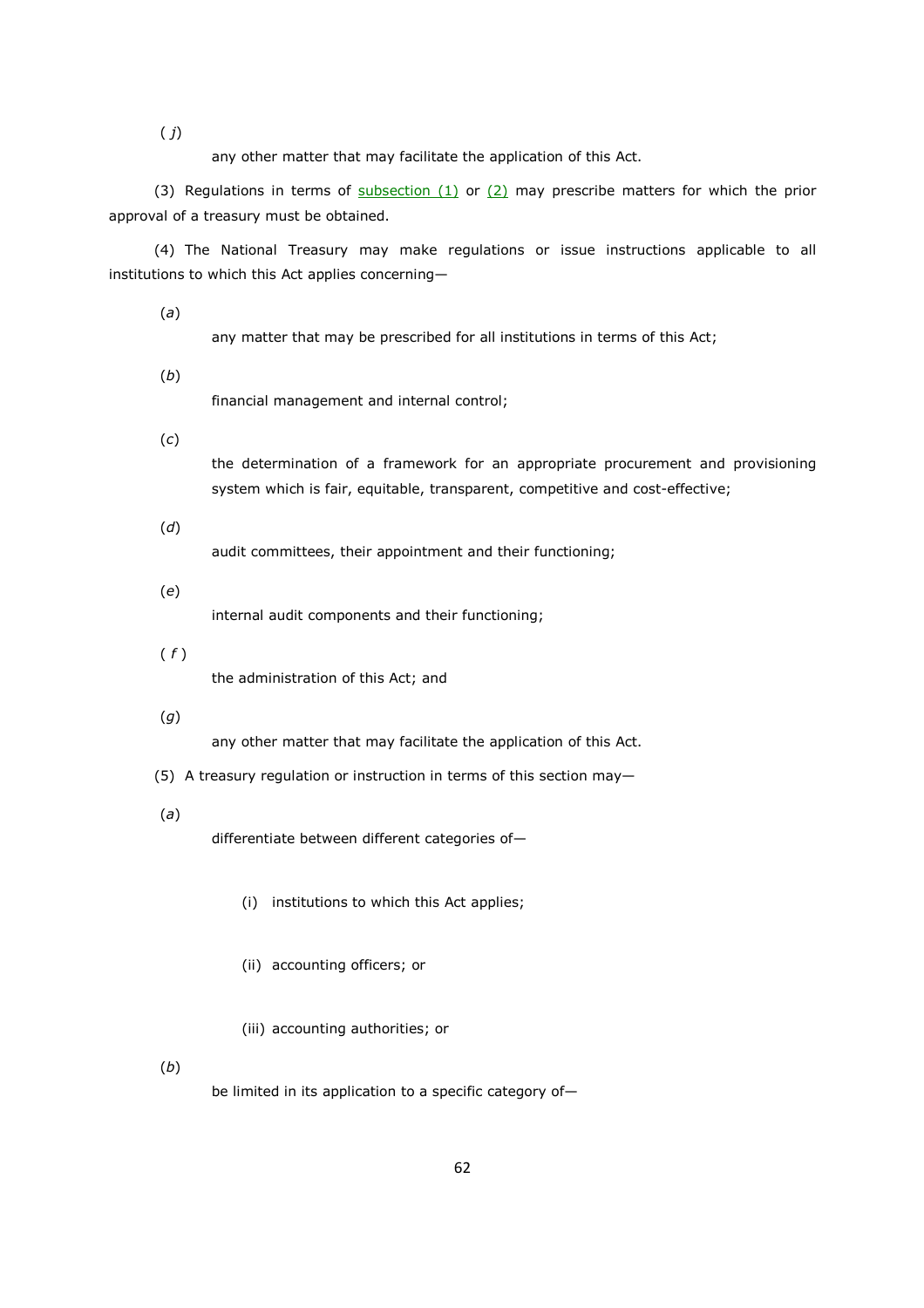- (i) institutions to which this Act applies;
- (ii) accounting officers; or
- (iii) accounting authorities.

#### **77. Audit committees.**—An audit committee—

(*a*)

must consist of at least three persons of whom, in the case of a department—

- (i) one must be from outside the public service;
- (ii) the majority may not be persons in the employ of the department, except with the approval of the relevant treasury; and [Sub-para. (ii) substituted by s. 40 (*a*) of Act No. 29 of 1999.]
- (iii) the chairperson may not be in the employ of the department;

(*b*)

must meet at least twice a year; and

(*c*)

may be established for two or more departments or institutions if the relevant treasury considers it to be more economical.

[Para. (*c*) substituted by s. 40 (*b*) of Act No. 29 of 1999.]

**78. Publishing of draft treasury regulations for public comment.**—Draft regulations in terms of section 76 must be published for public comment in the national *Government Gazette* before their enactment.

**79. Departures from treasury regulations, instructions or conditions.**—The National Treasury may on good grounds approve a departure from a treasury regulation or instruction or any condition imposed in terms of this Act and must promptly inform the Auditor-General in writing when it does so.

**80. Determination of interest rates for debt owing to state.**—(1) The Minister, by notice in the national *Government Gazette*, must determine—

(*a*)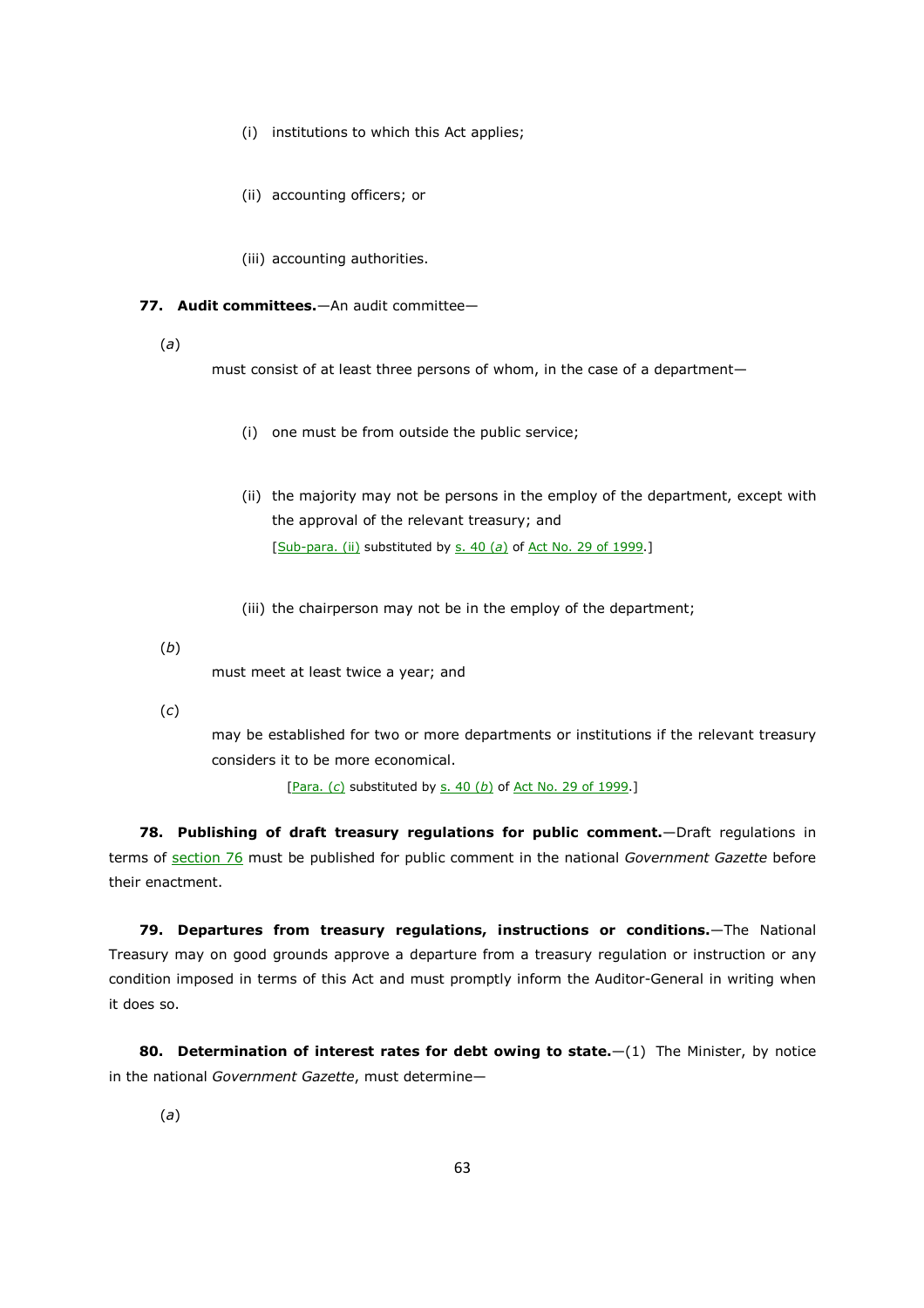a uniform interest rate applicable to loans granted out of a Revenue Fund; and

(*b*)

a uniform interest rate applicable to all other debts which must be paid into a Revenue Fund.

#### [Sub-s. (1) substituted by s. 41 of Act No. 29 of 1999.]

 (2) An interest rate determined in terms of subsection (1) (*b*) may differentiate between different categories of debt.

# CHAPTER 10

# FINANCIAL MISCONDUCT

#### *Part 1: Disciplinary proceedings*

**81. Financial misconduct by officials in departments and constitutional institutions.**— (1) An accounting officer for a department or a constitutional institution commits an act of financial misconduct if that accounting officer wilfully or negligently—

(*a*)

fails to comply with a requirement of section  $38$ ,  $39$ ,  $40$ ,  $41$  or  $42$ ; or

(*b*)

makes or permits an unauthorised expenditure, an irregular expenditure or a fruitless and wasteful expenditure.

(2) An official of a department, a trading entity or a constitutional institution to whom a power or duty is assigned in terms of section 44 commits an act of financial misconduct if that official wilfully or negligently fails to exercise that power or perform that duty.

**82. Financial misconduct by treasury officials.**—An official of a treasury to whom a power or duty is assigned in terms of section 10 or 20 commits an act of financial misconduct if that official wilfully or negligently fails to exercise that power or perform that duty.

[S. 82 substituted by s. 42 of Act No. 29 of 1999.]

**83. Financial misconduct by accounting authorities and officials of public entities.**— (1) The accounting authority for a public entity commits an act of financial misconduct if that accounting authority wilfully or negligently—

(*a*)

fails to comply with a requirement of section  $50$ ,  $51$ ,  $52$ ,  $53$ ,  $54$  or  $55$ ; or

(*b*)

makes or permits an irregular expenditure or a fruitless and wasteful expenditure.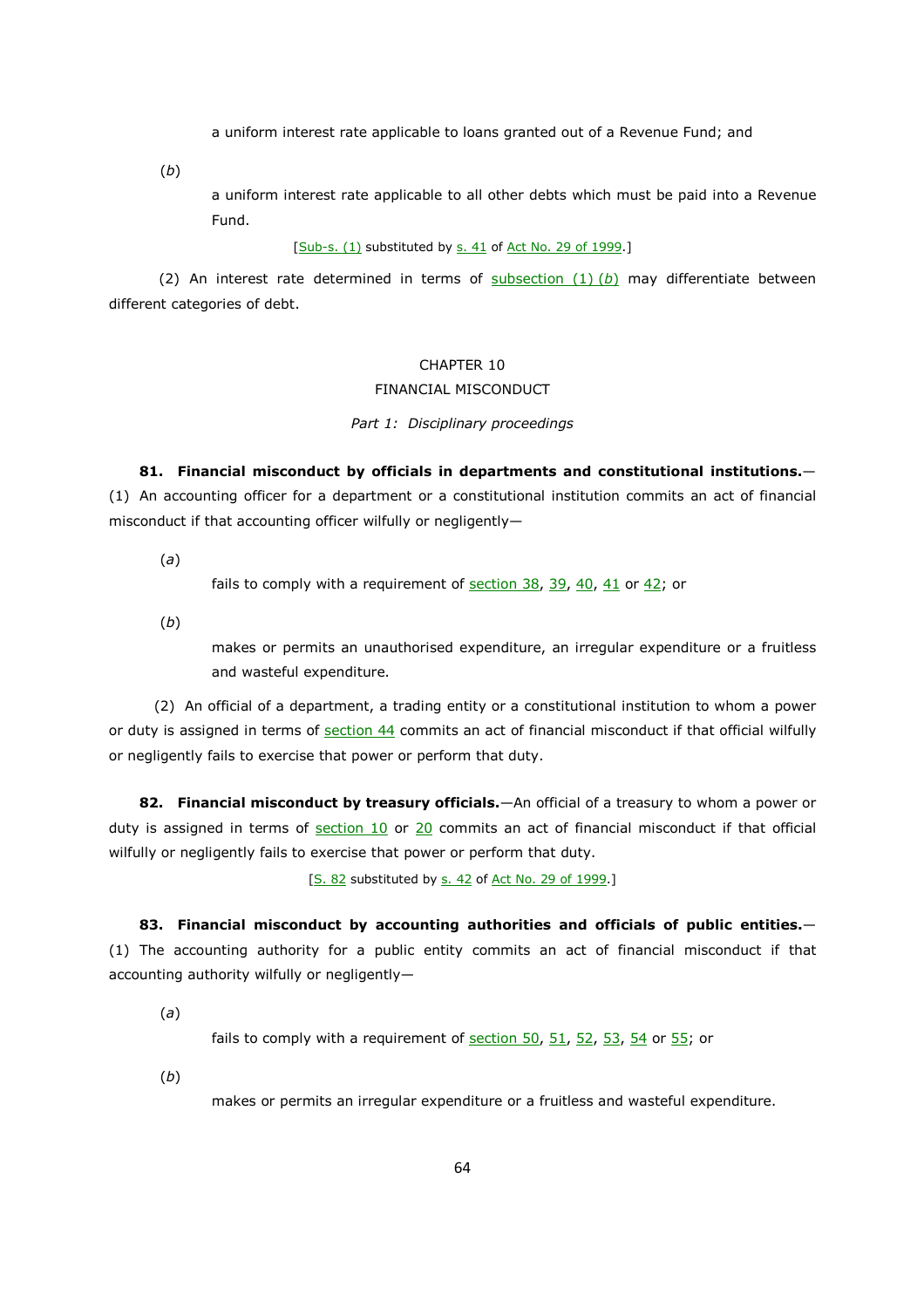(2) If the accounting authority is a board or other body consisting of members, every member is individually and severally liable for any financial misconduct of the accounting authority.

(3) An official of a public entity to whom a power or duty is assigned in terms of  $section 56$ commits an act of financial misconduct if that official wilfully or negligently fails to exercise that power or perform that duty.

(4) Financial misconduct is a ground for dismissal or suspension of, or other sanction against, a member or person referred to in  $subsection (2)$  or  $(3)$  despite any other legislation.

**84. Applicable legal regime for disciplinary proceedings.**—A charge of financial misconduct against an accounting officer or official referred to in section  $81$  or  $83$ , or an accounting authority or a member of an accounting authority or an official referred to in section 82, must be investigated, heard and disposed of in terms of the statutory or other conditions of appointment or employment applicable to that accounting officer or authority, or member or official, and any regulations prescribed by the Minister in terms of section 85.

**85. Regulations on financial misconduct procedures.**—(1) The Minister must make regulations prescribing—

(*a*)

the manner, form and circumstances in which allegations and disciplinary and criminal charges of financial misconduct must be reported to the National Treasury, the relevant provincial treasury and the Auditor-General, including—

- (i) particulars of the alleged financial misconduct; and
- (ii) the steps taken in connection with such financial misconduct; [Para. (*a*) amended by s. 43 (*a*) of Act No. 29 of 1999.]

(*b*)

matters relating to the investigation of allegations of financial misconduct;

(*c*)

the circumstances in which the National Treasury or a provincial treasury may direct that disciplinary steps be taken or criminal charges be laid against a person for financial misconduct;

[Para. (*c*) substituted by s. 43 (*b*) of Act No. 29 of 1999.]

(*d*)

the circumstances in which a disciplinary board which hears a charge of financial misconduct must include a person whose name appears on a list of persons with expertise in state finances or public accounting compiled by the National Treasury;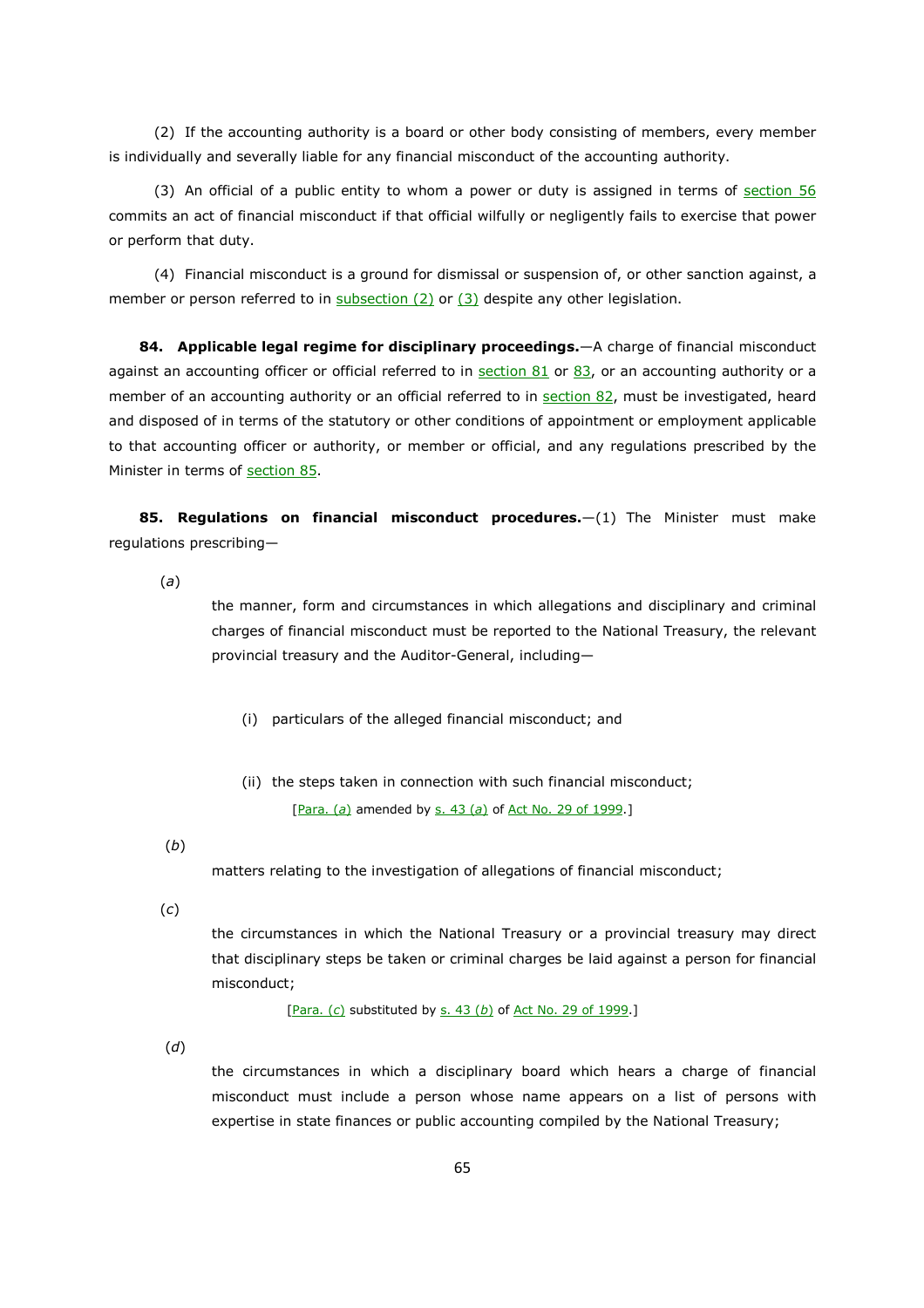(*e*)

the circumstances in which the findings of a disciplinary board and any sanctions imposed by the board must be reported to the National Treasury, the relevant provincial treasury and the Auditor-General; and

[Para. (*e*) substituted by s. 43 (*c*) of Act No. 29 of 1999.]

( *f* )

any other matters to the extent necessary to facilitate the object of this Chapter.

(2) A regulation in terms of  $subsection (1)$  may-

(*a*)

differentiate between different categories of—

- (i) accounting officers;
- (ii) accounting authorities;
- (iii) officials; and
- (iv) institutions to which this Act applies; and

(*b*)

be limited in its application to a particular category of accounting officers, accounting authorities, officials or institutions only.

#### *Part 2: Criminal proceedings*

**86. Offences and penalties.**—(1) An accounting officer is guilty of an offence and liable on conviction to a fine, or to imprisonment for a period not exceeding five years, if that accounting officer wilfully or in a grossly negligent way fails to comply with a provision of section 38, 39 or 40.

(2) An accounting authority is guilty of an offence and liable on conviction to a fine, or to imprisonment for a period not exceeding five years, if that accounting authority wilfully or in a grossly negligent way fails to comply with a provision of section 50, 51 or 55.

(3) Any person, other than a person mentioned in section  $66(2)$  or  $(3)$ , who purports to borrow money or to issue a guarantee, indemnity or security for or on behalf of a department, public entity or constitutional institution, or who enters into any other contract which purports to bind a department, public entity or constitutional institution to any future financial commitment, is guilty of an offence and liable on conviction to a fine or to imprisonment for a period not exceeding five years.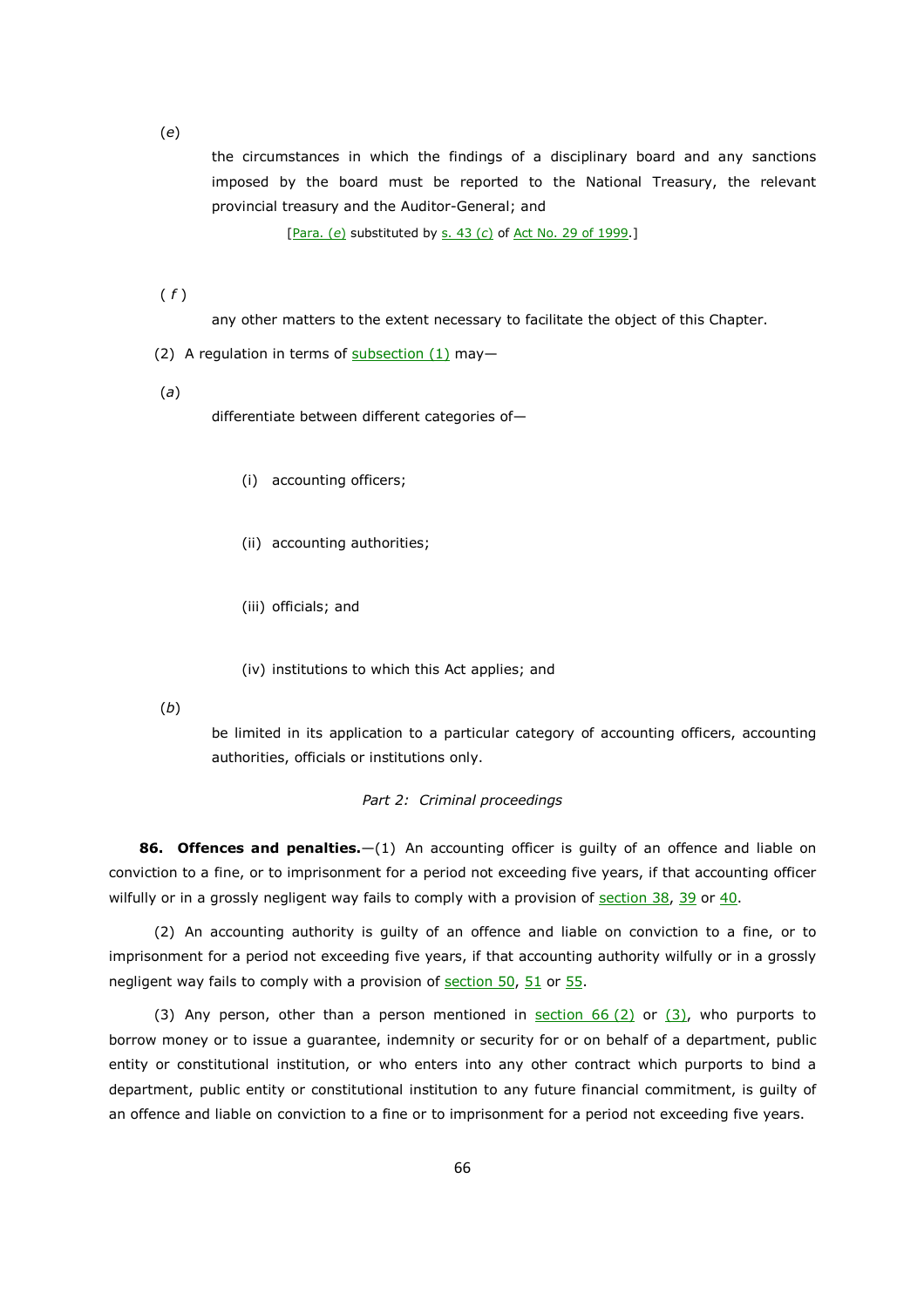# CHAPTER 11 ACCOUNTING STANDARDS BOARD

**87. Establishment.**—(1) The Minister by regulation in terms of section 91 must establish a board to be known as the Accounting Standards Board.

(2) The Accounting Standards Board is a juristic person.

(Date of commencement of s. 87: 2 March, 1999.)

**88. Composition.**—(1) The Accounting Standards Board consists of no more than 10 members as the Minister may determine.

(2) The Minister, after consulting the Auditor-General, appoints the members of the Board.

(3) The Board may establish its own operating procedures.

(Date of commencement of s. 88: 2 March, 1999.)

**89. Functions of Board.**—(1) The Accounting Standards Board must—

(*a*)

set standards of generally recognised accounting practice as required by section 216 (1) (a) of the Constitution, for the annual financial statements of-

- (i) departments;
- (ii) public entities;
- (iii) constitutional institutions;
- (iv) municipalities and boards, commissions, companies, corporations, funds or other entities under the ownership control of a municipality; and
- (v) Parliament and the provincial legislatures;

[Sub-para. (v) substituted by s. 44 of Act No. 29 of 1999.]

(*b*)

prepare and publish directives and guidelines concerning the standards set in terms of paragraph (*a*);

(*c*)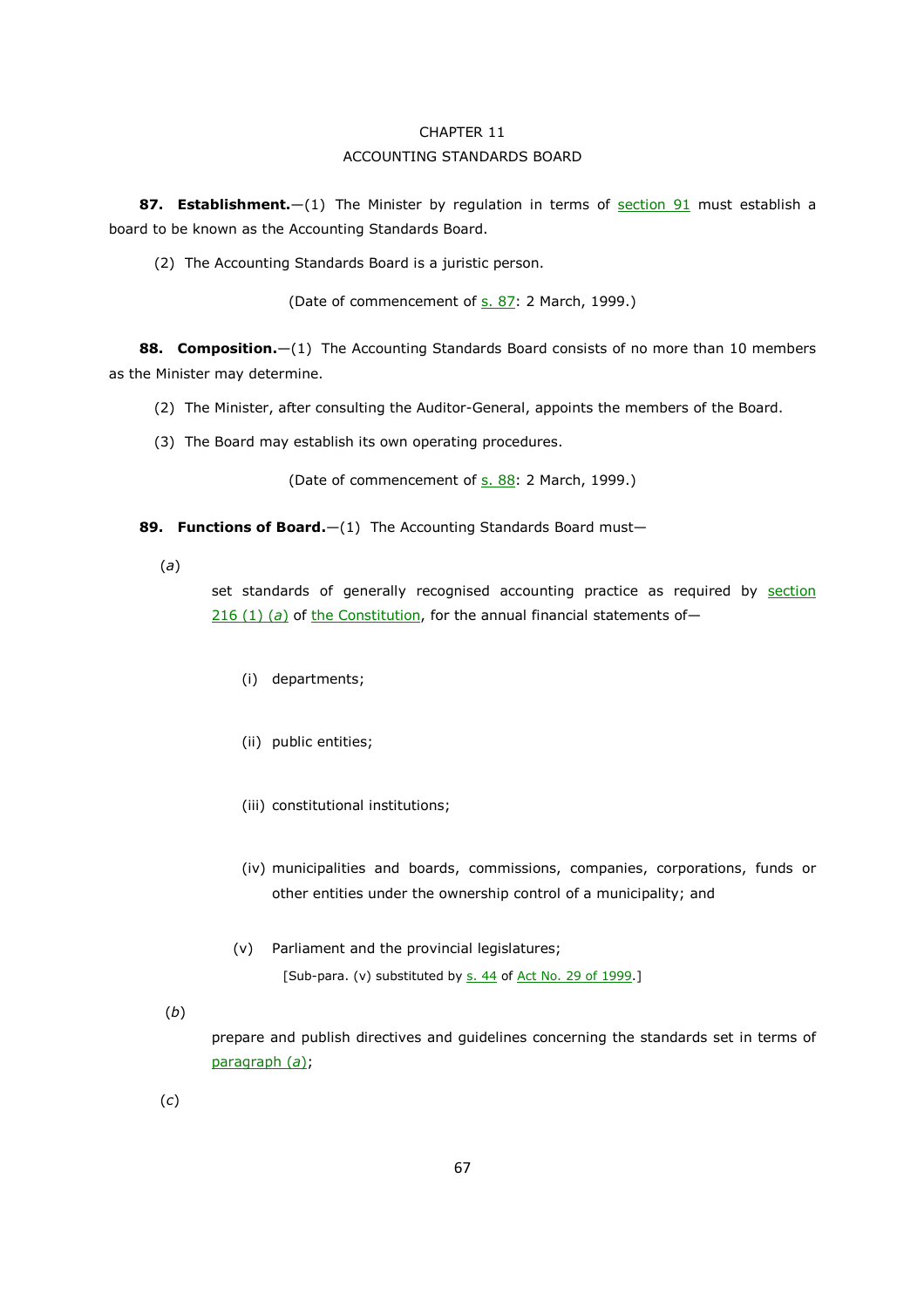recommend to the Minister effective dates of implementation of these standards for the different categories of institutions to which these standards apply; and

(*d*)

perform any other function incidental to advancing financial reporting in the public sector.

(2) In setting standards the Board must take into account all relevant factors, including—

(*a*)

best accounting practices, both locally and internationally; and

(*b*)

the capacity of the relevant institutions to comply with the standards.

(3) The Board may set different standards for different categories of institutions to which these standards apply.

(4) The standards set by the Board must promote transparency in and effective management of revenue, expenditure, assets and liabilities of the institutions to which these standards apply.

(Date of commencement of s. 89: 2 March, 1999.)

**90. Powers of Board.**—The Accounting Standards Board may do all that is necessary or expedient to perform its functions effectively, which includes the power to—

(*a*)

determine its own staff establishment and appoint employees to posts on its staff establishment;

(*b*)

obtain the services of any person or entity to perform any specific act or function;

(*c*)

confer with any person or entity;

(*d*)

acquire or dispose of any right in or to property, but ownership in immovable property may be acquired or disposed of only with the consent of the Minister;

(*e*)

insure itself against any loss, damage, risk or liability;

( *f* )

perform legal acts, or institute or defend any legal action in its own name;

(*g*)

do research and publish reports; and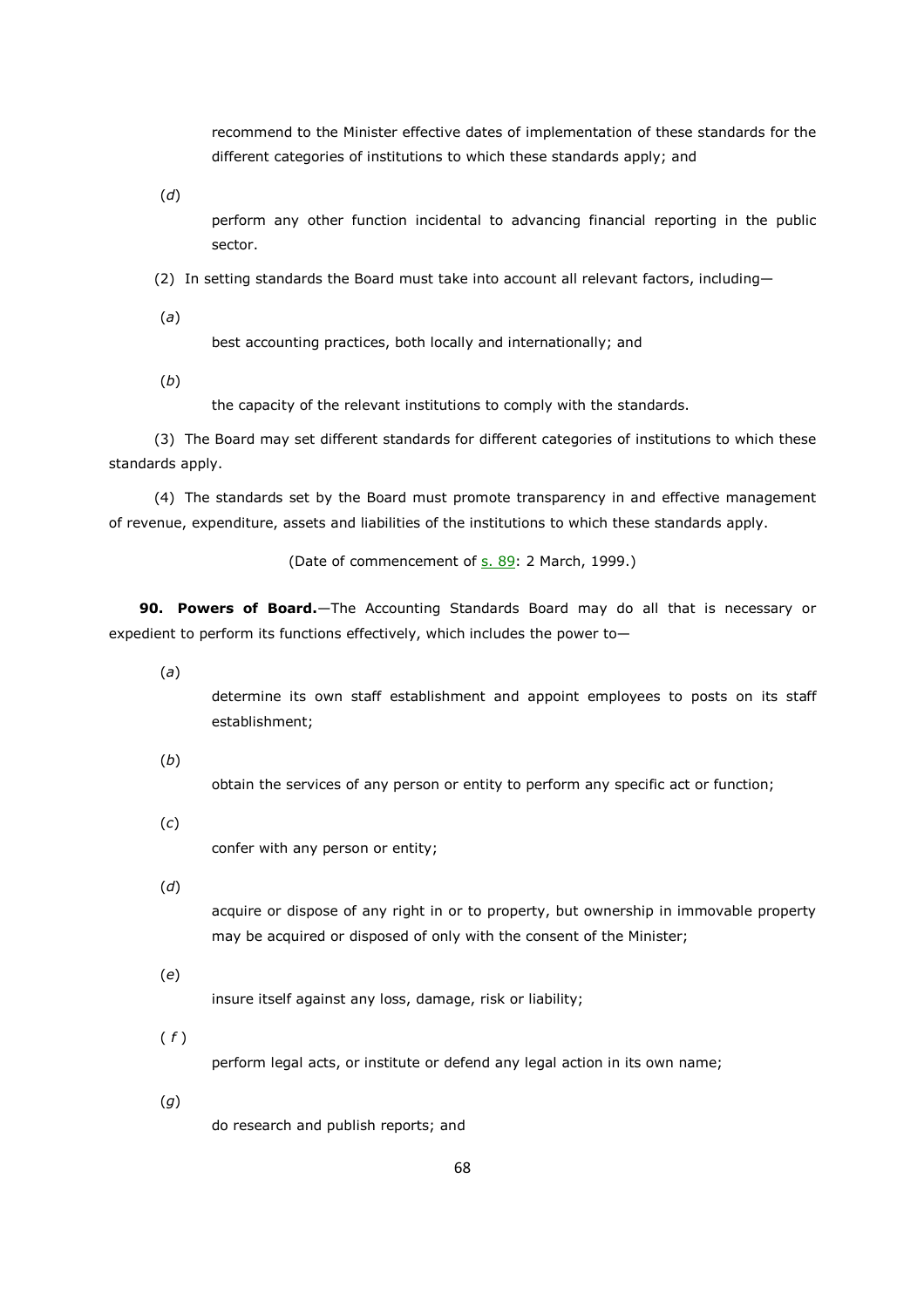(*h*)

do anything that is incidental to the exercise of any of its powers.

(Date of commencement of s. 90: 2 March, 1999.)

**91. Regulations on accounting standards of Board.**—(1) The Minister, after consulting the Auditor-General, may make regulations—

(*a*)

concerning the qualifications, remuneration, term of office and removal of members of the Accounting Standards Board, the filling of vacancies, the chairperson of the Board, and the finances and administration of the Board;

(*b*)

prescribing the standards set by the Board in terms of section 89; and

(*c*)

concerning any other matter that may facilitate the proper functioning of the Board or the implementation of those standards.

(2) The Minister must consult the Board on the implementation date of a regulation made in terms of subsection (1) (*b*).

(3) Different regulations may be made in terms of subsection (1) (*b*) for different categories of institutions to which the standards set in terms of section 89 apply.

(4) Draft regulations prescribing standards in terms of subsection (1) (*b*) must be published for public comment in the national *Government Gazette* before their enactment.

(Date of commencement of s. 91: 2 March, 1999.)

# CHAPTER 12

#### **MISCELLANEOUS**

**92. Exemptions.**—The Minister, by notice in the national *Government Gazette*, may exempt any institution to which this Act applies, or any category of those institutions, from any specific provisions of this Act for a period determined in the notice.

[General Note: Exemption of public entities has been published under General Notices No. 502 and No. 503 in *Government Gazette* 22337 of 8 June, 2001.

Exemption of an institution has been published under Government Notice No. 1097 in *Government Gazette* 22801 of 9 November, 2001 and Government Notice No. 886 in *Government Gazette* 26602 of 30 July, 2004.]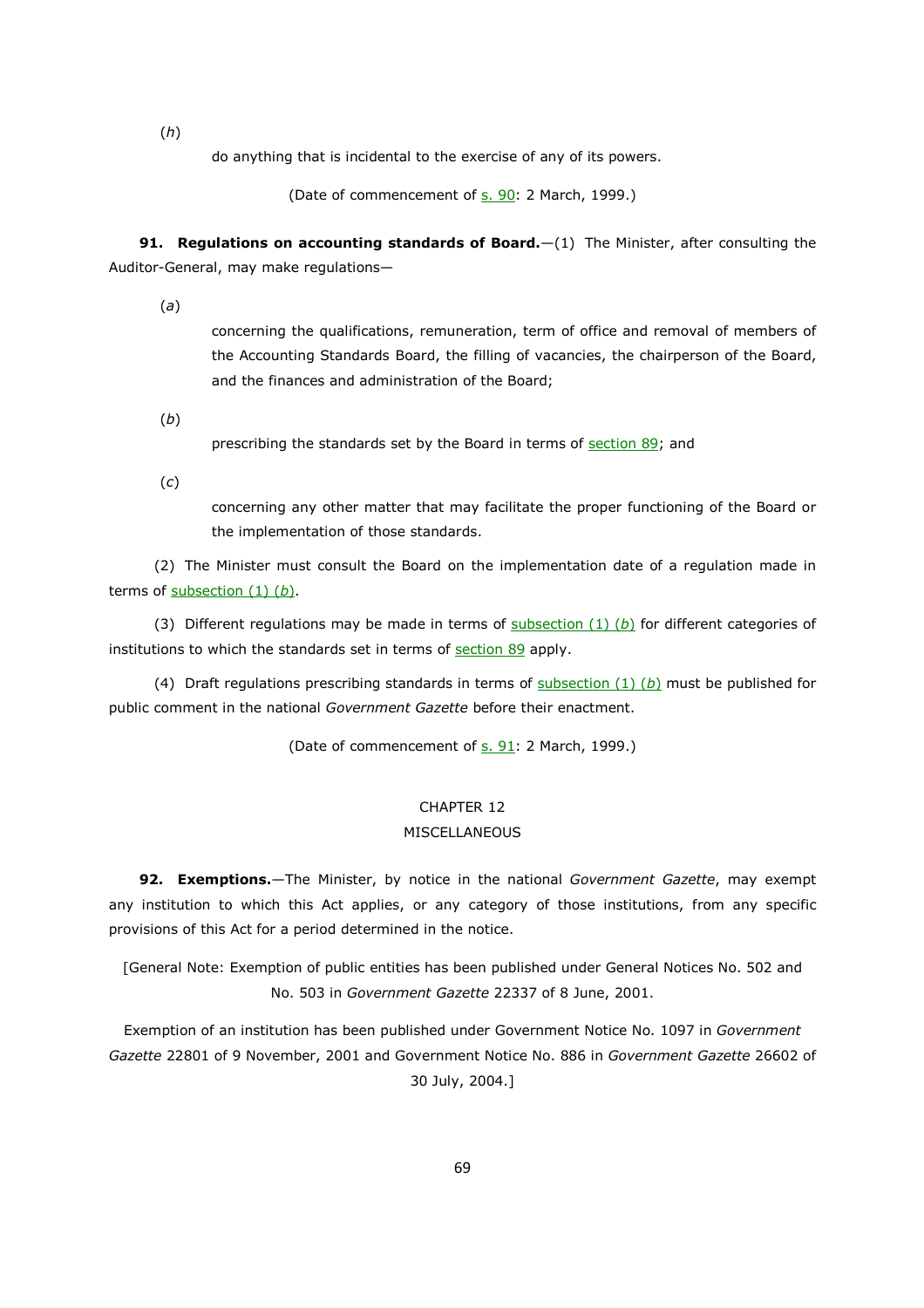93. Transitional provisions. - (1) Anything done in terms of a provision of the Exchequer Act, 1975 (Act No. 66 of 1975), which can be done in terms of a provision of this Act, must be regarded as having been done in terms of this Act.

(2) All treasury regulations and instructions made or issued in terms of the Exchequer Act, 1975, remain in force until repealed in terms of section 76 of this Act.

(3) Until the Accounting Standards Board is established, the National Treasury may perform the functions of the Board.

(4) The provisions of the Revenue Funds Interim Arrangements Act, 1997 (Act No. 95 of 1997), despite the fact that they have lapsed, must be regarded as forming part of this Act until 1 April 2000.

(Date of commencement of  $sub-s.$   $(4)$ : 2 March, 1999.)

**94. Repeal of legislation.**—The legislation mentioned in **Schedule 6** is repealed to the extent specified in the third column.

**95. Short title and commencement.**—This Act is called the Public Finance Management Act, 1999, and takes effect on 1 April 2000 except—

(*a*)

Chapter 11 and section 93 (4), which take effect on the date of publication of this Act; and

(*b*)

those provisions determined by the Minister by notice in the national *Government Gazette*, which will take effect on a date determined in the notice, but which may not be a date later than 1 April 2003.

#### **Schedule 1**

#### CONSTITUTIONAL INSTITUTIONS

1. The Commission for the Promotion and Protection of the Rights of Cultural,

Religious and Linguistic Communities

- 2. The Commission on Gender Equality
- 3. The Financial and Fiscal Commission
- 4. The Independent Communications Authority of South Africa
- 5. The Independent Electoral Commission
- 6. The Municipal Demarcation Board
- 7. The Pan South African Language Board
- 8. The Public Protector of South Africa
- 9. The South African Human Rights Commission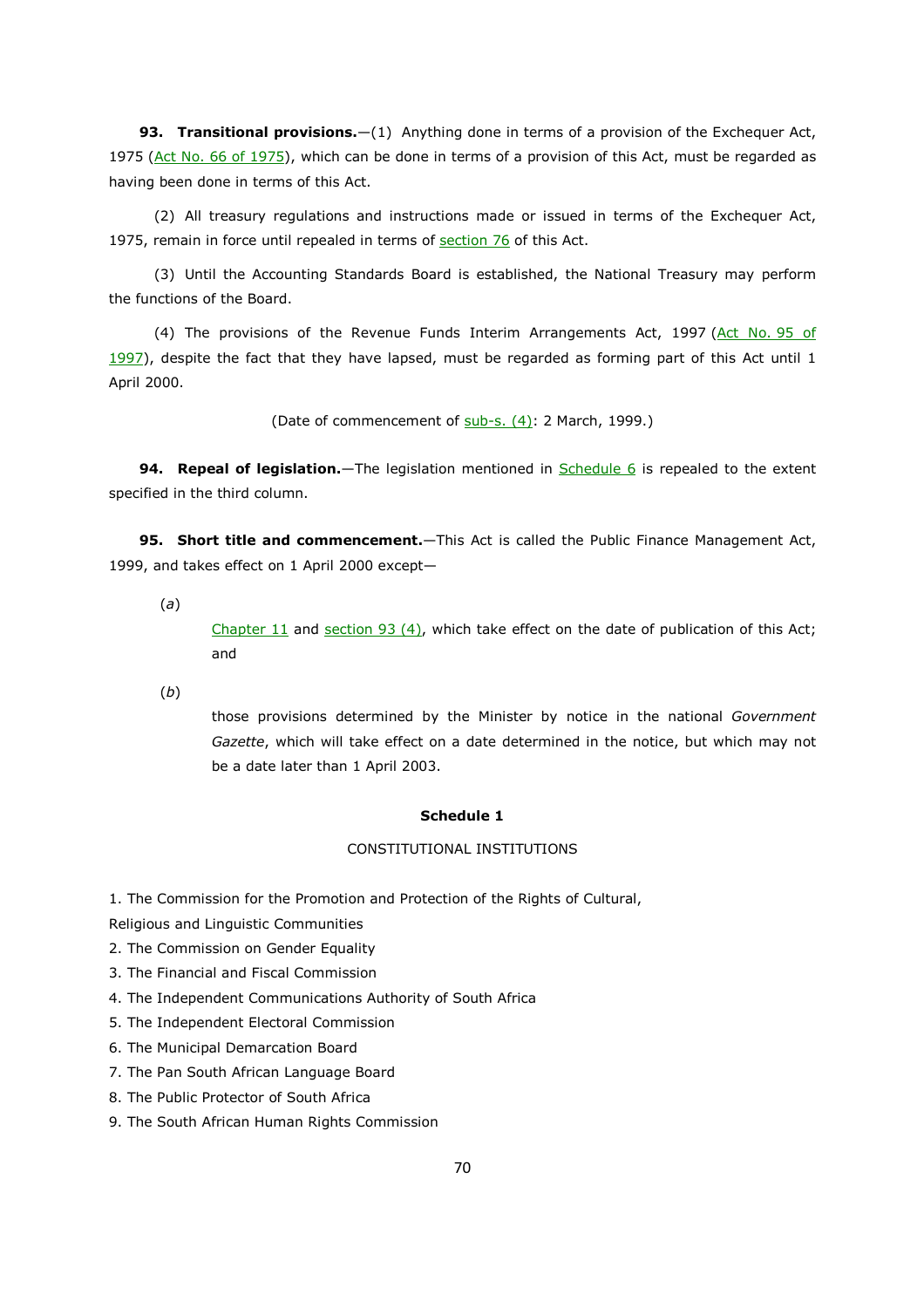#### **Schedule 2**

# MAJOR PUBLIC ENTITIES

- 1. Air Traffic and Navigation Services Company Limited
- 2. Airports Company of South Africa Limited
- 3. Alexkor Limited
- 4. Armaments Corporation of South Africa Limited
- 5. Broadband Infrastructure Company (Pty) Ltd
- 6. CEF (Pty) Ltd
- 7. DENEL (Pty) Ltd
- 8. Development Bank of Southern Africa
- 9. ESKOM
- 10. Independent Development Trust
- 11. Industrial Development Corporation of South Africa Limited
- 12. Land and Agricultural Development Bank of South Africa
- 13. South African Airways (Pty) Limited
- 14. South African Broadcasting Corporation Limited
- 15. South African Express (Pty) Limited
- 16. South African Forestry Company Limited
- 17. South African Nuclear Energy Corporation Limited
- 18. South African Post Office Limited
- 19. Telkom SA Limited
- 20. Trans-Caledon Tunnel Authority
- 21. Transnet Limited
- All subsidiaries of the above major public entities

#### **Schedule 3**

# OTHER PUBLIC ENTITIES

# **Part A: National Public Entities**

- 1. Accounting Standards Board
- 2. Africa Institute of South Africa
- 3. African Renaissance and International Cooperation Fund
- 4. Agricultural Research Council
- 5. Agricultural Sector Education and Training Authority
- 6. Artscape
- 7. Banking Sector Education and Training Authority
- 8. Boxing South Africa
- 9. Breede River Catchment Management Agency
- 10. Castle Control Board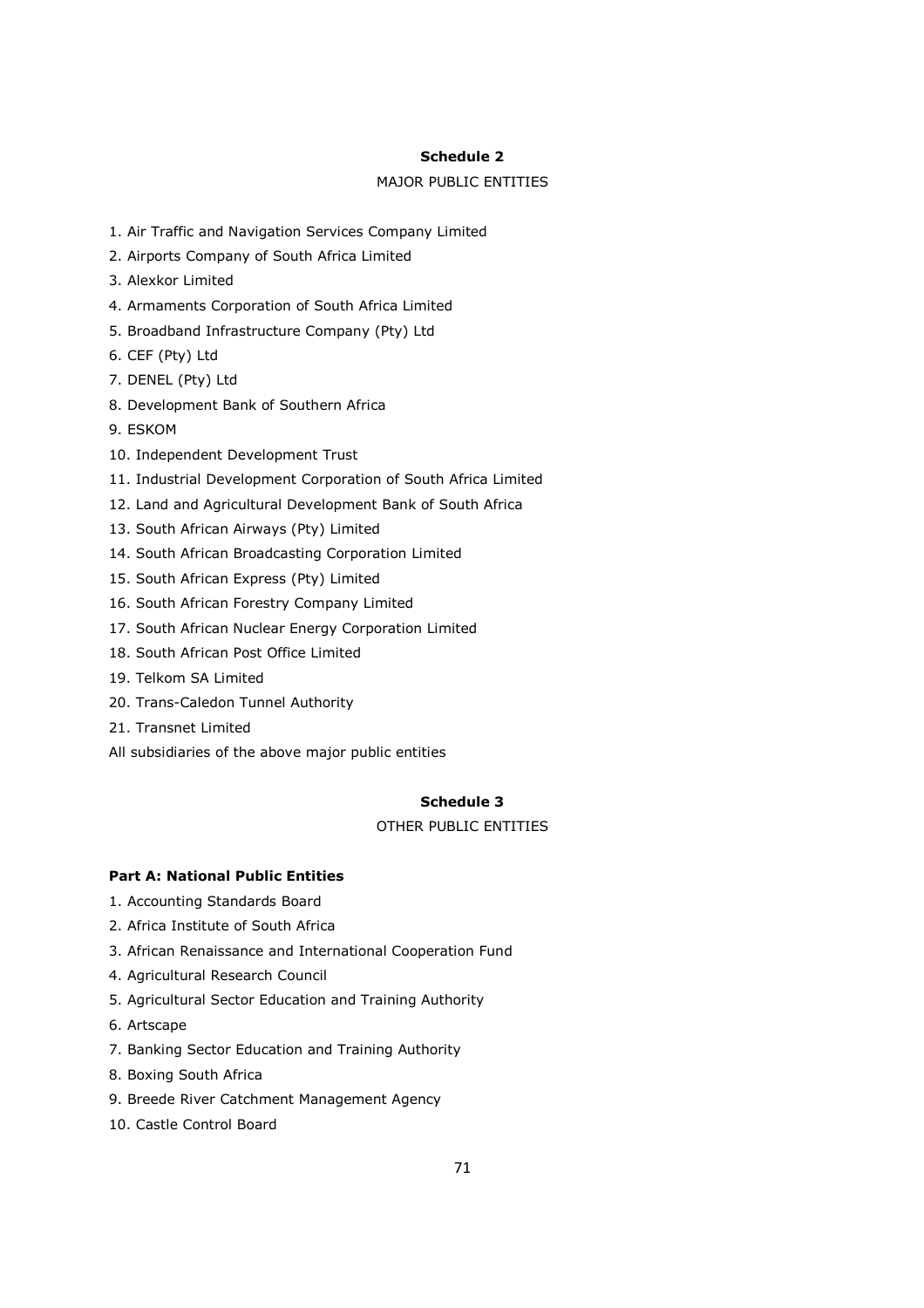- 11. Chemical Industries Education and Training Authority
- 12. Clothing, Textiles, Footwear and Leather Sector Education and Training

Authority

- 13. Commission for Conciliation Mediation & Arbitration
- 14. Compensation Fund, including Reserve Fund
- 15. Competition Commission
- 16. Competition Tribunal
- 17. Construction Education and Training Authority
- 18. Construction Industry Development Board
- 19. Council for Geoscience
- 20. Council for Medical Schemes
- 21. Council for the Built Environment
- 22. Council on Higher Education
- 23. Cross-Border Road Transport Agency
- 24. Die Afrikaanse Taal Museum
- 25. EDI Holdings (Pty) Ltd
- 26. Education Labour Relations Council
- 27. Education, Training and Development Practices Sector Education and Training Authority
- 28. Electronic Communications Security (Pty) Ltd
- 29. Energy Sector Education and Training Authority
- 30. Estate Agency Affairs Board
- 31. Film and Publication Board
- 32. Financial Intelligence Centre
- 33. Financial Services Board
- 34. Food and Beverages Manufacturing Industry Sector Education and Training

Authority

- 35. Forest Industries Sector Education and Training Authority
- 36. Freedom Park Trust
- 37. Health and Welfare Sector Education and Training Authority
- 38. Housing Development Agency
- 39. Human Sciences Research Council
- 40. Independent Regulatory Board for Auditors
- 41. Information Systems, Electronics and Telecommunications Technologies

Training Authority

- 42. Ingonyama Trust Board
- 43. Inkomati Catchment Management Agency
- 44. Insurance Sector Education and Training Authority
- 45. International Marketing Council
- 46. International Trade Administration Commission
- 47. iSimangaliso Wetland Park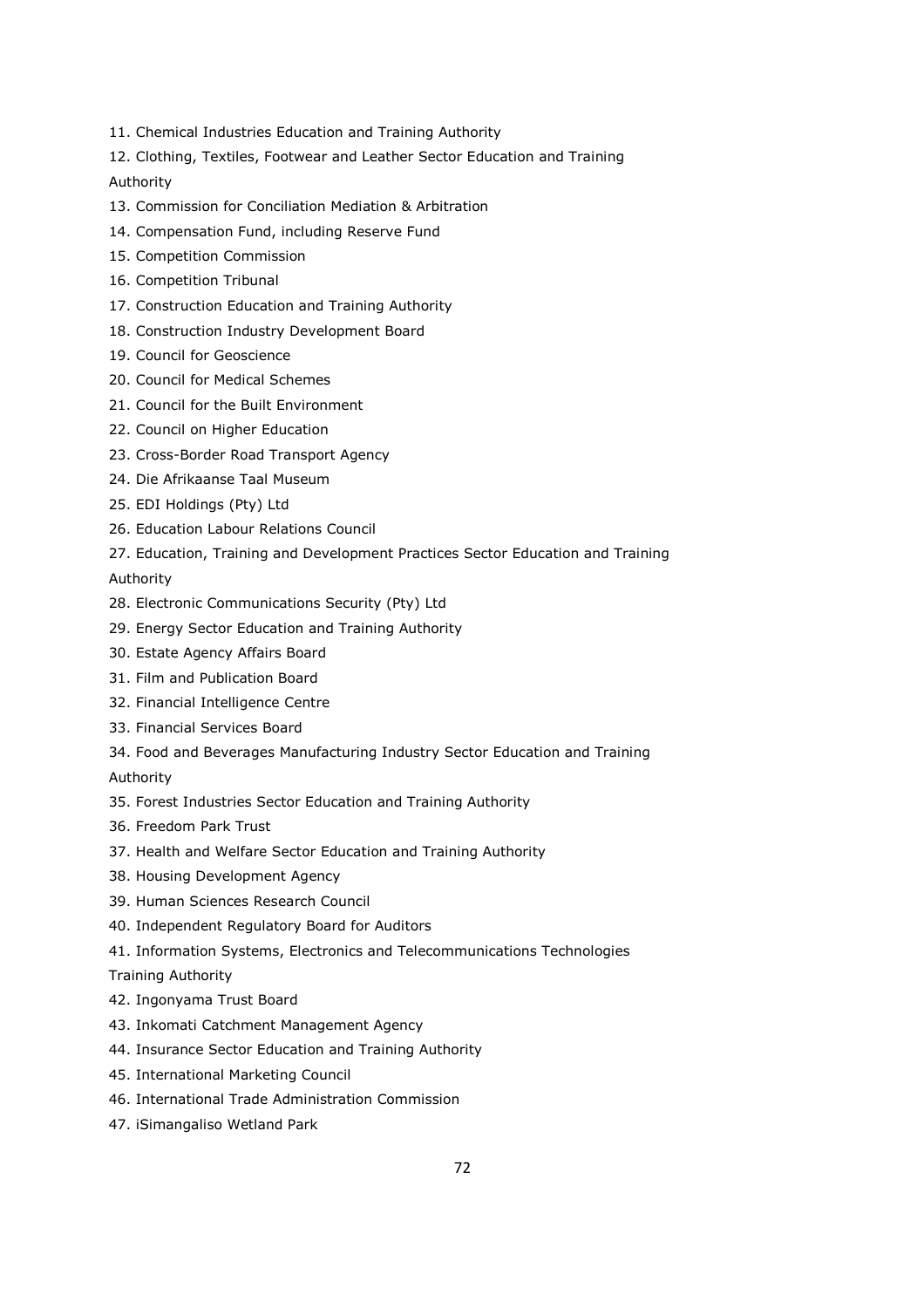- 48. Iziko Museums of Cape Town
- 49. Legal Aid Board
- 50. Local Government, Water and Other Related Services Sector Education and
- Training Authority
- 51. Luthuli Museum
- 52. Manufacturing, Engineering and Related Services Sector Education and

Training Authority

- 53. Marine Living Resources Fund
- 54. Market Theatre Foundation
- 55. Media Development Diversity Agency
- 56. Media, Advertising, Publishing, Printing and Packaging Sector Education and

Training Authority

- 57. Medical Research Council of South Africa
- 58. Mine Health and Safety Council
- 59. Mining Qualifications Authority
- 60. Municipal Infrastructure Investment Unit
- 61. Natal Museum
- 62. National Agricultural Marketing Council
- 63. National Arts Council of South Africa
- 64. National Consumer Commission
- 65. National Consumer Tribunal
- 66. National Credit Regulator
- 67. National Development Agency
- 68. National Economic Development and Labour Council
- 69. National Electronic Media Institute of South Africa
- 70. National Empowerment Fund
- 71. National Energy Regulator of South Africa
- 72. National Film and Video Foundation of South Africa
- 73. National Gambling Board of South Africa
- 74. National Health Laboratory Service
- 75. National Heritage Council of South Africa
- 76. National Home Builders Registration Council
- 77. National Housing Finance Corporation Limited
- 78. National Library of South Africa
- 79. National Lotteries Board
- 80. National Metrology Institute of South Africa
- 81. National Museum, Bloemfontein
- 82. National Nuclear Regulator
- 83. National Regulator for Compulsory Specifications
- 84. National Research Foundation
- 85. National Student Financial Aid Scheme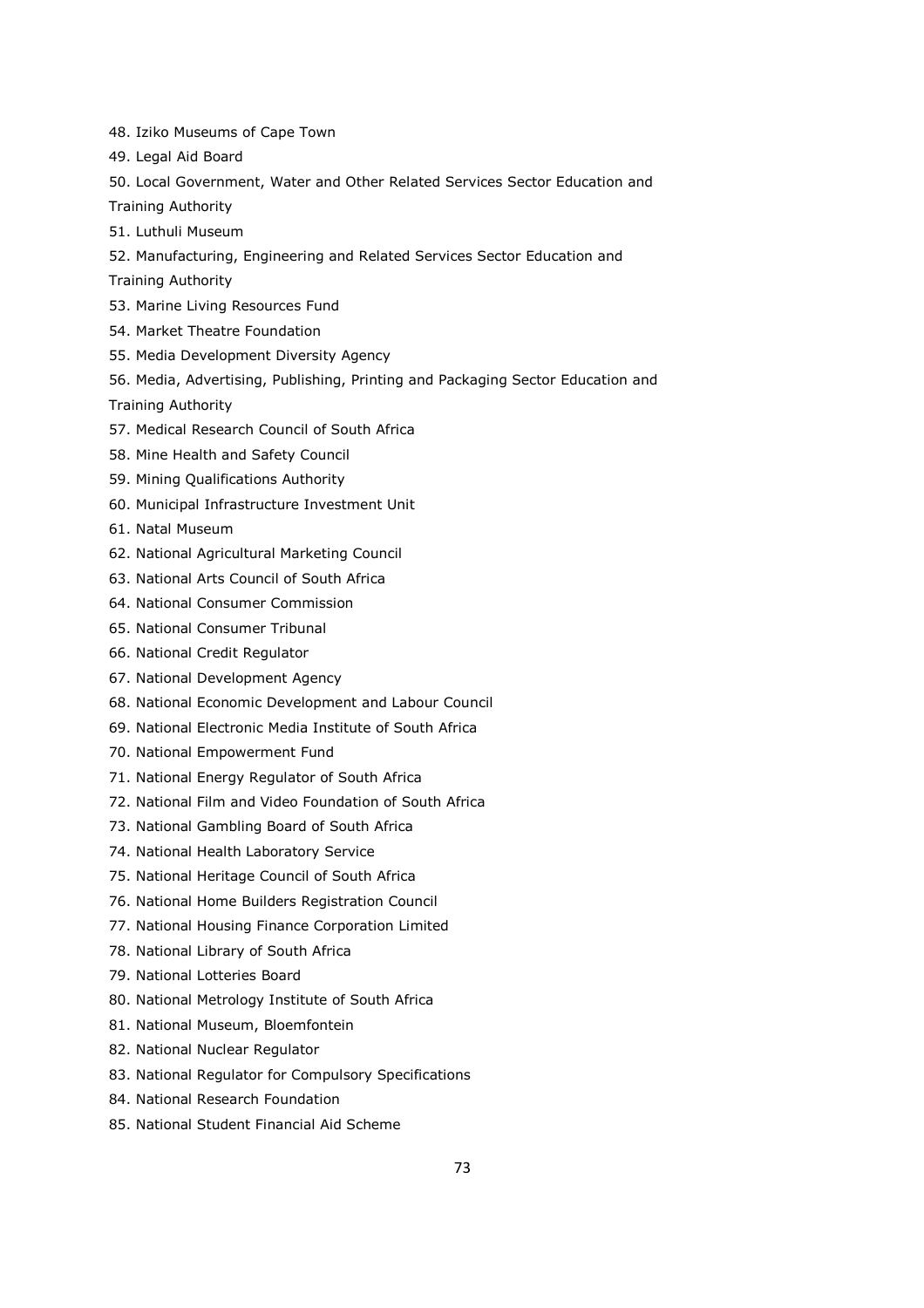- 86. National Urban Reconstruction and Housing Agency
- 87. National Youth Commission
- 88. National Youth Development Agency
- 89. Nelson Mandela National Museum
- 90. Northern Flagship Institution
- 91. Office of the Ombud for Financial Service Providers
- 92. Office of the Pension Funds Adjudicator
- 93. Performing Arts Council of the Free State
- 94. Perishable Products Export Control Board
- 95. Ports Regulator of South Africa
- 96. Private Security Industry Regulatory Authority
- 97. Productivity SA
- 98. Public Sector Education and Training Authority
- 99. Railway Safety Regulator
- 100. Road Accident Fund
- 101. Road Traffic Management Corporation
- 102. Robben Island Museum
- 103. Rural Housing Loan Fund
- 104. Safety and Security Sector Education and Training
- 105. Servcon Housing Solutions (Pty) Ltd
- 106. Services Sector Education and Training Authority
- 107. SETA for Finance, Accounting, Management Consulting and Other Financial
- Services
- 108. Small Enterprise Development Agency
- 109. Social Housing Foundation
- 110. South African Civil Aviation Authority
- 111. South African Council for Educators
- 112. South African Diamond and Precious Metals Regulator
- 113. South African Heritage Resources Agency
- 114. South African Library for the Blind
- 115. South African Local Government Association
- 116. South African Maritime Safety Authority
- 117. South African National Accreditation System
- 118. South African National Biodiversity Institute
- 119. South African National Parks
- 120. South African National Space Agency
- 121. South African Qualifications Authority
- 122. South African Revenue Service
- 123. South African Social Security Agency
- 124. South African Tourism
- 125. South African Weather Service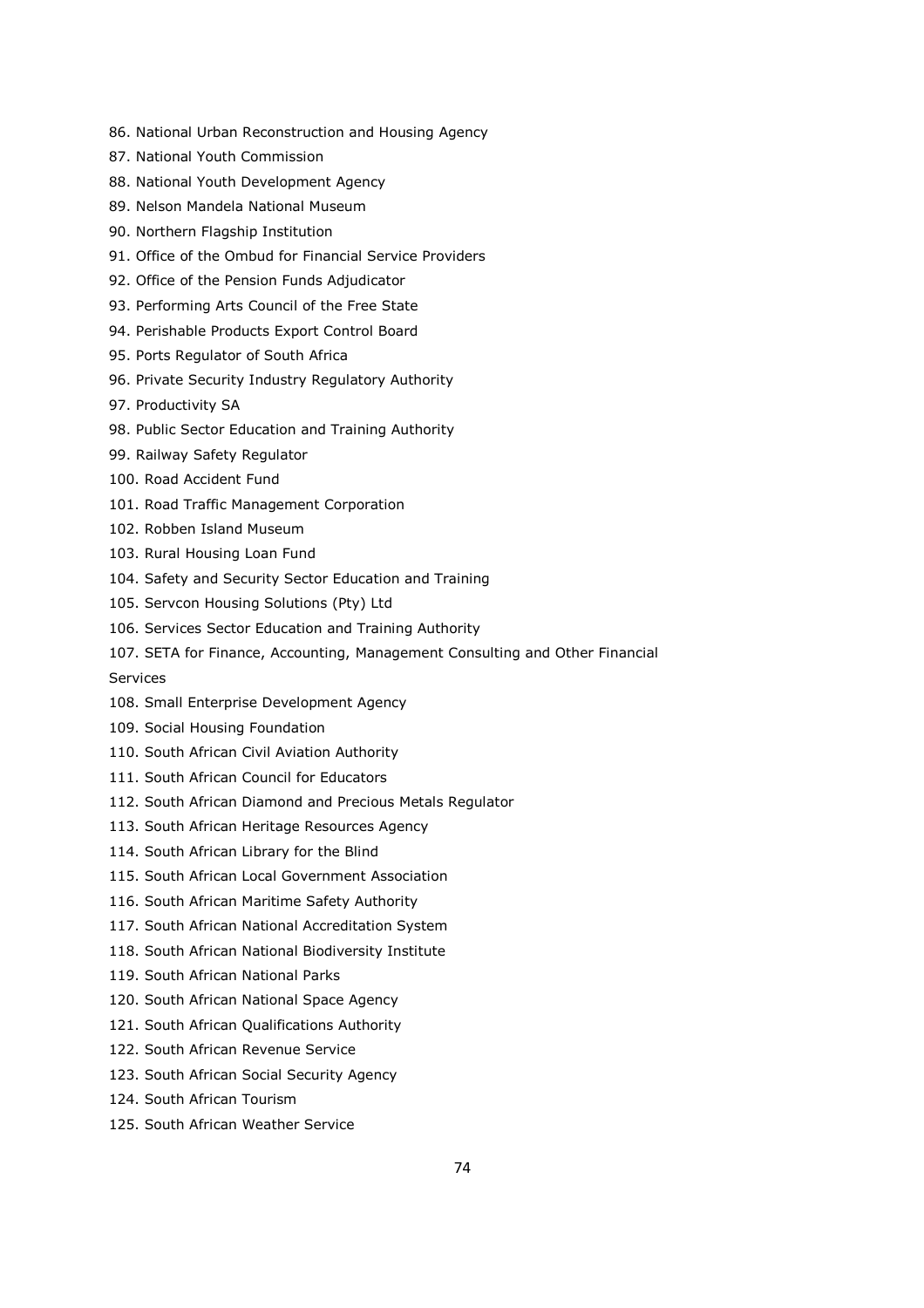- 126. Special Investigation Unit
- 127. State Information Technology Agency
- 128. Technology Innovation Agency
- 129. The Co-Operatives Banks Development Agency
- 130. The National English Literary Museum
- 131. The Playhouse Company
- 132. The South African Institute for Drug-free Sport
- 133. The South African National Roads Agency Limited
- 134. The South African State Theatre
- 135. Thubelisha Homes
- 136. Tourism, Hospitality & Sport Education and Training Authority
- 137. Transport Education and Training Authority
- 138. uMalusi Council for Quality Assurance in General and Further Education and

#### **Training**

- 139. Unemployment Insurance Fund
- 140. Universal Service and Access Agency of South Africa
- 141. Universal Service and Access Fund
- 142. Urban Transport Fund
- 143. Voortrekker Museum
- 144. War Museum of the Boer Republics
- 145. Water Research Commission
- 146. Wholesale and Retail Sector Education and Training Authority
- 147. William Humphreys Art Gallery
- 148. Windybrow Theatre
- All subsidiaries of the above national public entities

### **Part B: National Government Business Enterprises**

- 1. Albany Coast Water Board
- 2. Amatola Water Board
- 3. Bloem Water
- 4. Botshelo Water
- 5. Bushbuckridge Water Board
- 6. Council for Mineral Technology
- 7. Council for Scientific and Industrial Research
- 8. Export Credit Insurance Corporation of South Africa Limited
- 9. Ikangala Water
- 10. Inala Farms (Pty) Ltd
- 11. Khula Enterprises Finance Limited
- 12. Lepelle Northern Water
- 13. Magalies Water
- 14. Mhlathuze Water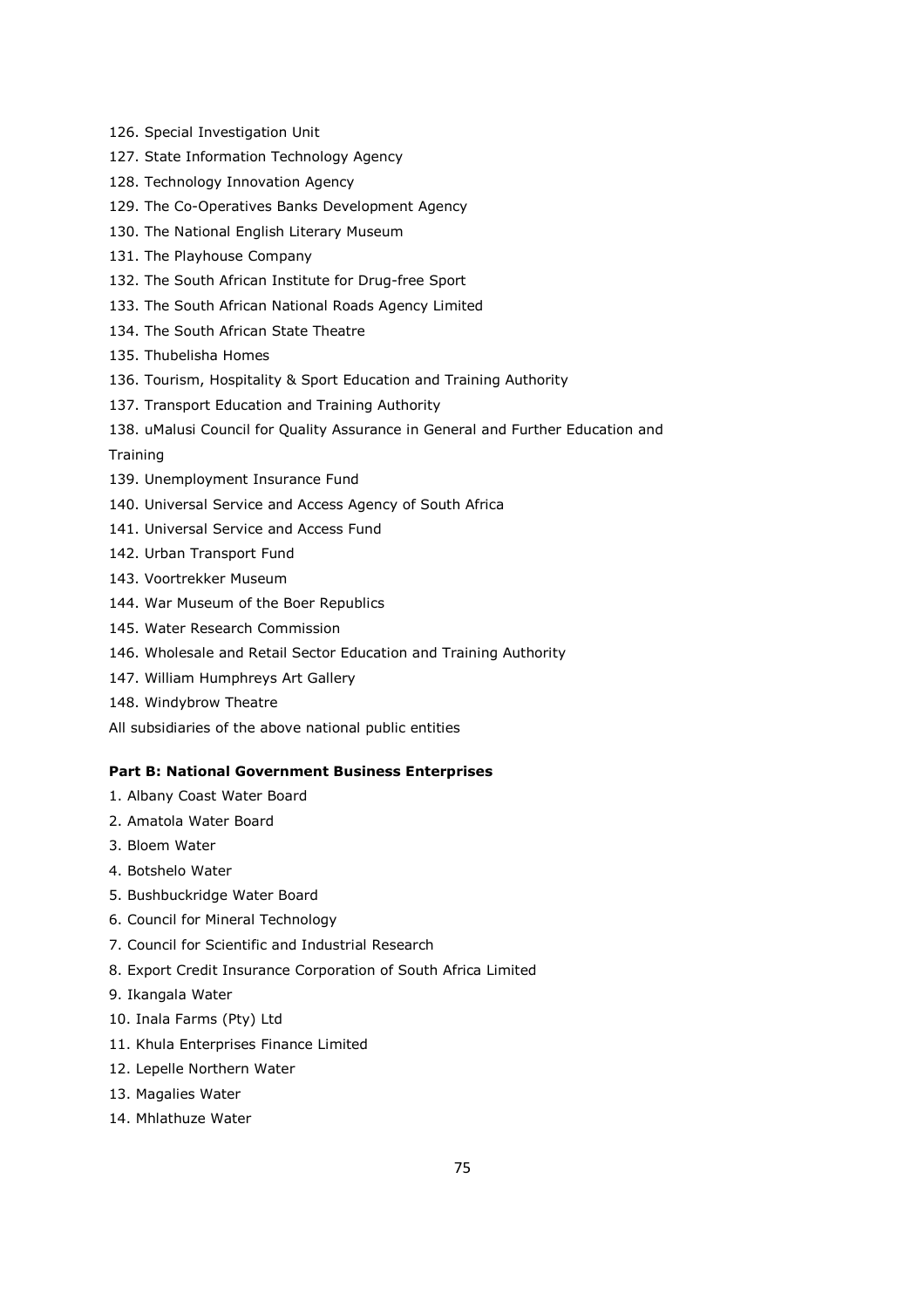- 15. Namaqua Water Board
- 16. Ncera Farms (Pty) Ltd
- 17. Onderstepoort Biological Products Limited
- 18. Overberg Water
- 19. Passenger Rail Agency of South Africa
- 20. Pelladrift Water Board
- 21. Public Investment Corporation Limited
- 22. Rand Water
- 23. SA Bureau of Standards
- 24. SA Special Risk Insurance Association Limited
- 25. Sedibeng Water
- 26. Sentech Limited
- 27. State Diamond Trader
- 28. Umgeni Water
- 29. Umsobomvu Youth Fund
- All subsidiaries of the above national government business enterprises

## **Part C: Provincial Public Entities**

# **EASTERN CAPE**

- 1. Eastern Cape Appropriate Technology Unit
- 2. Eastern Cape Arts Council
- 3. Eastern Cape Gambling and Betting Board
- 4. Eastern Cape Liquor Board
- 5. Eastern Cape Parks Board
- 6. Eastern Cape Rural Finance Corporation Limited
- 7. Eastern Cape Socio-Economic Consultative Council
- 8. Eastern Cape Tourism Board
- 9. Eastern Cape Youth Commission

# **FREE STATE**

- 1. Free State Gambling and Racing Board
- 2. Free State Investment Promotion Agency
- 3. Free State Tourism Authority
- 4. Phakisa Major Sport and Development Corporation

# **GAUTENG**

- 1. Blue IQ Investment Holdings (Pty) Ltd
- 2. Gauteng Economic Development Agency
- 3. Gauteng Enterprise Propeller
- 4. Gauteng Gambling Board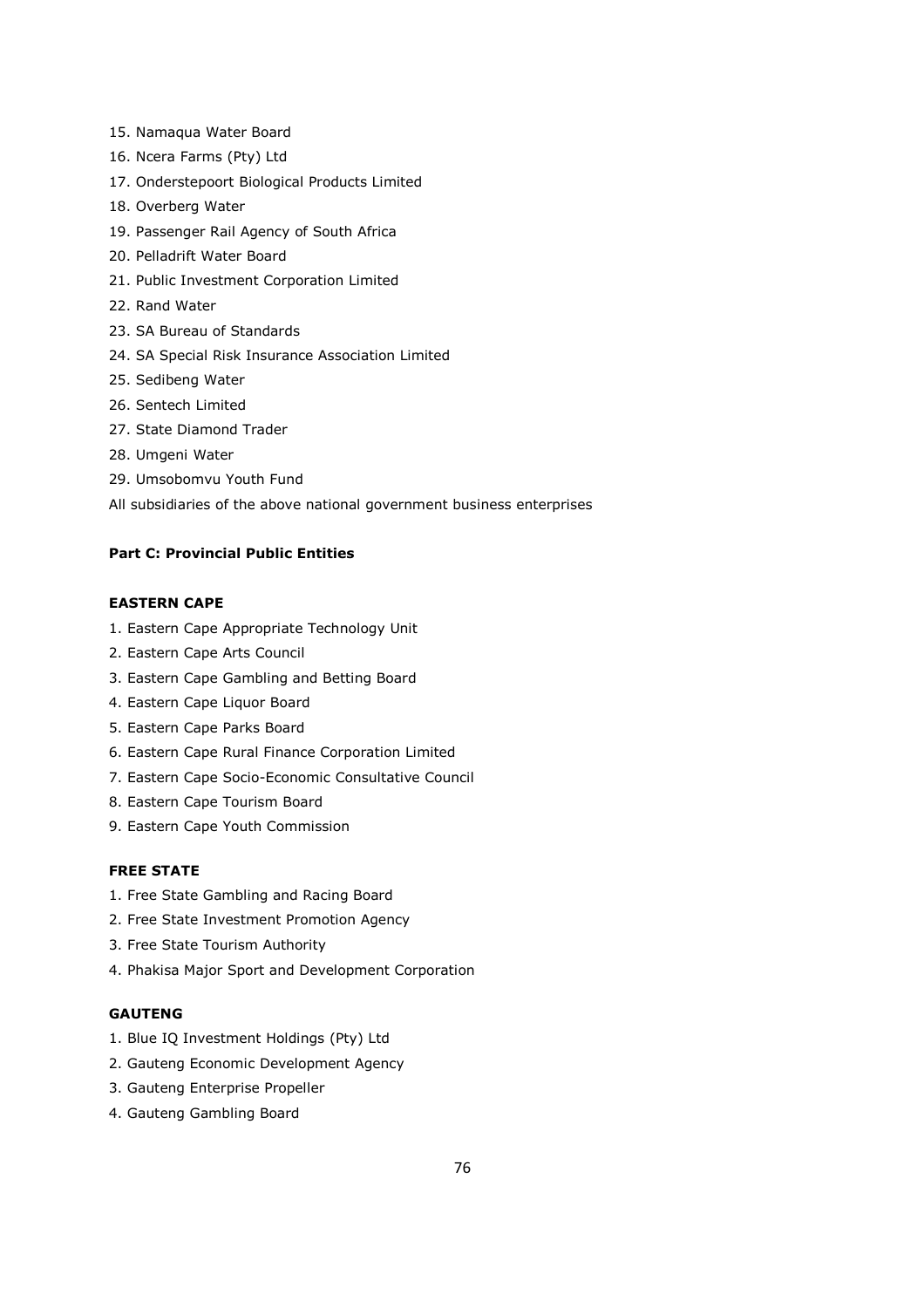- 5. Gauteng Partnership Fund
- 6. Gauteng Tourism Authority
- 7. Gautrain Management Agency
- 8. XHASA ATC Agency

# **KWA-ZULU NATAL**

- 1. Amafa AkwaZulu Natali
- 2. Ezemvelo KwaZulu-Natal Wildlife
- 3. KwaZulu-Natal Agricultural Development Trust
- 4. KwaZulu-Natal Gambling Board
- 5. KwaZulu-Natal House of Traditional Leaders
- 6. KwaZulu-Natal Provincial Planning and Development Commission
- 7. KwaZulu-Natal Tourism Authority
- 8. Natal Sharks Board
- 9. uMsekeli Municipal Support Services

#### **LIMPOPO**

- 1. Limpopo Appeal Tribunals
- 2. Limpopo Development Enterprise
- 3. Limpopo Development Tribunals
- 4. Limpopo Gambling Board
- 5. Limpopo Housing Board
- 6. Limpopo Liquor Board
- 7. Limpopo Local Business Centres
- 8. Limpopo Panel of Mediators
- 9. Limpopo Planning Commission
- 10. Limpopo Roads Agency
- 11. Limpopo Tourism and Parks Board
- 12. Trade and Investment Limpopo

# **MPUMALANGA**

- 1. Mpumalanga Gambling Board
- 2. Mpumalanga Regional Training Trust
- 3. Mpumalanga Tourism and Parks Board

## **NORTHERN CAPE**

- 1. Northern Cape Tourism Authority
- 2. Northern Cape Gambling Board

# **NORTH WEST**

- 1. Invest North West
- 2. Mmabana Arts, Culture and Sport Foundation
- 3. North West Eastern Region Entrepreneurial Support Centre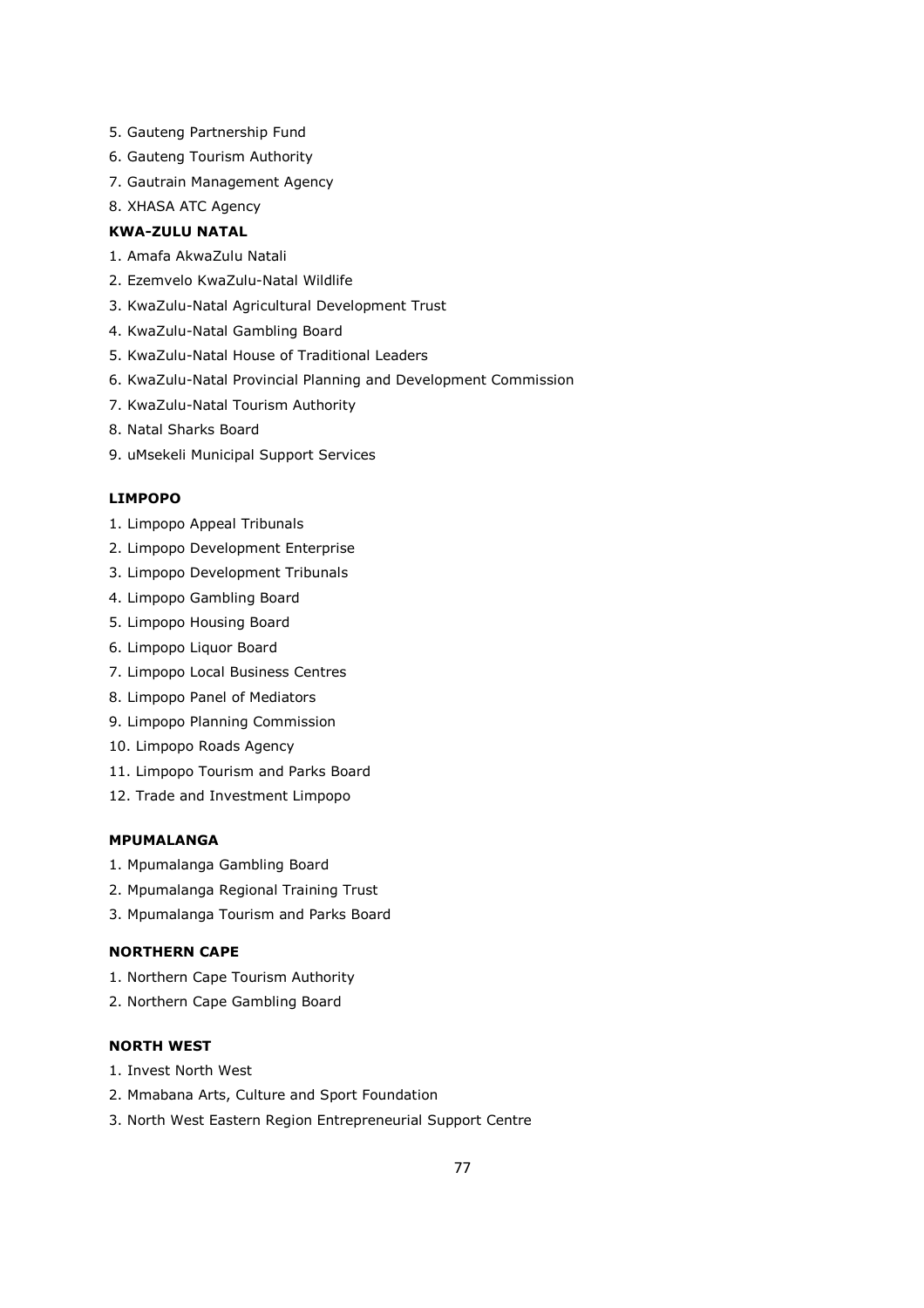- 4. North West Gambling Board
- 5. North West Housing Corporation
- 6. North West Parks and Tourism Board
- 7. North West Provincial Aids Council
- 8. North West Provincial Arts and Culture Council
- 9. North West Provincial Heritage Resources Authority
- 10. North West Youth Development Trust

## **WESTERN CAPE**

- 1. Destination Marketing Organisation
- 2. Western Cape Commissioner for the Environment
- 3. Western Cape Cultural Commission
- 4. Western Cape Gambling and Racing Board
- 5. Western Cape Investments and Trade Promotion Agency
- 6. Western Cape Language Committee
- 7. Western Cape Liquor Board
- 8. Western Cape Nature Conservation Board
- 9. Western Cape Provincial Development Council

All subsidiaries of any of the above provincial public entities

#### **Part D: Provincial Government Business Enterprises**

### **EASTERN CAPE**

- 1. East London Industrial Development Zone Corporation
- 2. Eastern Cape Development Corporation
- 3. Mayibuye Transport Corporation

# **FREE STATE**

1. Free State Development Corporation

## **KWA-ZULU NATAL**

- 1. Cowslip Investments (Pty) Ltd
- 2. Ithala Development Finance Corporation
- 3. Mjindi Farming (Pty) Ltd
- 4. Mpendle-Ntambanana Agricultural Company (Pty) Ltd

#### **LIMPOPO**

- 1. Gateway Airport Authority Limited
- 2. Limpopo Development Corporation

# **MPUMALANGA**

- 1. Mpumalanga Agricultural Development Corporation
- 2. Mpumalanga Economic Growth Agency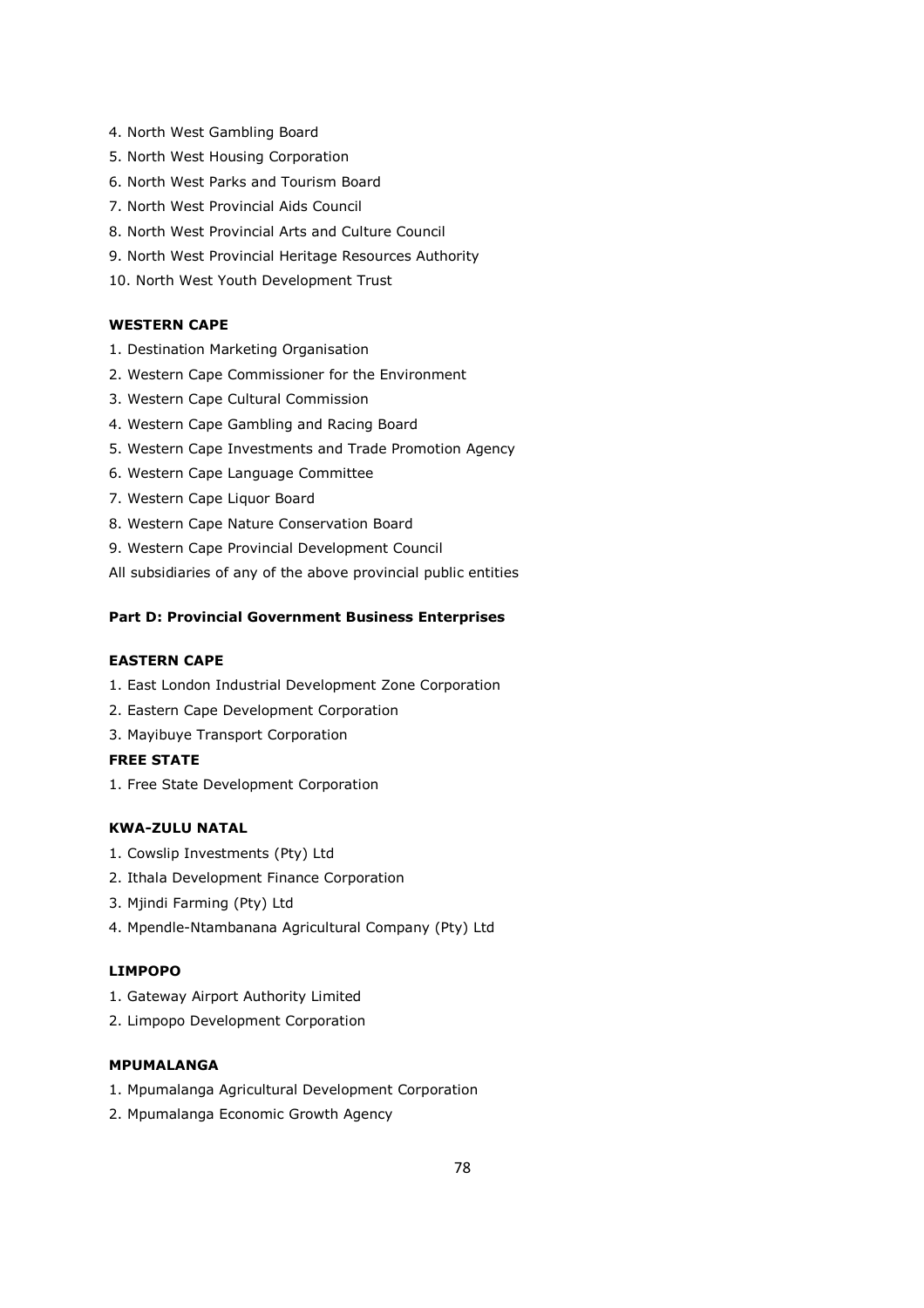3. Mpumalanga Housing Finance Company

### **NORTH WEST**

- 1. North West Development Corporation
- 2. Mafikeng Industrial Development Zone (Pty) Ltd

#### **WESTERN CAPE**

1. Casidra (Pty) Ltd

All subsidiaries of any of the above provincial government enterprises

## **Schedule 4**

EXCLUSIONS FROM REVENUE FUNDS

(In terms of  $section 13 (1)$  or  $22 (1)$ )

[Schedule 4 amended by s. 121 of Act No. 32 of 2000. Heading substituted by s. 46 of Act No. 29 of 1999.]

- 1. SA Schools Act (covering school fees)
- 2. Fines and estreated bails paid in respect of offences and alleged offences in terms of—
- (*a*)

by-laws enacted by municipalities; or

(*b*)

national or provincial legislation, the administration of which is assigned to municipalities.

### **Schedule 5**

DIRECT CHARGES AGAINST NATIONAL REVENUE FUND

[Schedule 5 amended by s. 13 of Act No. 28 of 2003.]

Payments in terms of the following Acts:

- 1. Remuneration of Public Office Bearers Act, 1998 (Act No. 20 of 1998) (Covering the President's salary and the salaries of members of Parliament sections 2 (7) and 3 (7));
- 2. Remuneration and Allowances of Deputy Presidents, Ministers and Deputy Ministers Act, 1994 (Act 53 of 1994) (Covering the salary of the Deputy President section 4 (a));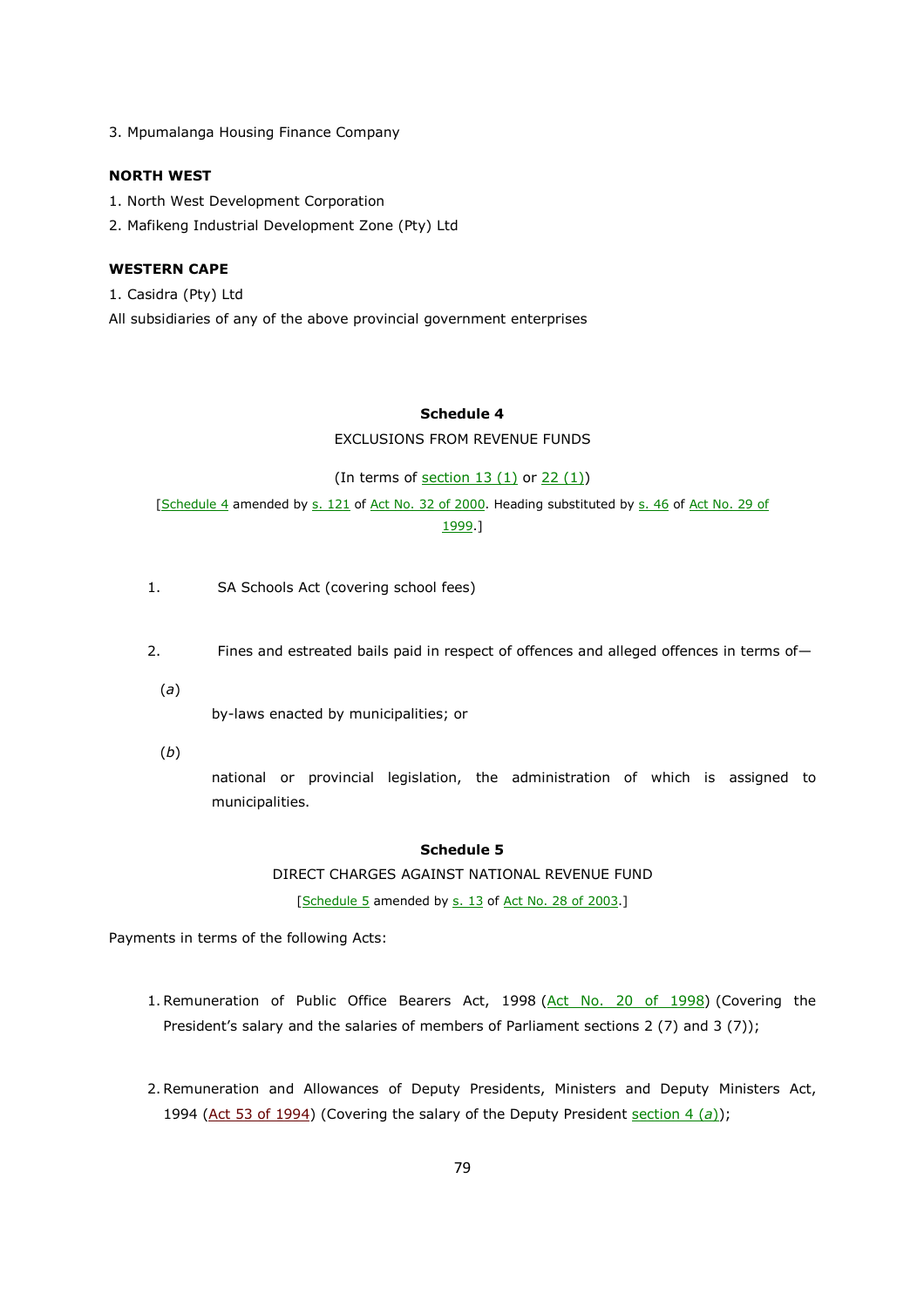- 3. Judges' Remuneration and Conditions of Employment Act, 1989 (Act 88 of 1989) (Covering salaries and allowances of Judges and Judges seconded to governments of other countries in terms of section 2).
- 4. Magistrates Act, 1993 (Act No. 90 of 1993) (covering remuneration of magistrates in terms of section 12).

[Item 4 added by s. 13 of Act No. 28 of 2003.]

# **Schedule 6**

### REPEAL OF LEGISLATION

| No. and year of Act              | Short title                                                                 | <b>Extent of repeal</b>                                                                            |
|----------------------------------|-----------------------------------------------------------------------------|----------------------------------------------------------------------------------------------------|
| (a) Act No. 66 of 1975           | Exchequer Act, 1975                                                         | The whole, except sections 28, 29,<br><u>30</u>                                                    |
| Act No. 106 of 1976              | Financial Arrangements with<br>the Transkei Act, 1976                       | The whole                                                                                          |
| Act No. 93 of 1977               | Financial Arrangements with<br>Bophuthatswana Act, 1977                     | The whole                                                                                          |
| Act No. 105 of 1979              | Financial Arrangements with<br>Venda Act, 1979                              | The whole                                                                                          |
| Proclamation No. R.85 of<br>1968 | South West Africa Constitution<br>Act, 1968 (Act No. 39 of<br><u>1968</u> ) | Part 3                                                                                             |
| Act No. 67 of 1980               | Railways and Harbours Acts<br>Amendment Act, 1980                           | Section 19                                                                                         |
| Act No. 29 of 1981               | Railways and Harbours Acts<br>Amendment Act 1981                            | Section 21                                                                                         |
| Act No. 118 of 1981              | Financial Arrangements with<br>Ciskei Act, 1981                             | The whole                                                                                          |
| Act No. 100 of 1984              | Exchequer and Audit<br>Amendment Act, 1984                                  | The whole                                                                                          |
| Act No. 9 of 1989                | Legal Succession of the South<br>African Transport Services<br>Act, 1989    | Schedule 2 Part 6 of the Act<br>insofar<br>relates<br>as<br>it<br>to<br>the<br>Exchequer Act, 1975 |
| Act No. 120 of 1991              | Finance Act, 1991                                                           | Sections 14, 15 and 16                                                                             |

#### (Section 94)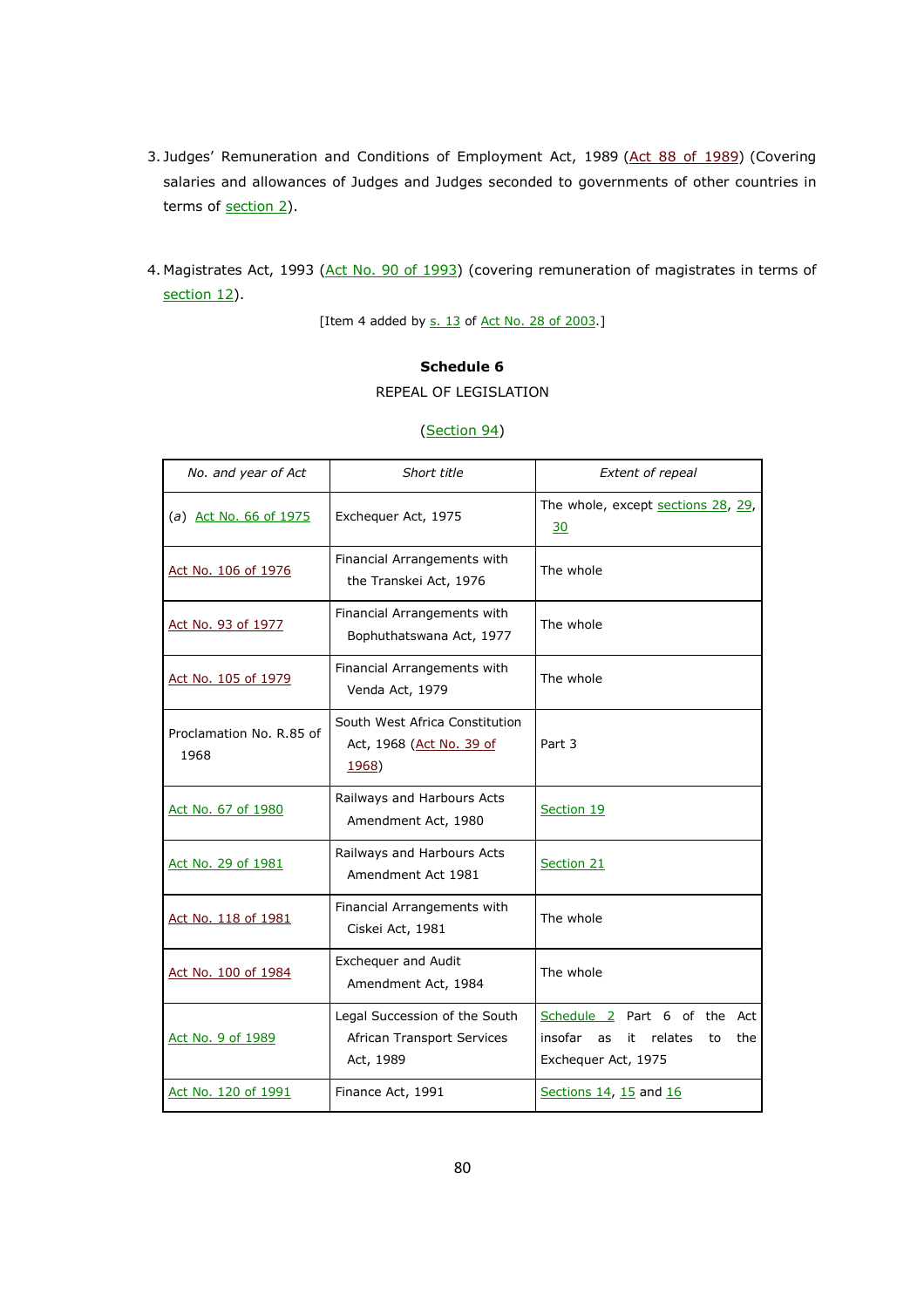| Act No. 96 of 1992                         | Part Appropriation Acts<br>Abolition Act, 1992 | The whole                                                                                                    |
|--------------------------------------------|------------------------------------------------|--------------------------------------------------------------------------------------------------------------|
| Act No. 69 of 1993                         | Exchequer Amendment Act,<br>1993               | The whole                                                                                                    |
| Act No. 123 of 1993                        | Finance Act, 1993                              | The whole                                                                                                    |
| Act No. 142 of 1993                        | <b>Exchequer Second Amendment</b><br>Act, 1993 | The whole                                                                                                    |
| Act No. 182 of 1993                        | <b>Exchequer Third Amendment</b><br>Act, 1993  | The whole                                                                                                    |
| Act No. 41 of 1994                         | Finance Act, 1994                              | Sections 17 and 18                                                                                           |
| (b) Act No. 93 of 1992                     | Reporting by Public Entities Act,<br>1992      | The whole                                                                                                    |
| (c) Act No. 66 of $1975$                   | Exchequer and Audit Act, 1975                  | The whole insofar as it is in force<br>in the area of the former Republic<br>of Transkei                     |
| <u>Act No. 102 of 1976</u>                 | Finance Act, 1976                              | Sections $23$ , $24$ and $25$ insofar as<br>it is in force in the area of the<br>former Republic of Transkei |
| (d) Act No. 29 of 1992<br>(Bophuthatswana) | Exchequer Act, 1992                            | The whole                                                                                                    |
| Act No. 16 of 1993<br>(Bophuthatswana)     | Exchequer Amendment Act,<br>1993               | The whole                                                                                                    |
| (e) Act No. 66 of 1975                     | Exchequer and Audit Act, 1975                  | The whole insofar as it is in force<br>in the area of the former Republic<br>of Venda                        |
| Act No. 111 of 1977                        | Finance Act, 1977                              | Sections 9, 10 and 11 insofar as it<br>is in force in the area of the former<br>Republic of Venda            |
| <u>Act No. 94 of 1978</u>                  | Finance Act, 1978                              | Sections $12$ , $13$ and $14$ insofar as<br>it is in force in the area of the<br>former Republic of Venda    |
| Proclamation No. R.85 of<br>1979           | Exchequer and Audit<br>Proclamation            | Sections 16 and 17 insofar as it is<br>in force in the area of the former<br>Republic of Venda               |
| Act No. 21 of 1983<br>(Venda)              | Exchequer and Audit<br>Amendment Act, 1983     | The whole                                                                                                    |
| Act No. 18 of 1987<br>(Venda)              | Exchequer and Audit<br>Amendment Act, 1987     | The whole                                                                                                    |